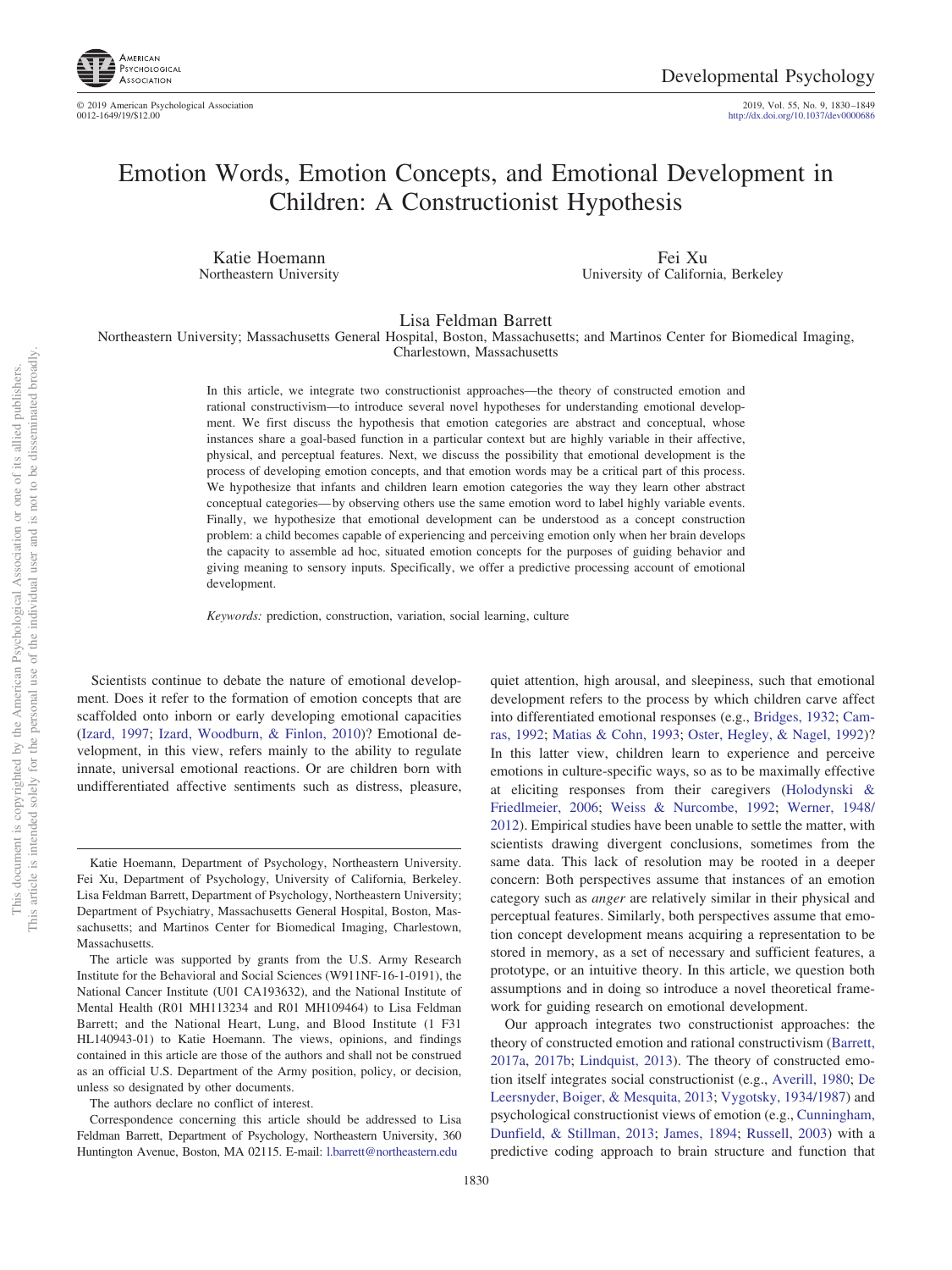provides an intrinsically constructionist account of the mind and behavior [\(Barrett, 2017b;](#page-12-1) [Barrett & Satpute, 2017;](#page-13-2) [Barrett &](#page-13-3) [Simmons, 2015;](#page-13-3) [Chanes & Barrett, 2016\)](#page-14-2). The theory also incorporates discoveries from cognitive science (e.g., [Barsalou, 2008\)](#page-13-4), linguistics (e.g., [Vigliocco, Meteyard, Andrews, & Kousta, 2009\)](#page-18-3), anthropology (e.g., [Lutz, 1983\)](#page-16-4), human evolutionary biology (e.g., [Boyd, Richerson, & Henrich, 2011\)](#page-13-5), and evolutionary/developmental neuroscience (e.g., [Barrett & Finlay, in press\)](#page-12-3). The basic hypothesis is that emotional events derive from an active, constructive process within the brain. The brain starts with current conditions and creates an ad hoc, embodied concept, reinstating prior experiences that are similar to the present. In this way, a brain is continuously assembling prediction signals that prepare the body for situation-specific action, creating perceptions and experiences.

Rational constructivism is a theory of cognitive development that complements the theory of constructed emotion in creating a scientific framework for studying emotional development. It suggests that human infants begin with a set of proto-conceptual primitives, and the end state of concept development is best characterized by a set of domain-specific intuitive theories. Furthermore, three types of domain-general learning mechanisms account for development and conceptual change: (a) language and symbol learning, which changes the format of representation of the proto-conceptual primitives; (b) Bayesian inductive learning, which provides a principled and rational way for belief revision, by taking into account both prior knowledge and input statistics; (c) constructive thinking mechanisms such as explanation, analogy, mental imagery, and thought experiment, which allow the learner to build new representational primitives and new theories that may be incommensurable with old theories (for reviews, see [Fedyk &](#page-14-3) [Xu, 2018;](#page-14-3) [Gopnik & Wellman, 2012;](#page-15-2) [Xu, 2016;](#page-19-0) [Xu & Kushnir,](#page-19-1) [2012,](#page-19-1) [2013\)](#page-19-2).

The present approach to emotional development follows a number of constructionist theories. In line with social constructionism, our proposal suggests that emotion categories are a product of social reality and are culturally relative; similarly, emotion concepts develop through contextualized social interactions in which language plays a significant part [\(Harré, 1986;](#page-15-3) [Lutz, 1983;](#page-16-4) [Ratner,](#page-17-2) [1989\)](#page-17-2). In this way, our proposal is consistent with perspectives that highlight the inherent intersubjectivity of emotional development [\(Stern, 1985;](#page-18-4) [Trevarthen, 1984\)](#page-18-5). However, our proposal extends beyond these perspectives to emphasize the role of the body and its anticipated energy needs. Social constructionism holds that emotion concepts are inherently about the relationship between social interactants. In comparison, a predictive processing account anchors the construction of emotion concepts (like all concepts) in the service of efficient physiological regulation. Humans interactively establish and reinforce emotion categories to co-regulate each other (e.g., [Barrett, 2017a;](#page-12-0) [Campos, Campos, & Barrett,](#page-13-6) [1989;](#page-13-6) [Klinnert, Campos, Sorce, Emde, & Svejda, 1983\)](#page-16-5), but this is always in support of keeping bodily systems in balance.

Using this framework, we suggest that the science of emotional development largely shares a set of assumptions about the nature of emotion categories and concepts that may not be warranted by the available empirical evidence. Instead, evidence is consistent with the hypothesis that emotion categories are abstract, conceptual categories, whose instances are situated and therefore highly variable in their features. Accordingly, we hypothesize that emotional development begins with identifying functional similarities

across instances in a given situation that need not share observable similarities. Functional similarity is established based on shared purpose: Children must learn that a variety of instances involving different bodily sensations and actions are in the service of the same context-specific goal. Sometimes this goal is physiological (e.g., to gain warmth), sometimes it is concrete (e.g., to get a hug), sometimes it is psychological (e.g., to feel safe with someone). By learning to impose a functional similarity on instances that vary in their physical, perceptual, and psychological features, children move from experiencing affect (the mental counterpart of bodily sensation, with properties of valence and arousal) to constructing emotional events (specific instances of affect that are linked to the immediate situation and involve intentions to act).

Next, we hypothesize that children learn emotion categories the way that they learn other abstract, conceptual categories: with the help of words spoken by caregivers and other humans around them. Specifically, we hypothesize that infants and children observe others using emotion words to label events of affective, physical, and perceptual change, inviting them to learn that instances in which sights, smells, sounds, and behaviors differ can serve the same goal-based function in a given situation. As a child's brain learns emotion concepts, it develops the capability to construct emotion categories in a situated fashion, thereby guiding action and making sensations and affective feelings meaningful. Finally, we propose that children acquire the capacity to experience and perceive the emotions of their culture via this languageguided concept learning within their social relationships.

To begin this article, we review major theoretical viewpoints on the nature of emotion categories and offer evidence to support our hypothesis that emotion categories are abstract, conceptual categories that are constructed in a situated way. We then propose that emotion words help infants and young children learn emotion concepts. We also offer a targeted review of studies to illustrate the plausibility of our hypothesis that emotion words are a powerful tool for the cultural transmission of emotion concepts. Finally, we end the article by proposing that as a child's brain develops emotion concepts, she also becomes capable of emotional experience and emotion perception. In this predictive processing account, concepts are ad hoc, goal-based constructions that serve to make emotional meaning of sensory inputs. That is, in our view, emotional development is tantamount to emotion concept development.

## **Emotion Concepts and Categories**

An instance of any category can be described by a set of features. An instance of emotion is an event described by physical features (e.g., patterns of facial movements, vocal acoustics, autonomic nervous system changes, neural activity), affective features that capture what the instance feels like (e.g., how pleasant or unpleasant it feels, how arousing it feels; [Barrett & Bliss-Moreau,](#page-12-4) [2009;](#page-12-4) [Russell & Barrett, 1999\)](#page-17-3), perceptual features (i.e., the sights, sounds, smells, and so on, that occur), appraisal features that refer to how the situation is experienced (e.g., whether the situation is novel or familiar, conducive to one's immediate goals or not, and so on; [Barrett, Mesquita, Ochsner, & Gross, 2007;](#page-12-5) [Clore & Ortony,](#page-14-4) [2008;](#page-14-4) [Clore & Ortony, 2013\)](#page-14-5) and functional features that refer to the goals that a person is attempting to meet (e.g., to avoid a predator, to get closer to someone, to win a competition; e.g.,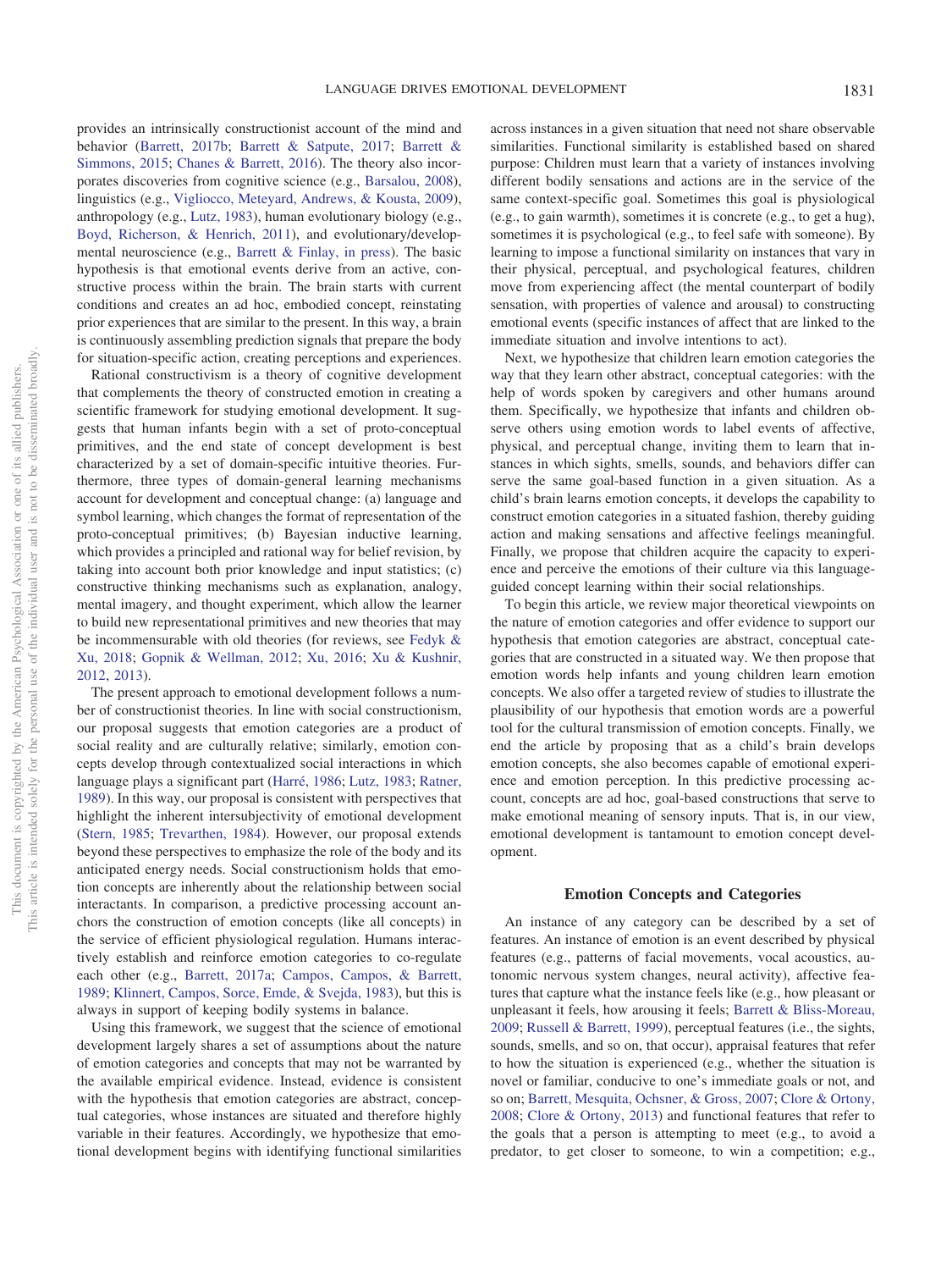[Adolphs, 2017;](#page-12-6) [Lazarus, 1993\)](#page-16-6). An emotion category is a grouping of emotional instances that have some feature or set of features in common. Many debates about the nature of emotion, including the nature of emotion in infants and young children, boil down to disagreements about which features are similar and the degree of variation in the relevant features in the instances of a given emotion category. (For a more detailed review, see Figure S1 of [Barrett, Adolphs, Marsella, Martinez, & Pollak, in press\)](#page-12-7).

In emotion research, some scientists have described emotion categories as natural kind or classical categories, whose instances share a common set of physical features across situations (large within-category similarity/small within-category variation). Correspondingly, instances of different categories are supposed to be distinguishable from one another by their different features (small between-category similarity/large between-category variation). In this view, emotion categories are assumed to have firm boundaries in nature—to cut nature at its joints. It has been proposed, for example, that infants are endowed with the innate capacity to express certain categories of emotion with diagnostic, invariant facial movements (e.g., [Izard et al., 1995;](#page-15-4) [Izard, Hembree, Dough](#page-15-5)[erty, & Spizzirri, 1983;](#page-15-5) [Izard, Hembree, & Huebner, 1987;](#page-15-6) [Lewis,](#page-16-7) [Ramsay, & Sullivan, 2006\)](#page-16-7). If an emotion category has a classical structure, then its corresponding concept reads like a dictionary definition that is stored in memory, describing its necessary and sufficient features.

Other scientists have argued that emotion categories are prototype categories, whose instances have some family resemblance or degree of typicality. Each instance is thought to contain a sample of the features that might describe the category, resulting in more within-category variation and more between-category similarity than for a classical category. An emotion category's corresponding emotion concept (its prototype) might be its most frequent instance or its most typical instance (i.e., the instance that has the largest number of the category's distinguishing features; e.g., [Russell,](#page-17-4) [1991\)](#page-17-4). Or it might be a theory that describes the most typical instance (e.g., [Clore & Ortony, 1991\)](#page-14-6). A number of theoretical approaches hypothesize that emotion categories are structured as prototype categories (basic emotion approach, e.g., [Ekman &](#page-14-7) [Cordaro, 2011;](#page-14-7) psychological construction approach, e.g., [Russell,](#page-17-1) [2003;](#page-17-1) appraisal approach, e.g., [Shaver, Schwartz, Kirson, &](#page-17-5) [O'Connor, 1987\)](#page-17-5). In the study of emotional development, it has been proposed that instances of the same emotion category may vary in their physical features, but share a common goal-based function (e.g., [Campos, Campos, & Barrett, 1989;](#page-13-6) [Campos,](#page-13-7) [Mumme, Kermoian, & Campos, 1994\)](#page-13-7) that derives from evaluating (or appraising; [Lazarus, 1991\)](#page-16-8) the situation in a particular way. For example, instances of the same emotion category (e.g., anger) might serve the same goal-based function across various situations (e.g., overcoming an obstacle), as long as the situations are experienced as having the same meaning. However, different autonomic nervous system changes, facial movements, bodily movements, and other physical features may be used to achieve that goal in different situations.

More recently, it has been proposed that emotion categories are abstract, conceptual categories, whose instances share a common goal-based function within a specific situation, but whose features (including the goal) can vary widely from situation to situation [\(Barrett, 2006,](#page-12-8) [2012,](#page-12-9) [2013,](#page-12-10) [2017a,](#page-12-0) [2017b;](#page-12-1) Barrett, [Wilson-](#page-13-8)[Mendenhall, & Barsalou, 2015;](#page-13-8) [Lebois, Wilson-Mendenhall, Sim-](#page-16-9) [mons, Barrett, & Barsalou, 2018;](#page-16-9) [Wilson-Mendenhall, Barrett,](#page-18-6) [Simmons, & Barsalou, 2011\)](#page-18-6). The hypothesis is that emotion categories, like all abstract, conceptual categories, do not have a core set of context-independent features [\(Barrett et al., 2015;](#page-13-3) [Wilson-Mendenhall et al., 2011\)](#page-18-6). Unlike the typological thinking that supports classical and prototype categories, the notion of conceptual categories [\(Barsalou, 1983,](#page-13-9) [1985,](#page-13-10) [2008;](#page-13-4) [Barsalou, Kyle](#page-13-11) [Simmons, Barbey, & Wilson, 2003\)](#page-13-11) is rooted in population thinking—the idea that a biological category is populated with contextdependent, variable instances, so that any summary of the category (like a prototype) is a statistical abstraction that need not exist in nature [\(Darwin, 1859/2003;](#page-14-8) [Mayr, 2004\)](#page-16-10). In this view, the representation of a category (i.e., its concept) is itself situationdependent, and represents the instance that best meets a specific goal or serves a specific goal-based function in a given situation, even if the instance does not actually exist in nature (e.g., [Barsa](#page-13-12)[lou, 1993;](#page-13-12) [Voorspoels, Vanpaemel, & Storms, 2011\)](#page-18-7). Correspondingly, the hypothesis is that the similarity shared by instances of an emotion category is not fixed or static; it varies from situation to situation because the category itself is not fixed but is constructed by the brain in an ad hoc, situationally specific manner. In everyday life, such flexibility allows a brain to draw boundaries between what is the same and what is different, not in absolute terms, but with reference to a particular goal-based function in a particular situation [\(Barrett, 2017a;](#page-12-0) [Barsalou, 1985\)](#page-13-10).

# **Empirical Evidence of Emotions as Abstract, Conceptual Categories**

Major meta-analyses are consistent with the hypothesis that emotion categories are abstract, conceptual categories, giving evidence of substantial feature variation within categories as well as similarity across categories. A recent meta-analysis revealed that autonomic nervous system features are highly variable across experimental contexts, showing neither consistency nor specificity for each emotion category [\(Siegel et al., 2018\)](#page-17-6). Meta-analyses of brain imaging studies (e.g., [Lindquist, Wager, Kober, Bliss-](#page-16-11)[Moreau, & Barrett, 2012\)](#page-16-11) show a similar result, as do brain imaging studies using pattern classifiers (e.g., compare the findings from [Kragel & LaBar, 2015;](#page-16-12) [Saarimäki et al., 2016;](#page-17-7) for additional discussion, see [Clark-Polner, Johnson, & Barrett, 2017\)](#page-14-9). These findings are echoed by analyses of brain networks [\(Raz et](#page-17-8) [al., 2016;](#page-17-8) [Touroutoglou, Lindquist, Dickerson, & Barrett, 2015\)](#page-18-8) and single neuron recordings [\(Guillory & Bujarski, 2014\)](#page-15-7), all of which support the hypothesis that an emotion category shows context-dependent variation in its neural features.

Studies of facial muscle movement during emotional events replicate findings from the body and brain. A comprehensive narrative review found that adults express instances of the same emotion category with more variable, context-dependent facial movements than is generally assumed, and frequently use similar facial movements to communicate a variety of different emotion categories [\(Barrett et al., in press\)](#page-12-7). Even within a given culture, people often do more than scowl when angry, frown when sad, and smile when happy. There are no published studies of how people across cultures spontaneously express emotions in the face, but the available evidence from studies of emotion perception shows that there is considerable crosscultural variation in the emotions that people infer in each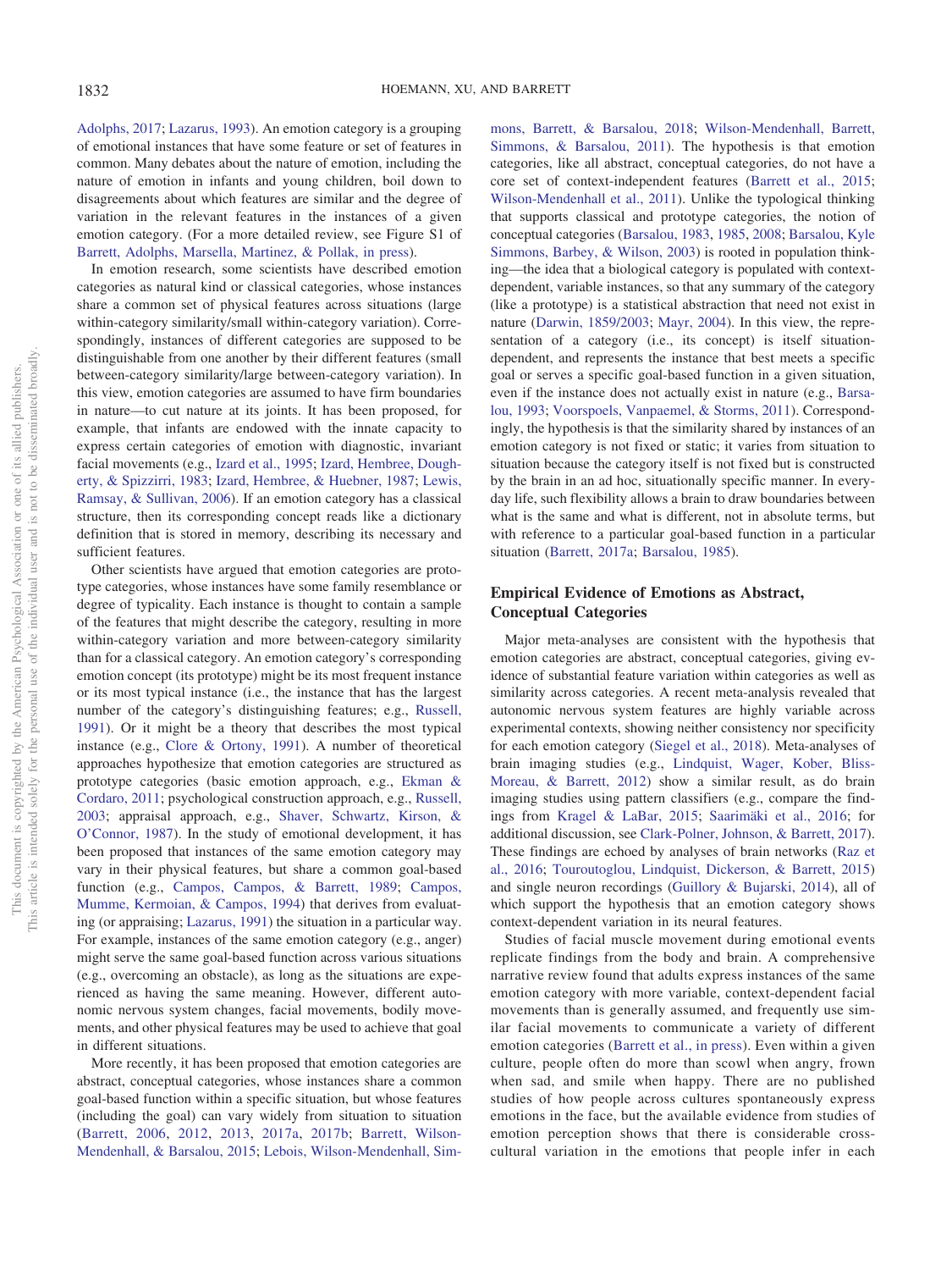other's facial movements [\(Gendron, Crivelli, & Barrett, 2018\)](#page-15-8).<sup>1</sup> The evidence for how infants and children move their faces during emotional instances is strongly consistent with these conclusions. Young children begin to express emotions with the adult-like facial movements after the first year of life [\(Camras,](#page-13-13) [Castro, Halberstadt, & Shuster, 2017;](#page-13-13) [Camras, Fatani, Frau](#page-13-14)[meni, & Shuster, 2016;](#page-13-14) [Camras & Shutter, 2010;](#page-13-15) [Oster, 2004\)](#page-17-9), and, like in adults, heterogeneity persists (e.g., [Camras et al.,](#page-13-16) [2007;](#page-13-16) [Matias & Cohn, 1993\)](#page-16-1). For example, infants and young children do not consistently scowl in situations thought to evoke anger, but they routinely scowl when crying, for whatever reason [\(Camras et al., 2016\)](#page-13-14). This variation and lack of specificity is observed in studies of older children, as well (e.g., [Camras et al., 2017\)](#page-13-13).

Emerging evidence suggests that instances of an emotion category vary in their psychological features in much the same way as they vary in their physical features. Brain imaging evidence indicates that affective features like valence (pleasantness/unpleasantness) and arousal [\(Barrett & Bliss-Moreau, 2009;](#page-12-4) [Russell, 2003\)](#page-17-1) vary in a context-dependent way within an emotion category [\(Wilson-Mendenhall, Barrett, & Barsalou, 2013;](#page-18-9) [Wilson-](#page-18-10)[Mendenhall, Barrett, & Barsalou, 2015\)](#page-18-10). Unpleasantness can be experienced during instances of *happiness*, and pleasantness can be experienced during instances of *fear*, *anger*, and *sadness*. Categories vary in their appraisal features [\(Kuppens & Tong, 2010\)](#page-16-13), which describe how people experience the situation during an emotional event [\(Barrett, Mesquita, et al., 2007;](#page-12-5) [Clore & Ortony,](#page-14-4) [2008\)](#page-14-4). Even the goal associated with instances of an emotion category varies by context. For example, instances of anger can be associated with the goal to overcome an obstacle (particularly when the obstacle is another person), to protect against a threat, to signal social dominance or appear powerful, to affiliate and repair social connections, to enhance performance to win a competition or a negotiation, or to enhance self-insight (e.g., [Ceulemans, Kup](#page-13-17)[pens, & Mechelen, 2012;](#page-13-17) [De Rivera, 1981;](#page-14-10) [Van Kleef & Côté,](#page-18-11) [2007\)](#page-18-11).

Taken together, then, studies demonstrate the robust and replicable finding that emotion categories are characterized by large within-category variation as well as between-category similarity in their physical and perceptual features. Evidence further suggests that instances of emotion belonging to the same category can vary in their affective and psychological features. This sort of variation appears to be the norm rather than the exception.<sup>2</sup>

#### **Children's Emotion Concepts**

It is commonly assumed that infants have emotion concepts by about six months of age, as evidenced by their ability to discriminate between posed facial configurations that are stereotypes of facial expressions for *anger*, *sadness*, *fear*, and *happiness* categories (e.g., smiling faces to depict happiness, scowling faces to depict anger: [Haviland & Lelwica, 1987;](#page-15-9) [Izard, 1994;](#page-15-10) [Izard et al.,](#page-16-0) [2010;](#page-16-0) [Walker-Andrews, 2005\)](#page-18-12). However, most published studies actually assess infants' ability to distinguish the physical features of the stereotypes, the novelty of the stereotypes, or the affective features that describe the facial configurations, such as valence and arousal, and do not include the necessary controls to conclude that infants are actually perceiving exemplars of distinct emotion categories. Importantly, everyday facial movements are far more

variable than the category stereotypes [\(Barrett et al., in press\)](#page-12-7). Because emotion categories such as *anger*, *happiness*, *pride*, and *fear* are populated with instances that vary in their physical and psychological features, emotion concept learning requires that children make inferences about functional similarities across these variable instances. This realization may help explain why, to date, there is no strong evidence that infants are born with emotion concepts, despite persistent beliefs to the contrary.

Research shows that by three to four months of age, infants possess rudimentary concepts for pleasantness and unpleasantness [\(Flom & Bahrick, 2007\)](#page-14-11). These affect concepts begin with multimodal perceptual features: infants at this age do not distinguish positive from negative in faces that are presented without additional information, such as accompanying vocalizations [\(Walker-](#page-18-13)[Andrews, 1997\)](#page-18-13), and do not clearly distinguish different modalities of information until four to six months of age [\(Walker-Andrews &](#page-18-14) [Lennon, 1991\)](#page-18-14). Such findings contradict the assumptions that facial movements are focal in the development of emotion concepts (e.g., [Denham, 1998;](#page-14-12) [Harris, 1994;](#page-15-11) [Harris, de Rosnay, &](#page-15-12) [Pons, 2016\)](#page-15-12) and that investigations of emotional development should center on how well infants perceive posed, static stereotypes of facial expressions. Using facial stimuli, alone, infants do not show evidence of affect concepts until five to seven months of age, when they consistently distinguish pleasant, smiling faces (posing the stereotypic expression of *happiness*) from those posing unpleasantness (scowls, pouts, etc.), but still do not differentiate stereotyped expressions for negative emotion categories (e.g., [Lep](#page-16-14)[pänen & Nelson, 2009\)](#page-16-14). Although 5- and 7-month-olds have been shown to discriminate between frowning faces (depicting *sadness*) and scowling faces (depicting *anger*; [Soken & Pick, 1999\)](#page-18-15) or gasping faces (depicting *fear*; [Schwartz, Izard, & Ansul, 1985\)](#page-17-10), these faces can be distinguished by their differing arousal features (low vs. high). That is, by this age, infants have unimodal concepts for the perceptual features associated with valence and arousal, but not necessarily for emotion categories (i.e., *anger*, *sadness*, and *fear*; [Barrett et al., in press\)](#page-12-7). The psychological features of infants' early affect concepts—in particular, how they understand or what functional similarities they associate with their experiences— have not been well examined.

The first strong evidence for distinct emotion concepts can be seen in young children, between the ages of two and three, who explicitly infer emotional meaning in facial configurations when asked to categorize them with emotion words (more than a dozen studies are reviewed in [Widen, 2016;](#page-18-16) see [Figure 1\)](#page-4-0). These studies, too, suffer from the limitation that they use stereotyped expressions and do not test children's emotion concepts using instances that are more variable in their features. As we review next, how-

 $1$  It has long been assumed that emotion perception studies provide an indirect way of testing hypotheses about emotional expressions because the two must have co-evolved as an integrated signaling system [\(Ekman,](#page-14-13) [Friesen, & Ellsworth, 1972;](#page-14-13) [Jack, Sun, Delis, Garrod, & Schyns, 2016;](#page-16-15) [Shariff & Tracy, 2011\)](#page-17-11). <sup>2</sup> It is notable that the majority of these studies have focused on studying

the most stereotypic instances of emotion and include few instances from each category on the (typological) assumption that they are interchangeable. Despite this, variation continues to be observed. As such, it is reasonable to assume that published findings underestimate the amount of within-category variation in the physical features of emotion.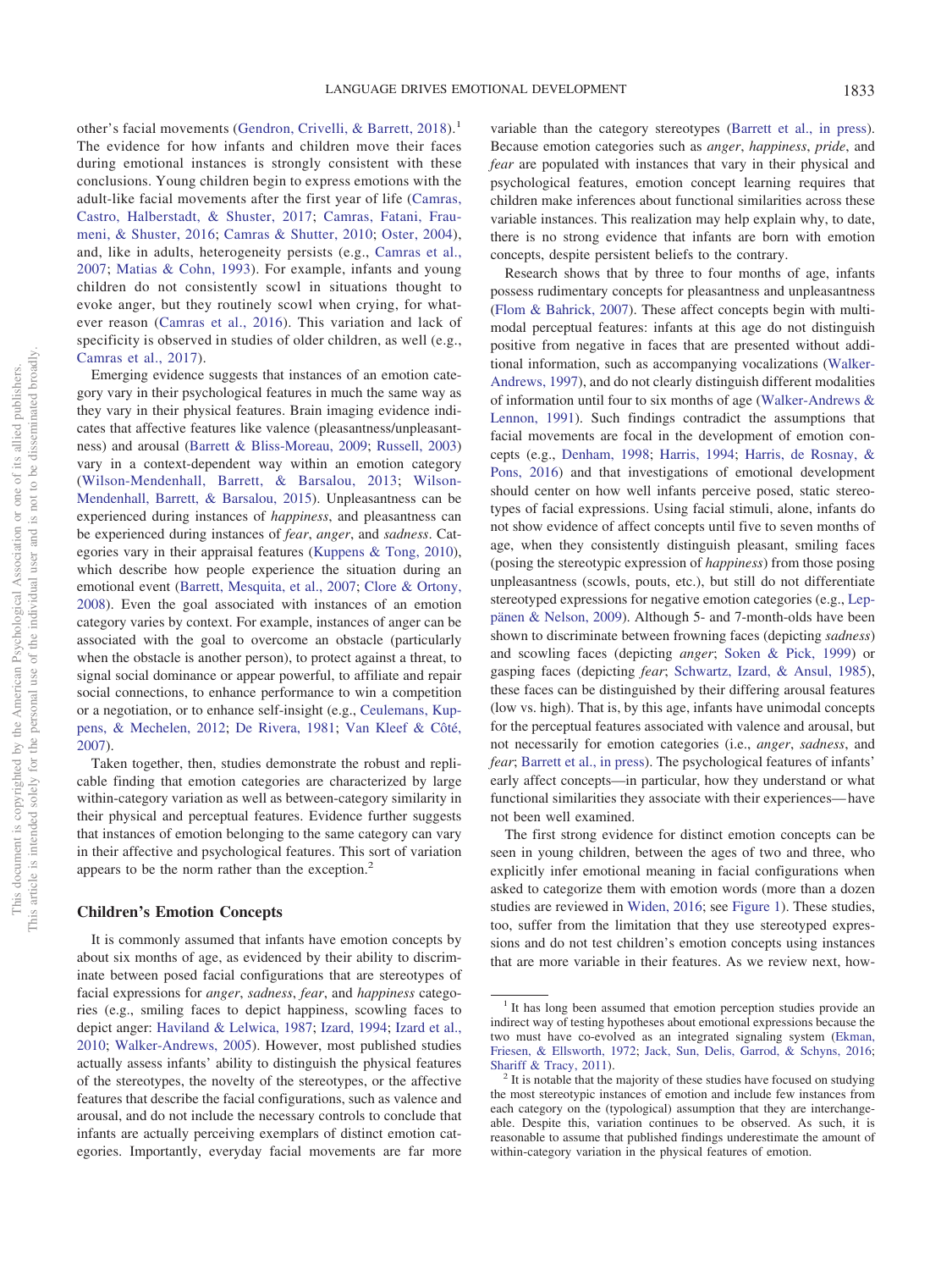

<span id="page-4-0"></span>*Figure 1.* Developmental trajectories for emotion concept development. Data from 11 studies were aggregated (for details, see [Widen, 2016\)](#page-18-16). In these studies, children are asked to freely label faces (e.g., [Widen & Russell,](#page-18-18) [2003\)](#page-18-18) or choose a label for a face from a small set of options (e.g., [Pollak, Messner, Kistler, & Cohn, 2009\)](#page-17-13). From an early age, children used the expected emotion labels (with standard errors) for the stereotypical smiling faces ('happiness'), the scowling faces ('anger'), and the frowning faces ('sadness') but the expected emotion labels for the other faces gradually increased with age.  $N = 1,065$ . The sample size for each age group was as follows: 2 years  $(n = 94)$ , 3 years  $(n = 229)$ , 4 years  $(n = 299)$ , 5 years  $(n = 209)$ , 6 years  $(n = 74)$ , 7 years  $(n = 66)$ , 8 years  $(n = 61)$ , and 9 years  $(n = 33)$ . From "The development of children's concepts of emotion," *Handbook of Emotions* (4th ed., p. 310), by S. C. Widen, 2016, New York, NY: Guilford Press. Copyright 2016 by Guilford Press. Adapted with permission. See the online article for the color version of this figure.

ever, research has shown that young infants can learn abstract categories with the help of words. Based on this evidence, we hypothesize that it is possible— even likely—that infants begin to learn emotion concepts much earlier than they can explicitly label facial configurations with emotion words.

# **A Constructionist Proposal for Emotional Development**

A brain is constantly faced with continuous sensory inputs such as dynamically changing wavelengths of light, air pressure, chemical concentrations, and so on, which are noisy and ambiguous in their meaning. Where emotions are concerned, infants' learning environment is rich in highly variable, multimodal cues. The relevant data for their learning are changing over time: the sensations from their own body, the representations of their own motor actions, the sound of their own voice, as well as the movements and vocal acoustics of the people around them. To make sensory inputs meaningful, a brain asks, "What are these similar to"? Somehow, the infant must learn which events are functionally similar and which are distinct, even as the perceptual regularities provide little guidance.

A growing body of research suggests that words help infants to learn context-dependent, conceptual categories whose exemplars share abstract similarities [\(Gelman & Roberts, 2017\)](#page-15-13). Correspondingly, we hypothesize that in the first two years of life, there may be a tight dependence between the emotion words that caregivers naturally use when labeling an infant's actions, affect, and/or motivational goals as emotional instances, and an infant's ability to impose goal-based, functional similarities on physically variable instances. That is, the emo-

tion words that are a natural part of an infant's social environment may direct the cultural inheritance of emotion categories and the corresponding culture-dependent concepts. This process may sometimes proceed with explicit labeling (e.g., "Look at that pout! You're feeling angry right now!"). But, more often than not, infants merely observe their caregivers in their incidental use of emotion words (e.g., "Don't cry. Don't be angry, sweetie" or, when talking to another adult, "I was so angry, I could have cried!"). As infants hear their parents and caregivers using emotion words, these may serve as scaffolds for imposing similarities on physically different instances (or imposing differences on physically similar instances). Words may thereby encourage infants to assemble emotion categories and use the corresponding concepts to experience and perceive emotion (for discussion of hypotheses, see [Barrett, 2017a;](#page-12-0) [Barrett, Lindquist,](#page-12-11) [& Gendron, 2007;](#page-12-11) [Lindquist & Gendron, 2013;](#page-16-16) [Lindquist, Mac-](#page-16-17)[Cormack, & Shablack, 2015\)](#page-16-17).

Currently, there are few comprehensive studies of emotion words in speech directed at or used around infants and very young children, but those that exist show that young children's use of emotion words covaries with their mothers' (e.g., [Dunn, Brown, &](#page-14-14) [Beardsall, 1991\)](#page-14-14) and predicts their understanding of others' emotions [\(Wellman, Harris, Banerjee, & Sinclair, 1995\)](#page-18-17). Recent evidence is likewise consistent with the hypothesis that caregivers' use of mentalizing words predicts their young children's mentalizing abilities (e.g., [Ensor, Devine, Marks, & Hughes, 2014;](#page-14-15) [Ruff](#page-17-12)[man, Puri, Galloway, Su, & Taumoepeau, 2018\)](#page-17-12). In addition, there is substantial evidence that words speed concept development more broadly. Much of this research focuses on the development of object categories, but we hypothesize that these findings may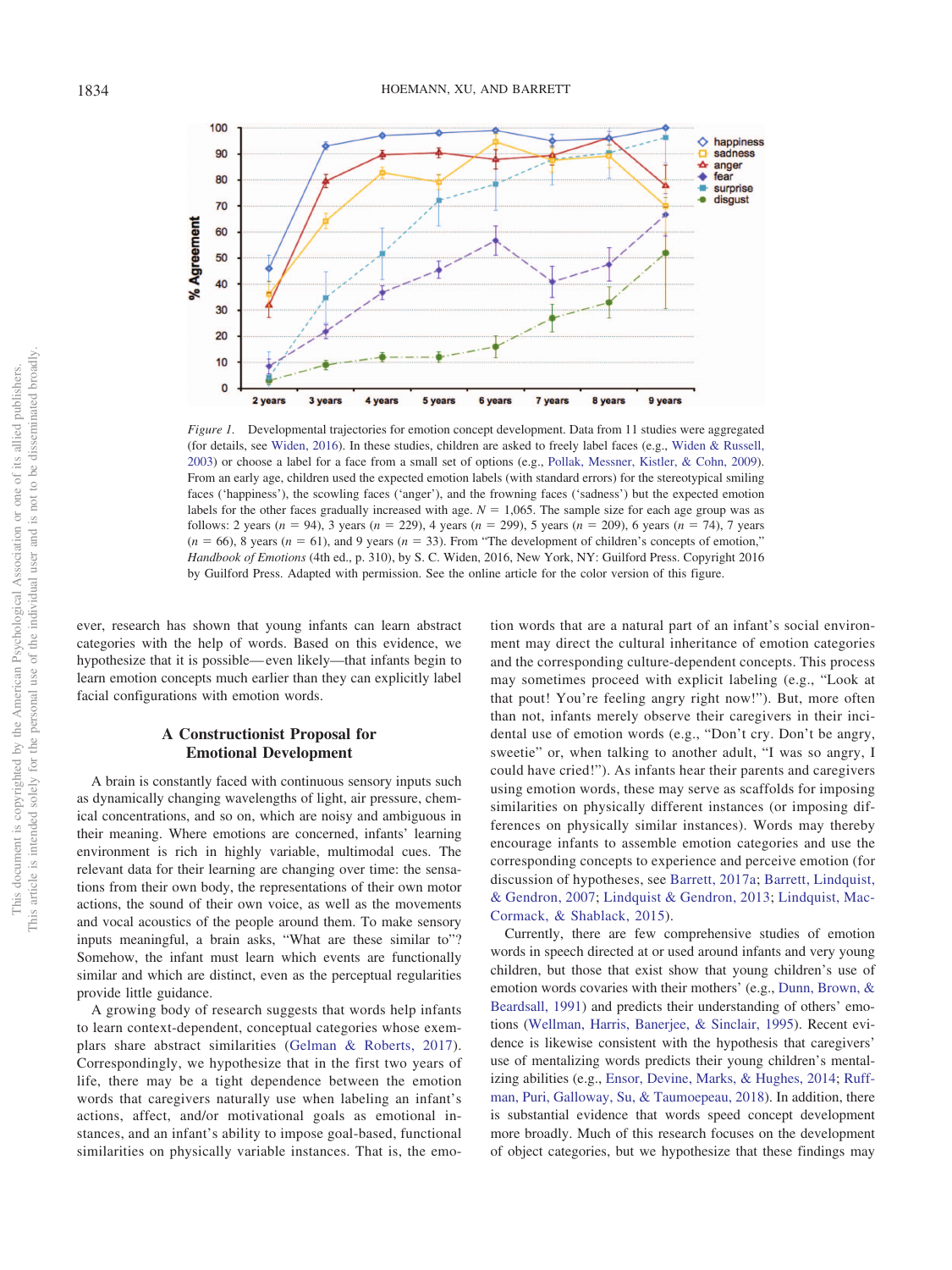also provide clues to how infants and young children begin to learn emotion categories.

#### **The Role of Words in Concept Development**

Studies in the last few decades have shown that words serve as invitations to form categories [\(Balaban & Waxman, 1997;](#page-12-12) [Perszyk](#page-17-14) [& Waxman, 2018;](#page-17-14) [Waxman & Markow, 1995;](#page-18-19) [Xu, 2002,](#page-19-3) [2007,](#page-19-4) [2016;](#page-19-0) [Xu & Carey, 1996;](#page-19-5) [Xu & Tenenbaum, 2007\)](#page-19-6). For example, when infants as young as six months are presented with a word (e.g., "blicket") while viewing a set of variably shaped objects of the same category (e.g., dinosaurs), they show a novelty preference for a new object from a different category (e.g., fish). This effect suggests that infants are able to use the presence of the word to form a category and, compellingly, is not observed when tones are used instead of words [\(Fulkerson & Waxman, 2007;](#page-15-14) [Waxman &](#page-18-20) [Leddon, 2010;](#page-18-20) see [Ferry, Hespos, & Waxman, 2010,](#page-14-16) [2013](#page-14-17) for very early developmental changes). These findings suggest that words may foster concept development by encouraging infants to identify similarities in exemplars, thereby learning a category.

Objects have many features, and words help learners decipher which features are important for categorizing in a given situation. By labeling objects with the same word, parents and caregivers encourage children to compare features [\(Gentner, 2010;](#page-15-15) [Gentner &](#page-15-16) [Medina, 1998\)](#page-15-16). This process of comparison makes perceptually similar objects appear more similar (by allowing children to background or ignore less relevant features), and makes dissimilar objects appear less similar (by foregrounding features that vary), thereby sharpening category boundaries [\(Boroditsky, 2007\)](#page-13-18). Naming also helps preserve these category boundaries by drawing attention to (and potentially reifying) the set of similar and dissimilar features derived from the process of comparison [\(Gentner,](#page-15-17) [2003;](#page-15-17) [Lupyan, Rakison, & McClelland, 2007\)](#page-16-18). In fact, words that are correlated with physical features (e.g., material, shape) enhance children's learning of categories defined by those features [\(Yoshida & Smith, 2005\)](#page-15-18). In everyday life, this might mean that an infant will learn that small, four legged animals with short-thick fur and long-silky fur, who purr, are associated with the word cat. The word cat helps the infant learn that the animals belong to the same category by generalizing across the concrete instances, foregrounding certain features (four legs and a tail, purring) and ignoring others (type of fur).

Words may be helpful for learning categories whose instances have physical features with some statistical regularities, such as concrete objects, but they may be critical for learning abstract categories whose instances share fewer regularities. That is, words may allow infants to transcend their immediate perceptual experiences to form conceptual categories [\(Waxman & Gelman,](#page-18-21) [2010\)](#page-18-21)—such as emotion categories [\(Barrett, 2012\)](#page-12-9)—that are based on situation-specific goals. Conceptual categories are an example of social reality: Instances of a category are similar to one another, not because they share physical features, but because a group of people impose a similar function on them by collective agreement [\(Searle, 1995\)](#page-17-15). Although the instances of object categories can also be similar in their functional features (e.g., a *chair* is any object that can be used for sitting in a given situation), the instances of conceptual categories are linked only by their context-dependent functional similarity. By encouraging statistical learning [\(Aslin,](#page-12-13) [2017\)](#page-12-13) and/or reinforcement learning [\(Atzil, Gao, Fradkin, & Bar-](#page-12-14) [rett, 2018;](#page-12-14) [Barrett, 2017a\)](#page-12-0), words may support infants' ability to impose functional similarities on objects, actions, and events that are perceptually dissimilar.

Many creative experiments suggest that words encourage infants and young children to form abstract, conceptual categories. In a typical study, an experimenter shows an object to two groups of infants, calling it by a made-up name (e.g., blork) for one group, whereas the second group hears no name. The object is then revealed to rattle when shaken and is presented to the infants along with other objects, some of which also rattle (i.e., objects share the function "to rattle"). Infants who hear the word form the category *rattling objects* regardless of the objects' physical appearance. Infants who are not exposed to the word only form the category *rattling objects* when the objects are perceptually similar [\(Graham,](#page-15-19) [Kilbreath, & Welder, 2004;](#page-15-19) [Welder & Graham, 2006\)](#page-18-22). Young learners expect perceptually different objects that share the same label to also share the same nonobvious properties [\(Baldwin &](#page-12-15) [Markman, 1989;](#page-12-15) [Dewar & Xu, 2007,](#page-14-18) [2009;](#page-14-19) [Welder & Graham,](#page-18-22) [2006\)](#page-18-22), such as the role or function that an agent serves, suggesting that infants can learn labels as easily for concepts associated with abstract goals as for objects identified by perceptual features (e.g., [Yin & Csibra, 2015\)](#page-19-7). Words then allow learners to expand a category (i.e., perform induction) by adding novel items [\(Gopnik](#page-15-20) [& Sobel, 2000\)](#page-15-20) and to treat perceptually identical items as functionally distinct [\(Dewar & Xu, 2009;](#page-14-19) see Study 3 of [Feigenson &](#page-14-20) [Halberda, 2008\)](#page-14-20). Conversely, labeling perceptually identical objects with different words allow infants to carve them into different categories (e.g., [Feigenson & Halberda, 2008\)](#page-14-20).

The potency of words for concept learning can also be seen in infants' acquisition of superordinate categories (e.g., vehicles, animals), which are difficult to learn given that instances share fewer physical features. When 13-month-old infants are given a common word to describe a set of objects from different basiclevel categories, they successfully form a superordinate-level category [\(Waxman & Markow, 1995\)](#page-18-19). When an object from one category is morphed into an object from another category, infants and preschoolers who hear one label for all the familiarization instances form a single category, whereas those who hear two labels form two categories [\(Addyman & Mareschal, 2010;](#page-12-16) [Althaus](#page-12-17) [& Westermann, 2016;](#page-12-17) [Havy & Waxman, 2016;](#page-15-21) [Landau & Shipley,](#page-16-19) [2001;](#page-16-19) [Plunkett, Hu, & Cohen, 2008\)](#page-17-16).

For infants, then, words play a critical role in aiding and shaping concept development [\(Gelman, 2003;](#page-15-22) [Gelman & Waxman, 2009;](#page-15-23) [Xu, 2007,](#page-19-4) [2016;](#page-19-0) [Xu & Tenenbaum, 2007\)](#page-19-6). Words may act as a kind of conceptual glue by virtue of their own perceptual features (phonemes, i.e., sounds). When a caregiver labels an object, action, or event for an infant, the word becomes part of the multimodal pattern that the infant learns. Words' referential meaning may, in fact, be rooted in the way its perceptual features become embedded in temporal sequences of sensations and actions, along with the other things that infants learn about caregivers, like intentions and preferences (e.g., [Bonawitz & Shafto, 2016\)](#page-13-19). This may be one explanation for why 12-month-old infants seem to understand that people use speech to communicate their internal mental states such as beliefs, desires, and goals [\(Vouloumanos, Onishi, & Pogue,](#page-18-23) [2012\)](#page-18-23). Consequently, a word may be an opportunity for imposing higher order regularities, as it is associated with a pattern of sensory and motor changes in a specific situation.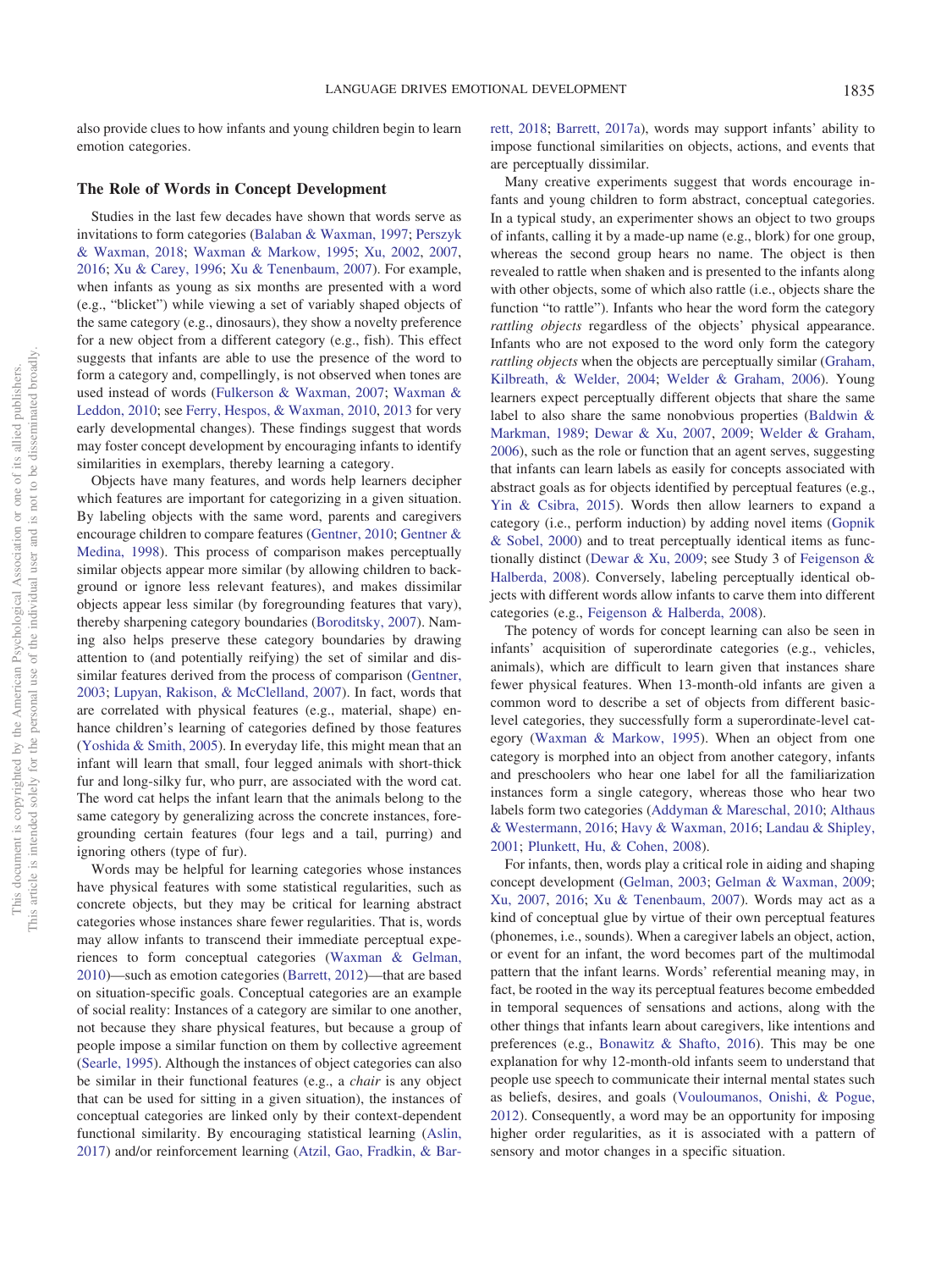For children, merely observing other people use the same words across different situations, with different constellations of features, may be sufficient for learning abstract concepts, particularly if those people are confident experts with some status or prestige. Research suggests that young children can use cues for degree of skill or competence to select who they observe and socially reference (e.g., [Birch, Akmal, & Frampton, 2010;](#page-13-20) [Corriveau & Harris,](#page-14-21) [2009;](#page-14-21) [Koenig & Harris, 2005;](#page-16-20) [Sabbagh & Baldwin, 2001;](#page-17-17) [Scofield](#page-17-18) [& Behrend, 2008\)](#page-17-18). Evolutionary biologists have suggested that this type of observational learning underpins one of our major adaptations as a species— culture [\(Henrich, 2015\)](#page-15-24). Nonetheless, for very young infants, words alone may not be sufficient to invite the development of abstract concepts. Some communicative intent may be necessary to indicate a word's referential status [\(Balaban](#page-12-12) [& Waxman, 1997;](#page-12-12) [Campbell & Namy, 2003;](#page-13-21) [Fulkerson & Haaf,](#page-15-25) [2003;](#page-15-25) [Jaswal, 2004;](#page-16-21) [Namy & Waxman, 2000\)](#page-16-22). Even nonlinguistic sounds can support concept development if they are intentionally offered as a label for objects when interacting with an infant (e.g., [Ferry, Hespos, & Waxman, 2013;](#page-14-17) [Fulkerson & Haaf, 2003;](#page-15-25) [Namy](#page-16-23) [& Waxman, 1998,](#page-16-23) [2000,](#page-16-22) [2002\)](#page-16-24). Intent allows infants to harness the conceptual power of words, to organize the world in ways that are consistent, meaningful, and predictable, particularly in relation to other people.

# **Emotion Words and the Development of Emotion Concepts**

We hypothesize that infants and young children learn emotion categories in much the same way that they learn other abstract, conceptual categories whose instances differ in their features from situation to situation: with the help of relevant words. Specifically, we hypothesize that parents and caregivers begin to curate an infant's emotional life by sometimes labeling events with emotion words. For example, the western category of *anger* is associated with many goals, one of which involves overcoming an obstacle that someone blameworthy has put in your path. So, when one infant takes a toy away from another, sometimes she will cry, and her parents or caregivers might label this instance as "anger." Sometimes, the infant might swat the other child, and, again, her parents or caregivers might label this instance as "anger." When the infant spits her food out, or tips a bowl onto the floor, these events might also be labeled as "anger." So too when her play is interrupted to get ready for bed, and she stiffens her body as she is picked up. In each situation, the different motor actions are accompanied by different facial movements, different changes in the systems of her body (to support her motor actions) and correspondingly different bodily sensations, different sights, sounds, actions by adults, and so on, but they are all associated with the same goal: to remove an obstruction put there by someone else. We hypothesize that, across these dynamic, multimodal patterns, she also occasionally hears her parents uttering the word "angry." Instances of word usage may be sparse at first (in particular, those directed at the infant; e.g., [Beeghly, Bretherton, & Mervis, 1986;](#page-13-22) [Dunn,](#page-14-22) [Bretherton, & Munn, 1987\)](#page-14-22), but may help to agglomerate the category over time.

Our hypothesis, then, is that emotion concepts develop via the same mechanisms as the other concepts that children learn. Language's role in concept development is not unique to emotion but may be particularly important for the acquisition of abstract, conceptual categories, such as emotion categories, that do not show strong statistical regularities in their physical features. Language is likely only one set of symbols that can help infants and young children learn to treat diverse instances as similar for some goalbased function, but we suggest that it is a consistent and pervasive one that continues to have influence throughout the life span. Whether spoken or written, words allow the members of a culture to dynamically reestablish category boundaries by labeling instances, reinforcing the social reality that they create. Through dialog during social interaction, people come to use the same words to categorize objects, actions, and events, progressively aligning the associated concepts (e.g., [Brennan & Clark, 1996\)](#page-13-23). This may be one mechanism by which people communicate emotion [\(Gendron & Barrett, 2018\)](#page-15-26) and help to co-construct each other's emotional experiences [\(Barrett, 2017a\)](#page-12-0). For infants, this process of co-construction begins before they are able to participate verbally. Nonetheless, even if an infant cannot explicitly speak emotion words, the capacity for her brain to construct emotion concepts in a situated fashion may be a prerequisite for experiencing and perceiving the emotions of her culture. That the social and linguistic context of emotional development are a formative influence on infants' brains is not a new proposal (e.g., [Campos et al., 1989;](#page-13-6) [Ratner, 1989;](#page-17-2) [Trevarthen, 1984\)](#page-18-5). The novel aspect of our framework derives from a predictive processing account of brain function within the theory of constructed emotion, as we describe next.

# **Emotion Concepts and the Construction of Emotional Events**

There is an emerging consensus in developmental neuroscience that a newborn brain is not a miniature adult brain (e.g., [Dubois et](#page-14-23) [al., 2014\)](#page-14-23): An infant's interactions with the wider world around her—including other people and the words they speak—function as a set of instructions for her brain to wire itself to the physical and social conditions of her environment, a process that takes more than 2 decades to complete. The suggestion is not that newborn brains are a tabula rasa (e.g., newborn brains most likely come wired for affect; e.g., [Bridges, 1932;](#page-13-0) [Camras, 1992;](#page-13-1) [Matias &](#page-16-1) [Cohn, 1993;](#page-16-1) [Oster et al., 1992;](#page-17-0) [Sroufe, 1997\)](#page-18-24). Nonetheless, infant brains must learn some very basic functions, including to regulate the body [\(Sterling, 2012\)](#page-18-25). This development places bodily regulation (including movement) at the core of all mental function [\(Barrett & Simmons, 2015\)](#page-13-3), including concept development [\(Atzil](#page-12-14) [et al., 2018\)](#page-12-14). We hypothesize that much of this development is relevant to *embraining* emotion concepts (i.e., wiring a brain with the capacity to experience and perceive emotions).

## **A Predictive Processing Account of Brain Function**

From birth onward, the brain has to continually solve reverse inference problems: It must guess at the causes of sensory inputs so it knows what actions to take next, while (encased in a skull) only having access to the effects. Any given sensory input, such as a flash of light or an ache in the body, can have many different causes. Brains have evolved to efficiently solve these reverse inference problems by functioning as an internal model of the system that generates the sensory inputs—its body in the world. A brain learns multimodal patterns of sensory inputs from its body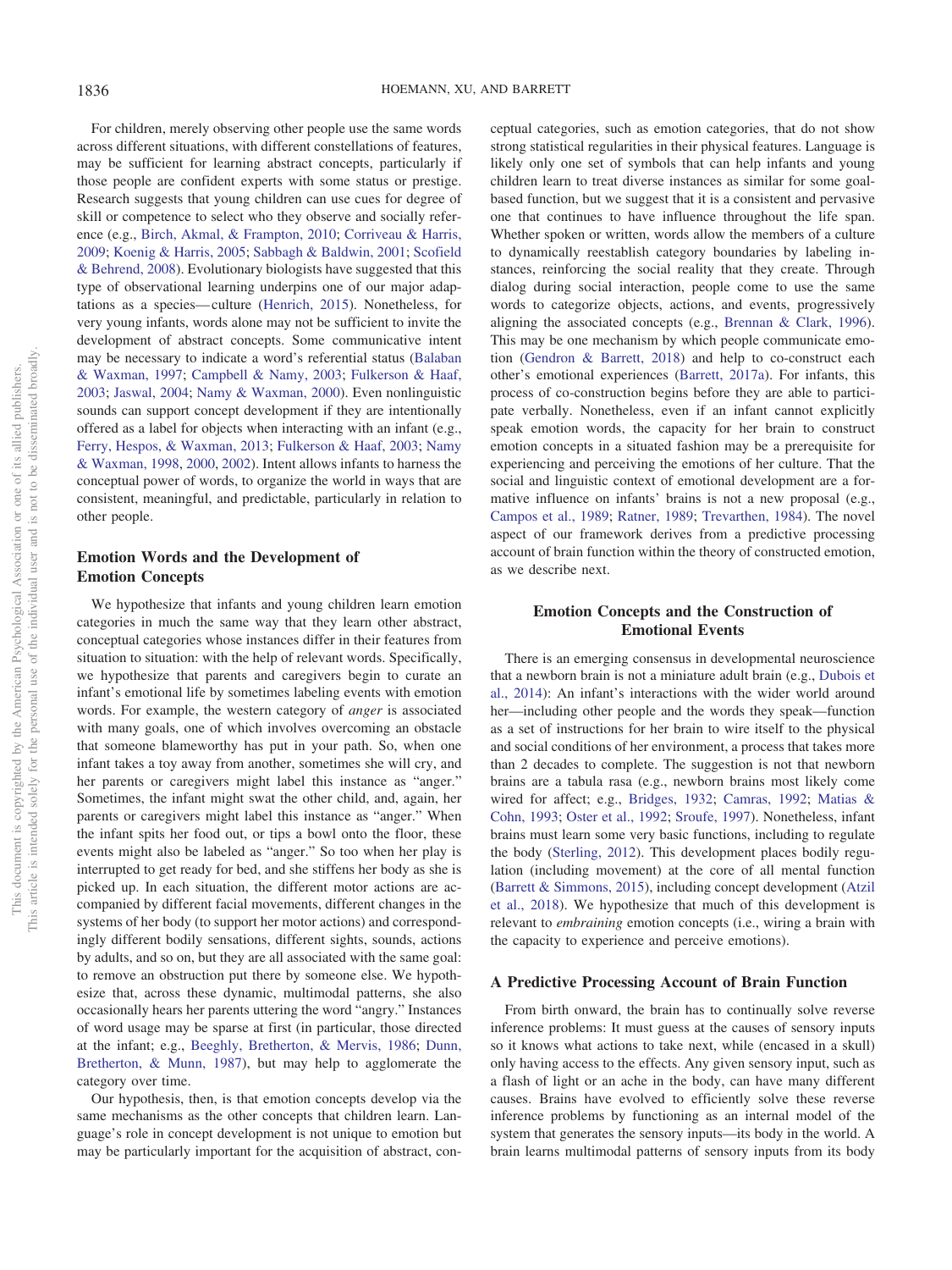(interoceptive and somatosensory) and the world (light, vibrations, chemicals, etc.), and these patterns can be reinstated for later use [\(Polyn, Natu, Cohen, & Norman, 2005\)](#page-17-19). Moreover, the brain is thought to reinstate these patterns predictively rather than reactively, to actively infer the causes of sensory inputs from the body and the world (e.g., [Friston, 2010;](#page-15-27) [Sterling & Laughlin, 2015;](#page-18-26) [Wolpert, Diedrichsen, & Flanagan, 2011\)](#page-19-8).

This account of brain function is variously referred to as predictive coding [\(A. Clark, 2013\)](#page-14-24), active inference [\(Friston, 2010;](#page-15-27) [Friston, FitzGerald, Rigoli, Schwartenbeck, & Pezzulo, 2017\)](#page-15-28), belief propagation [\(Lochmann & Deneve, 2011\)](#page-16-25), or the Bayesian brain [\(Vilares & Kording, 2011\)](#page-18-27).<sup>3</sup> These approaches, while different from one another, all share a core hypothesis: a brain starts with initial conditions in the body and the world and predicts forward in time, anticipating what the body has to do next. These prediction signals prepare the body to make some set of movements [\(Wolpert, Pearson, & Ghez, 2013\)](#page-19-9), anticipating the body's energy needs to support these movements and attempting to meet those needs before they arise (e.g., through visceromotor changes in the autonomic nervous system, immune, and endocrine systems), thereby maintaining physiological efficiency [\(Sterling,](#page-18-25) [2012\)](#page-18-25). Predictions help to create the experiences that the brain ultimately constructs: the neurons that prepare visceromotor changes and motor actions also send collateral information to neurons in the brain's sensory systems. These copies are thought to modulate the ongoing firing of sensory neurons, inferring the sensory consequences of those movements, thereby simulating some future state of the body and the world (e.g., visual, acoustic, olfactory, gustatory, tactile, and interoceptive sensations). This prediction is then either confirmed or corrected by sensory inputs from the body and the world as they reach the brain.

## **The Role of Concepts in Prediction**

We propose that 'concepts' are another name for the brain's predictions (i.e., its internal model), such that a brain solves its reverse inference problem by concept construction. By reinstating prior experiences to anticipate the possible causes of sensory inputs, the brain is attempting to answer the question, "What past experiences are the expected sensory inputs most similar to?" [\(Bar,](#page-12-18) [2009\)](#page-12-18). When predicting forward in time, a brain does not construct one signal but an entire array, each of which has some probability (a prior probability) of being similar to the upcoming sensory inputs for a situation-specific purpose. Namely, these signals represent the possible causal relationships between events in the world and the body as they are right now, and their sensory and motor consequences in a moment from now. As such, we hypothesize that, in running an internal model and generating predictions, the brain is continually constructing ad hoc, embodied concepts [\(Barsalou et al., 2003;](#page-13-11) [Casasanto & Lupyan, 2015\)](#page-13-24) to guide action and meet the context-specific goal [\(Barsalou, 1991,](#page-13-25) [2003\)](#page-13-26) of efficient physiological regulation [\(Barrett, 2017a,](#page-12-0) [2017b\)](#page-12-1).

the future. Once a prediction is confirmed, sensations are explained [\(Lochmann & Deneve, 2011\)](#page-16-25)—we would say categorized—so that the brain understands what caused them and how to act to deal with them, making them meaningful. From this perspective, meaning making involves knowing how to act, and predictively estimating the body's energy needs for that action.

We hypothesize that this continuous, dynamic process of generating predictions while resolving prediction error explains how a human brain constructs the experience of emotion in oneself, or a perception of emotion in someone else [\(Barrett, 2017a,](#page-12-0) [2017b;](#page-12-1) see [Figure 2\)](#page-8-0). We propose that when a brain generates a group of prediction signals using past emotional events (i.e., sensations and actions that were made meaningful as emotional events), it is generating an ad hoc emotion concept. This ad hoc emotion concept is a brain's best guess as to what will cause incoming sensory changes, and what visceromotor changes and motor actions are required to deal with that causal occurrence. Once a prediction is confirmed, then sensations are categorized as an emotion, and the brain understand the emotion as having caused the actions and the visceromotor changes in the body. This is how, for example, a scowl may come to serve as an expression of *anger*, *concentration*, *humor*, or even a plea for assistance, or how a speeding heartbeat and an aching stomach might become an experience of *anxiety*, *excitement*, or *embarrassment*. In constructing ad hoc emotion concepts, the brain's internal model cannot rely upon statistical regularities from the physical or perceptual features of previous instances, but must anchor on the goal-based function those instances served. The brain also has access to the emotion words that were used in previous instances and were used by parents and caregivers to label emotional events during development.

# **A Predictive Processing Hypothesis for Emotional Development**

We propose that a predictive processing account of brain function can be used to describe how infants learn to experience and perceive emotions. An infant brain does not have an internal model of its body in a dynamically changing physical and social world; it must build one. At first, an infant's internal model does not predict efficiently, and must encode most sensory inputs as unanticipated prediction error [\(Atzil et al., 2018;](#page-12-14) [Barrett, 2017a\)](#page-12-0). The brain uses this prediction error to adapt its model, progressively refining the ad hoc concepts it constructs to guide action and give sensations meaning [\(Kirkham, Slemmer, & Johnson, 2002;](#page-16-26) [Tenenbaum,](#page-18-28) [Kemp, Griffiths, & Goodman, 2011\)](#page-18-28). An infant brain begins to construct ad hoc emotion concepts through sufficient experience,

Following Bayesian logic [\(Bastos et al., 2012;](#page-13-27) [Deneve, 2008\)](#page-14-25), the prediction with the strongest prior probability might be confirmed by sensory inputs from the world and the body [\(Gallivan,](#page-15-29) [Logan, Wolpert, & Flanagan, 2016\)](#page-15-29). If errors of prediction occur—that is, unanticipated sensory inputs arrive to the brain—the brain has an opportunity to update itself (i.e., to learn), so that the internal model can predict more efficiently and with less error in

<sup>&</sup>lt;sup>3</sup> Active inference has been observed in exteroceptive sensory systems (for a brief review, see [Chanes & Barrett, 2016\)](#page-14-2) as well as the skeletomotor system (e.g., [Shadmehr, Smith, & Krakauer, 2010\)](#page-17-20), and may also apply to the visceromotor and interoceptive system [\(Barrett & Simmons, 2015\)](#page-13-3). Many psychological phenomena are being understood as the result of active inference, including perception (e.g., [O'Callaghan, Kveraga, Shine,](#page-17-21) [Adams, & Bar, 2017\)](#page-17-21), remembering (e.g., [Hindy, Ng, & Turk-Browne,](#page-15-30) [2016\)](#page-15-30), language (e.g., [Lupyan & Clark, 2015\)](#page-16-27), attention (e.g., [Feldman &](#page-14-26) [Friston, 2010\)](#page-14-26), emotion (e.g., [Barrett, 2017a,](#page-12-0) [2017b;](#page-12-1) [Seth, 2013\)](#page-17-22), mood (e.g., [Barrett & Simmons, 2015;](#page-13-3) [J. E. Clark, Watson, & Friston, 2018\)](#page-14-27), social cognition (e.g., [Tamir & Thornton, 2018\)](#page-18-29), and even consciousness (e.g., [Chanes & Barrett, 2016;](#page-14-2) [Seth, Suzuki, & Critchley, 2012\)](#page-17-23).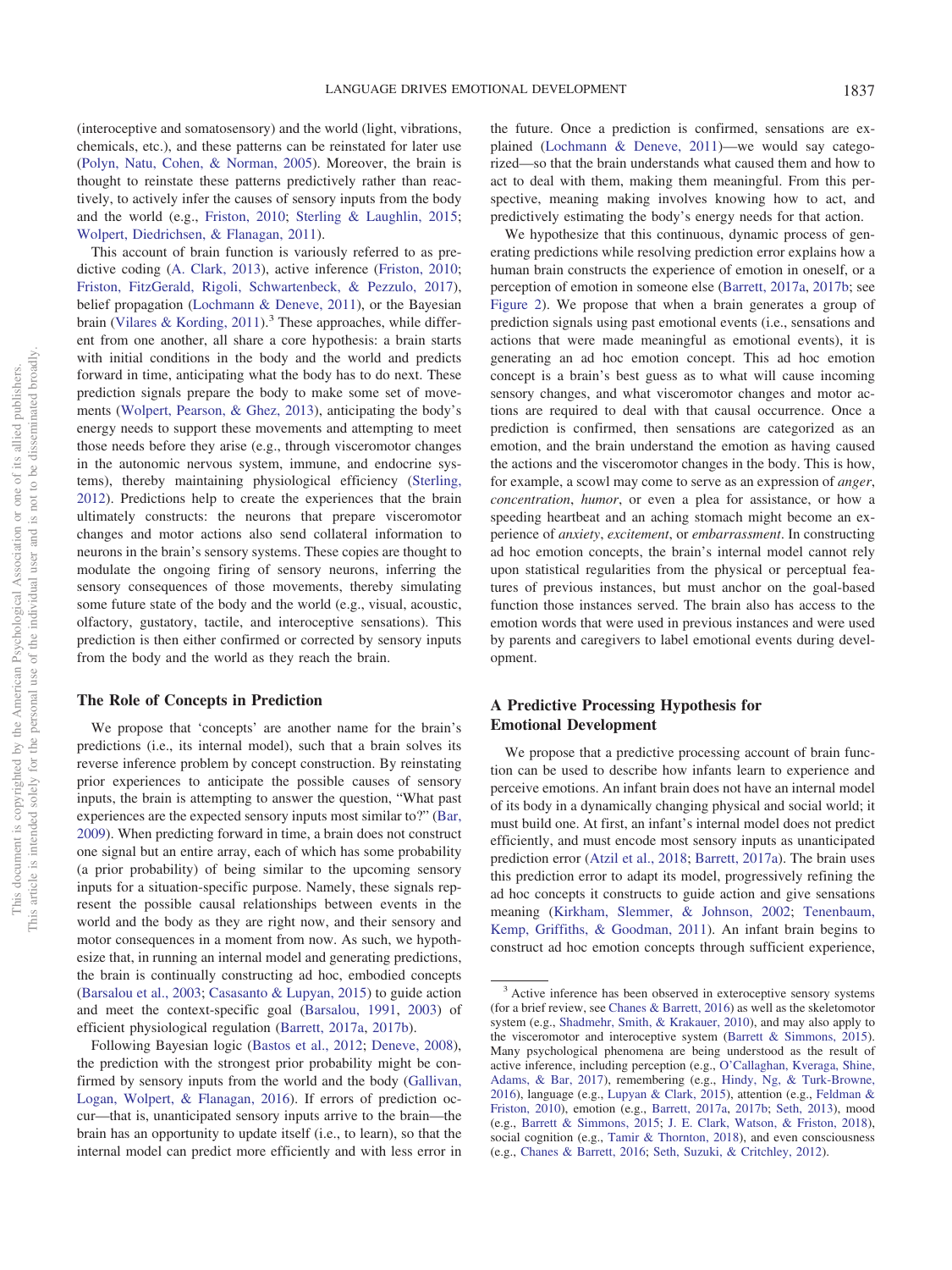

<span id="page-8-0"></span>*Figure 2.* Schematic depiction of a hypothesis for dynamic emotion construction with ad hoc emotion concepts as prediction signals. Blue lines indicate top-down signal; red lines indicate bottom-up signal. On the basis of the current brain state, previous experience is used to generate a cascade of predictions focused on meeting the body's expected needs for action. As depicted, unanticipated changes in sensory input (i.e., prediction error) may result in further tuning of the predictions. When predictions are confirmed, the current sensory array has been categorized and the brain transitions from one location in state space to another (i.e., a new mental event is occurring). Visceromotor changes and actions, in turn, impact sensory inputs from the body and world, respectively. Current experience also updates the internal model, becoming part of the previous experience that will be brought to bear in future predictions. Adapted from "Concepts Dissolve Artificial Boundaries in the Study of Emotion and Cognition, Uniting Body, Brain, and Mind," by K. Hoemann and L. F. Barrett, 2018, *Cognition and Emotion*. Advance online publication. Copyright 2018 by Taylor & Francis. See the online article for the color version of this figure.

in which it has observed that certain events (variable in their features) serve particular goal-based functions in particular situations (e.g., to overcome an obstacle, one can cry, throw a toy, refuse to move, or withdraw). As proposed in the preceding text, our hypothesis is that infants learn these functional similarities through statistical or reinforcement learning [\(Krogh, Vlach, &](#page-16-28) [Johnson, 2013;](#page-16-28) [Saffran, Aslin, & Newport, 1996;](#page-17-24) [Siegelman &](#page-17-25) [Frost, 2015\)](#page-17-25) that is probabilistic and guided by language. Each time a caregiver labels the infant or someone else as "angry," for example, the infant may learn to associate these physically, perceptually, and psychologically different instances with the same emotion category. This hypothesis directly parallels the "blork" example discussed earlier, in which infants learn to expect perceptually different objects that share the same label to also share the same nonobvious features [\(Graham et al., 2004;](#page-15-19) [Welder & Gra](#page-18-22)[ham, 2006\)](#page-18-22). In predictive processing terms, infant brains may be continually modifying their internal models to associate emotion words with the sensory array (both internal and external) at the time those words are used.

To understand the exact role words play in the emotional developmental trajectory, there are several questions of interest.

First, when do caregivers and other people in an infant's social world begin using emotion words? Language shapes development for object concepts because adults actively and frequently name objects for infants. There is little evidence of how frequently adults deliberately or indirectly use emotion words to label emotional events when infants are present. This is something that likely varies substantially with culture, socioeconomic status, the granularity of the adults' concepts, and even an infant's gender (e.g., [Cervantes & Callanan, 1998;](#page-13-28) [Eisenberg, 1999\)](#page-14-28). Second, which episodes are labeled for infants and young children? One possibility is that adults sample only the most stereotypic instances of emotion categories. These "curated" categories may be largely perceptually based, missing the variability of more mature emotion concepts, which might be learned later. Alternatively, it is possible that adults label highly variable events with emotion words, forcing infants to grapple with the variation up front, so that they are learning abstract, conceptual categories from the start. Third, it is conceivable (though not supported by the current evidence) that certain emotion categories may have instances that share perceptual features, and that these 'typical' instances can be learned without words. In any case, it seems clear that emotion words are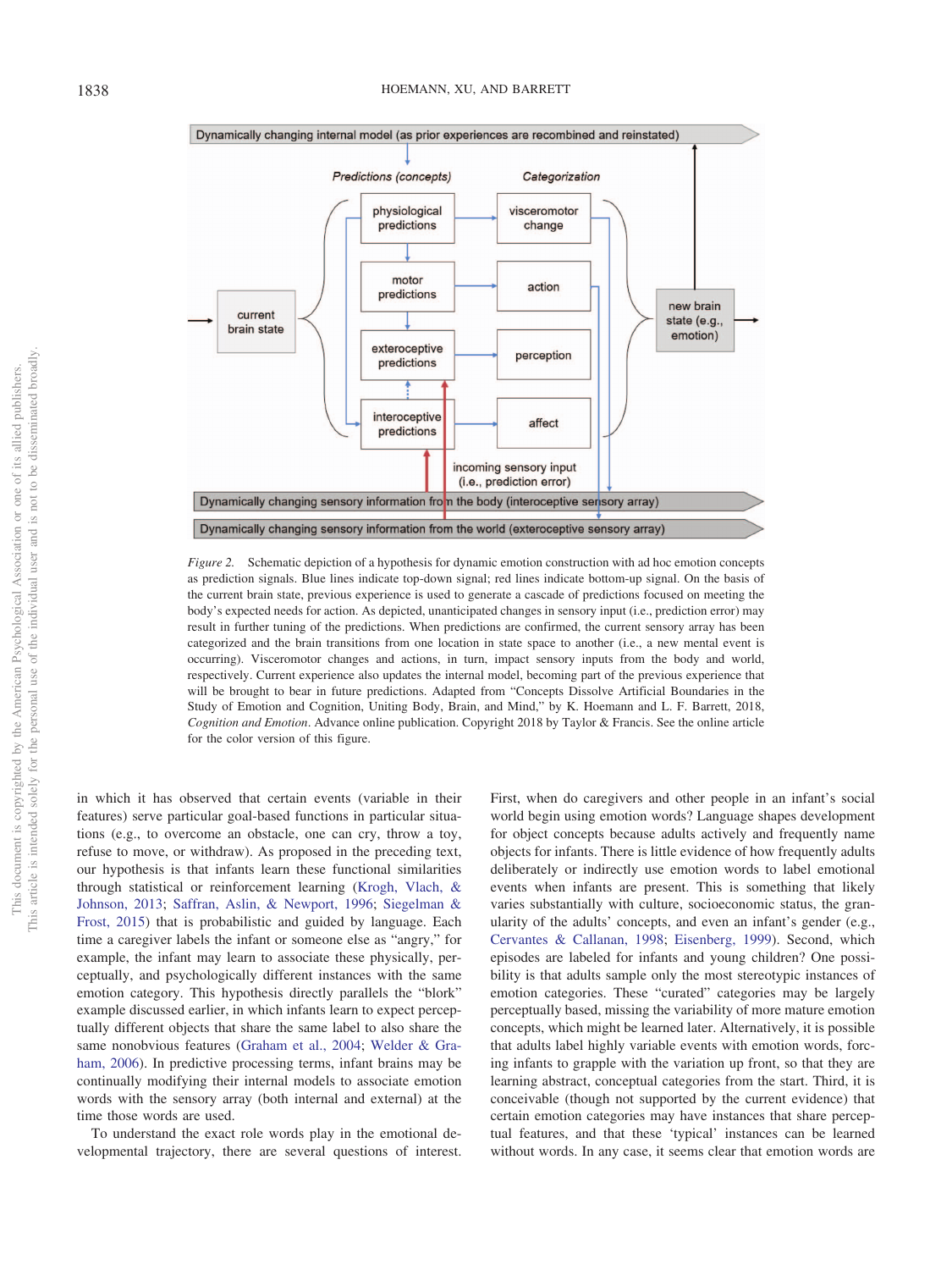necessary for children to develop mature emotion concepts. As language input becomes more available and more useful, emotion words may serve as cues to integrate instances that share fewer perceptual features and to impose functional similarity, helping the child to revise her internal model to resemble that of adults in her culture.

This proposal contrasts with other approaches in how they understand the mechanisms and timelines for emotional development. Many scientists hypothesize that emotional behaviors are innate, biologically determined responses to stimuli (e.g., [Frijda, 1986;](#page-14-29) [Ratner, 1989\)](#page-17-2) or mechanisms of social regulation (e.g., [Campos & Barrett, 1984;](#page-13-29) [Trevarthen, 2004\)](#page-18-30). By most accounts, these inborn behaviors can be adapted or elaborated by social learning to achieve the emotional experiences of enculturated adults (e.g., [Lambie, 2009;](#page-16-29) [Ratner, 1989\)](#page-17-2), though social learning may not be necessary for the emergence of emotional reactions such as facial movements [\(Campos & Bar](#page-13-29)[rett, 1984;](#page-13-29) [Klinnert, Campos, Sorce, Emde, & Svejda, 1983\)](#page-16-5). As we have proposed, infants do not come prewired with emotion concepts to guide experience or perception. Instead, infants' apparent perception of facial emotion in parents and caregivers is a result of statistical and/or reinforcement learning, as infants come to relate these cues to the consequences of caregivers' behavior. Further, as reviewed in the preceding text, evidence suggests that infants do not perceive differentiated emotions (e.g., *anger*, *sadness*, *fear*) in adults' faces, but may instead discriminate based on the affective dimensions of valence and arousal.

A predictive processing account of emotional development also distinguishes itself from other approaches with regard to the role of language. Although some accounts see language as epiphenomenal to emotion concept acquisition (e.g., [Campos &](#page-13-29) [Barrett, 1984;](#page-13-29) [Frijda & Mesquita, 1998\)](#page-15-31), we propose that language—in particular, emotion words—plays a causal role in emotional development. This is not to say, however, that emotion concepts and categories are reducible to words [\(Lambie &](#page-16-30) [Marcel, 2002\)](#page-16-30). On the contrary, we hypothesize emotional development is multicausal, emerging from interactions between an embodied, growing brain and the physical, social, and linguistic world [\(Smith & Gasser, 2005;](#page-17-26) [Smith & Thelen,](#page-17-27) [2003\)](#page-17-27). This complex dynamic system cannot be reduced to its constituents; theories of emotional development must include all aspects and levels of analysis. By accounting for the role of the body and brain, social interactions, and language and culture in emotional development, we have proposed just such an account.

# **Evidence for a Predictive Processing Account of Concept Construction and Development**

A growing body of research on language processing supports a predictive processing account of concept construction. This research uses electroencephalography (EEG) to measure eventrelated potentials (ERPs), which indicate when prediction errors occur—that is, when sensory input violates a brain's existing expectations.<sup>4</sup> Later ERP components are thought to reflect semantic or conceptual prediction errors (specifically, the N400) and errors in the prediction of event segmentation or structure (specifically, the P600), whereas earlier ERP compo-

nents are thought to reflect perceptual prediction errors (e.g., [Kuperberg, 2016;](#page-16-31) [Kuperberg & Jaeger, 2016\)](#page-16-32). Studies have observed N400-like responses to semantic or sequential incongruity in infants. For example, semantic incongruity between early acquired nouns and pictures of familiar objects (e.g., cat, ball, car, mouth) produces an N400 as young as nine months [\(Junge, Cutler, & Hagoort, 2012\)](#page-16-33). Infants at this age also produce N400-like responses when conclusions are violated for simple sequences of actions performed by human actors (e.g., eating a spoonful of food), suggesting that they are able to predictively infer goals [\(Reid et al., 2009\)](#page-17-28). N400 effects have further demonstrated the social and linguistic basis for early concept development: joint attention helps infants learn new words [\(Hirotani, Stets, Striano, & Friederici, 2009\)](#page-15-32), and infantdirected speech enhances statistical learning in newborns [\(Bosseler, Teinonen, Tervaniemi, & Huotilainen, 2016\)](#page-13-30).

Without predictions (i.e., ad hoc concepts), there can be no prediction error. As a consequence, it may be possible assess concept development using ERPs. The N400 emerges gradually over time as the brain develops [\(Carver et al., 2003;](#page-13-31) [Webb,](#page-18-31) [Long, & Nelson, 2005\)](#page-18-31), and so may not be readily interpretable when testing infants in the first few months of life. Published ERP studies of emotion perception in infants (for a review, see [Grossmann, 2015\)](#page-15-33) often focus on the Nc, a component thought to reflect attentional bias or the perceptual salience of stimuli (for a review, see [de Haan, 2007\)](#page-14-30). These findings are consistent with the hypothesis that infants as old as seven months rely on physical differences rather than emotional meaning to distinguish between smiling and scowling faces [\(Caron, Caron, &](#page-13-32) [Myers, 1985\)](#page-13-32). Nonetheless, EEG measurement has the potential to provide novel insights into the emotionally developing brain. For example, the infant Nc may or may not be a developmental precursor of the N400 [\(de Haan, Johnson, & Halit, 2003\)](#page-14-31). The Nc has been shown to be sensitive to global and local stimulus probabilities (e.g., [Ackles & Cook, 1998\)](#page-12-19), even in infants as young as 1 month [\(Karrer & Monti, 1995\)](#page-16-34), and so may represent the rudiments of emerging prediction error signals.

More broadly, a predictive processing account of concept learning is supported by recent work on Bayesian and other probabilistic computational models of development (e.g., [Go](#page-15-34)[pnik, Bonawitz, & Gerstenberg, 2015\)](#page-15-34). In these models, concepts can be understood as stochastic functions that support probabilistic inference and are constructed via situation-specific induction [\(Goodman, Tenenbaum, & Gerstenberg, 2014\)](#page-15-18). These models are also able to account for the role of social others in concept learning. Social context shapes the inferences learners make not only about the world, but also about knowledgeable others [\(Shafto, Goodman, & Frank, 2012\)](#page-17-29). When children observe parents and caregivers, they are learning about them as well as from them [\(Bonawitz & Shafto, 2016\)](#page-13-19). In this way, children are able to leverage caregivers' actions to make inferences about caregivers' goals and knowledge of the world, and can use these inferences to bolster learning and tune predic-

<sup>4</sup> Magnetoencephalography (MEG) has similarly excellent temporal resolution and can also be used to measure event-related brain activity (in this case, event-related fields or ERFs). We focus on the ERP literature here because it is more extensive and has specifically been used to test a predictive account of semantic processing.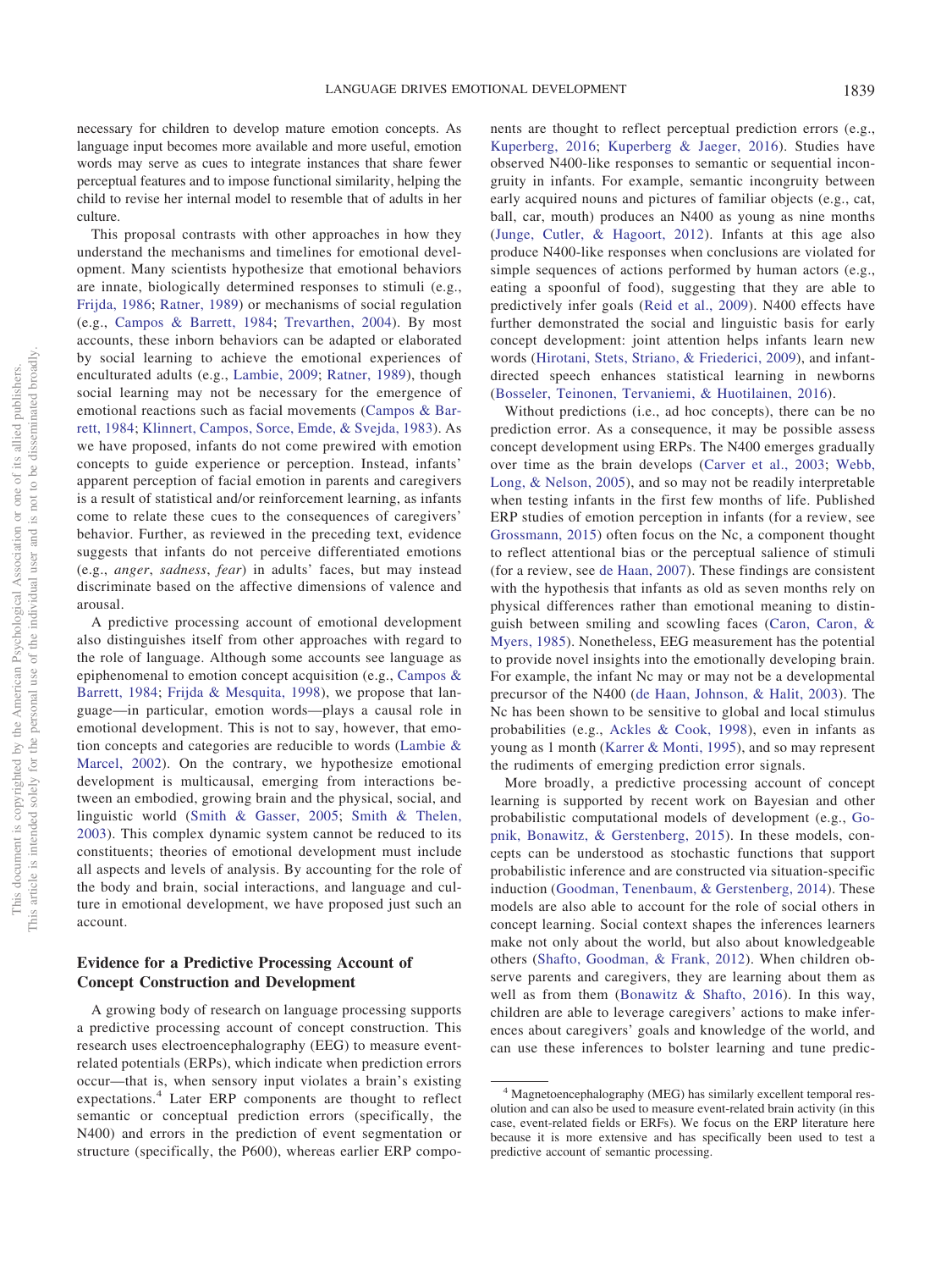tions. Linguistic input has been shown to similarly impact concept learning within these computational models (e.g., [Frank, Goodman, & Tenenbaum, 2009;](#page-14-32) [Piantadosi, Tenenbaum,](#page-17-30) [& Goodman, 2012\)](#page-17-30). Using this approach, future research may be able to specifically model the development and probabilistic construction of emotion concepts in infants and young children.

### **Our Proposal in Context**

The insights afforded by a predictive processing account of concept learning lend themselves to a more nuanced understanding of how individuals and cultures construct emotion concepts, and how children's individual needs may be better accounted for in domains such as education and mental health. As a consequence, our proposal has many implications and considerations for the study of emotional development. We discuss several of these in the following section.

## **Implications for the Study of Emotional Development**

In our framework, variation in the features of emotional events is considered meaningful and important. Variation is inherent in the acquisition of abstract, conceptual categories such as emotion categories: because instances of emotion categories lack statistical regularities in physical and perceptual features, infants must learn to abstract away from these details and foreground the emotion's goal-based function in a given situation. The corresponding emotion concepts are embodied, culture-specific, and—most importantly— dynamically changing over time as the child updates her internal model of the body in the world via social learning and language. In this way, our approach attempts to understand the richness of a child's emotional life on a moment-to-moment basis. The same possibility is not offered by other approaches that hypothesize a small set of inborn or early to-develop universal emotions, in which each emotion is thought to have its own diagnostic facial expression, pattern of autonomic nervous system activity, and so on.

It follows from a variation-based account of emotional development that there are no 'correct' or 'incorrect' emotion concepts because there are no single sets of physical features on which to make this determination. There are no perceiverindependent criteria for establishing category membership and, because of this, there is no ground truth for determining if someone's experience or perception of emotion is accurate. However, emotion categories can be described by similarities in their situation-specific functional features. These similarities are established via collective intentionality and reinforced via language. As such, even if there is no correct or incorrect way for children to form emotion categories (or construct emotional instances), children (and adults) can vary in how closely their experiences and perceptions align with the expectations and patterns of their culture [\(De Leersnyder, Kim, & Mesquita,](#page-14-33) [2015;](#page-14-33) [De Leersnyder, Mesquita, Kim, Eom, & Choi, 2014\)](#page-14-34). In a cultural context that values individual achievement, for example, a child may learn to construct the experience of *pride* when being singled out for an award at school; in a cultural context that values collective harmony, a child in the same situation may learn to construct the experience of *respectful deference* or even *embarrassment*. There is no right or wrong

way to feel; what matters is whether the child's internal model is constructing emotions similarly to those around her.

Like other frameworks for emotional development (e.g., [Campos & Barrett, 1984;](#page-13-29) [Klinnert et al., 1983\)](#page-16-5), our approach situates concept learning within social relationships, particularly the caregiver-infant bond. However, our approach contributes a unique perspective on the mechanisms underlying this bond and, critically, how they shape development. The core task of the brain, we hypothesize, is the maintenance of efficient physiological regulation. Social others also serve this purpose [\(Atzil & Barrett, 2017\)](#page-12-20), especially in the context of an infant and her parents and caregivers (e.g., [Winberg, 2005\)](#page-19-10). Caregivers regulate infants' bodily systems through food, clothing, touch, and more. This regulation is a rewarding process for the infant [\(Keramati & Gutkin, 2014\)](#page-16-35) that may motivate her to learn emotion concepts. Whereas joint attention is useful for highlighting physical and perceptual features of the environment that are culturally relevant, something more is needed for infants to acquire abstract concepts, such as emotion, that lack statistical regularity in these features. We propose that social bonding fills this need by providing the medium in which abstract concepts can become meaningful [\(Atzil et al., 2018\)](#page-12-14). An infant brain will likely prioritize sensory inputs associated with her caregiver and will tune its internal model accordingly; it will learn to construct emotion concepts as a means of predicting the physiological outcomes of caregiver interactions. For example, learning that a heavy sigh or widened eyes from a caregiver, associated with the word "angry", are followed by decreased touch and attention will encourage the infant brain to develop situations-specific ad hoc concepts for *anger*. In other words, social bonding is what makes emotion concept learning not only useful for the infant, but imperative for predictive (and therefore metabolic) efficiency.

Similarly, our approach underscores the fundamental relationship between motor learning and emotional development. By building an internal model that can construct ad hoc concepts, the infant brain begins to yoke motor activity to sensory experience during emotional events. Predictions guide action by preparing the body to make a series of movements, while accounting for the energy these movements will require. To estimate which movements are best suited to the context, the brain must also make predictions about the causes behind the current sensory array. Predictions for sensation are a consequence of predictions for action. In this regard, our proposal is consistent with work on human vitality, which relates emotions to prospective (rather than reactive) control of motor and autonomic activity, as guided by the body's projected metabolic costs [\(Trevarthen, 1999,](#page-18-32) [2005\)](#page-18-30). Ad hoc emotion concepts, as predictions, serve to categorize sensation and construct experience. Infants learn to make these predictions through sensorimotor interactions with the world, during which they acquire embodied and enactive concepts (e.g., [Bruner, 1964;](#page-13-33) [Piaget,](#page-17-31) [1936/1952;](#page-17-31) [Smith & Gasser, 2005\)](#page-17-26).

Finally, our framework helps to better explain why existing emotional intelligence training programs work as they do, thereby improving child well-being. Social and emotional learning initiatives have shown that children are better equipped for school when they have more elaborated emotional vocabularies. For example, the RULER Feeling Words Curriculum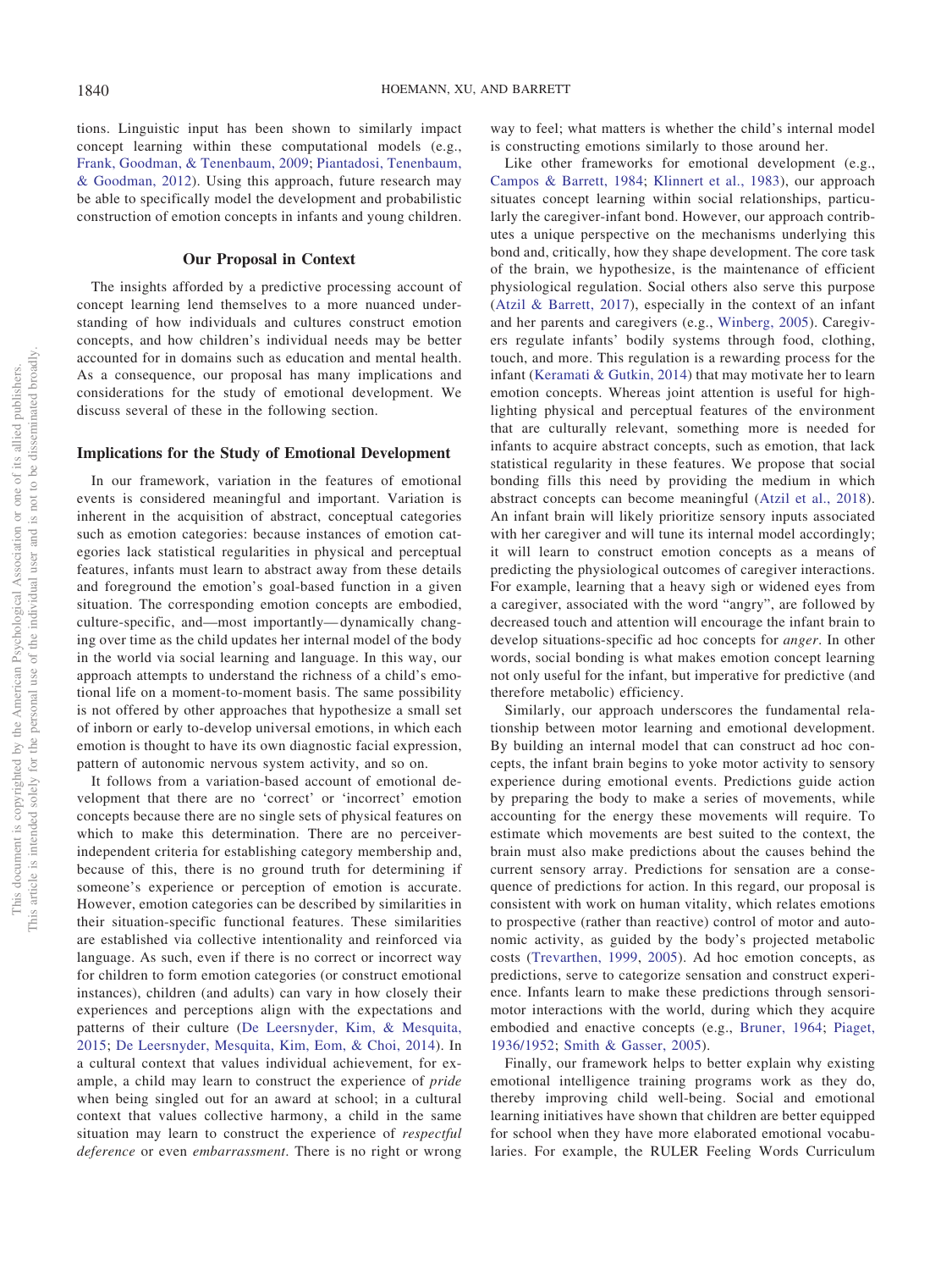[\(Maurer & Brackett, 2004\)](#page-16-36) is designed to help children gain a deeper understanding of emotion words, with lessons that focus on the situated and multifaceted nature of emotional experience. Through these lessons, we hypothesize, children learn new emotion concepts or expand the situation-specific variation in the ones they have. Emotional intelligence training programs, then, add flexibility to the brain's internal model, allowing for more tailored predictions. Further, as emotion concepts are tools for physiological and behavioral coregulation, these updates to the internal model should result in improvements in children's experienced affect as well as the social environment. Indeed they do: children in classrooms implementing RULER perform better in school and have better social relationships [\(Brackett, Rivers, Reyes, & Salovey, 2012\)](#page-13-34); in turn, these classrooms exhibit better connectedness, organization, and emotional support [\(Hagelskamp, Brackett, Rivers, & Salovey,](#page-15-35) [2013;](#page-15-35) [Rivers, Brackett, Reyes, Elbertson, & Salovey, 2013\)](#page-17-32). These findings are echoed by studies showing that greater emotional fit with one's culture predicts relational satisfaction [\(De Leersnyder et al., 2014\)](#page-14-34), psychological well-being [\(De](#page-14-33) [Leersnyder et al., 2015\)](#page-14-33), and even physical health [\(Consedine,](#page-14-35) [Chentsova-Dutton, & Krivoshekova, 2014\)](#page-14-35).

### **Caveats and Considerations**

In this article, we have proposed that emotion categories are abstract, conceptual categories that are forged in social reality, where a concept helps to constitute a category in a given

situation (see also [Barrett, 2012\)](#page-12-9). Different autonomic nervous system changes, facial movements, vocalizations, and so on have no emotional meaning in and of themselves. They are transformed into emotions by being categorized with concepts that exist by virtue of collective intentionality. This does not mean that the experience and perception of emotion is not grounded in biology: at the core of our account is the hypothesis that emotional events, like all mental events, fundamentally occur within a brain that anticipates the body's energy needs in relation to the current context. Nor does our proposal imply that an emotion is whatever an individual chooses to categorize or label as such. Instead, our approach is consistent with the view that concept development occurs within a social context, necessarily constraining transmission along cultural lines [\(Gelman](#page-15-13) [& Roberts, 2017\)](#page-15-13). In this way, our proposal accounts for documented cultural variation in emotional meaning-making. For example, the Trobriand Islanders impose emotional meaning on a stony, wide-eyed gasping face, and a racing heart, thereby creating an instance of *anger* that achieves a particular goal, such as warning away an enemy [\(Crivelli, Russell, Jarillo, &](#page-14-36) [Fernández-Dols, 2016\)](#page-14-36). Other groups of people impose a different emotional meaning on the same occurrence, creating an instance of *fear* that achieves a different goal, such as warning others of a threat [\(Shariff & Tracy, 2011\)](#page-17-11). Still another group of people might impose no emotional meaning on this occurrence (e.g., a person is taken to be merely looking), or if they do, they understand emotions as externally oriented actions rather than

# <span id="page-11-0"></span>Table 1

*Questions Generated by a Predictive Processing Account of Emotional Development*

#### The role of parents and caregivers

- 1. Do parents and caregivers consistently create emotional instances for infants and young children by labeling according to when they (the parents) perceive emotion, and if so, when does this begin?
- 2. Do parents and caregivers label only the most stereotypic instances of an emotion category at first, or do they label the highly variable instances that exist in everyday life?

#### Emotions vs. other types of categories

- 3. How well can young learners use emotion labels to acquire emotion categories, whose instances are temporally dynamic and require event segmentation when compared with objects?
- 4. Do infants learn abstract emotion categories much like how they learn superordinate categories?

#### Timelines for development

5. Do infants perceive emotional events as multimodal to begin with? If so, do emotion words help infants detect or discriminate the modal features of an emotional event, such as an expressive facial movement or vocalization? Or do words help bind multimodal features together? 6. When do inferences about goals and intentions become part of emotional events? Do words facilitate this?

#### Cultural relativity

- 7. Are emotion concepts that are not labeled with a single, commonly-accepted word transmitted from generation to generation with as high of fidelity as labeled emotion concepts?
- 8. Are goals and intentions important for emotion concepts around the world, or is there cultural variation in this regard (given that people who live in non-western cultural contexts may be more likely to assume that other peoples' minds are not accessible to them, and therefore may be less likely to engage in mental inference, a phenomenon called opacity of mind; [Danziger, 2006;](#page-14-37) [Robbins & Rumsey, 2008\)](#page-17-33)?

#### Building the internal model

- 9. Is word-guided emotion learning driven by statistical learning or reinforcement learning?
- 10. Do emotion concepts allow infants and young children to perceive emotions in others and experience emotion themselves?

#### New methods of investigation

- 11. Can ERP studies be used to investigate the role of words in preverbal emotion concept development, for example by comparing infant responses to variable, multimodal stimuli that are either labeled with the same emotion word or not?
- 12. Can computational models successfully predict the development and probabilistic construction of emotion concepts in infants and young children, and the relative role that language, social bonding, and other factors play?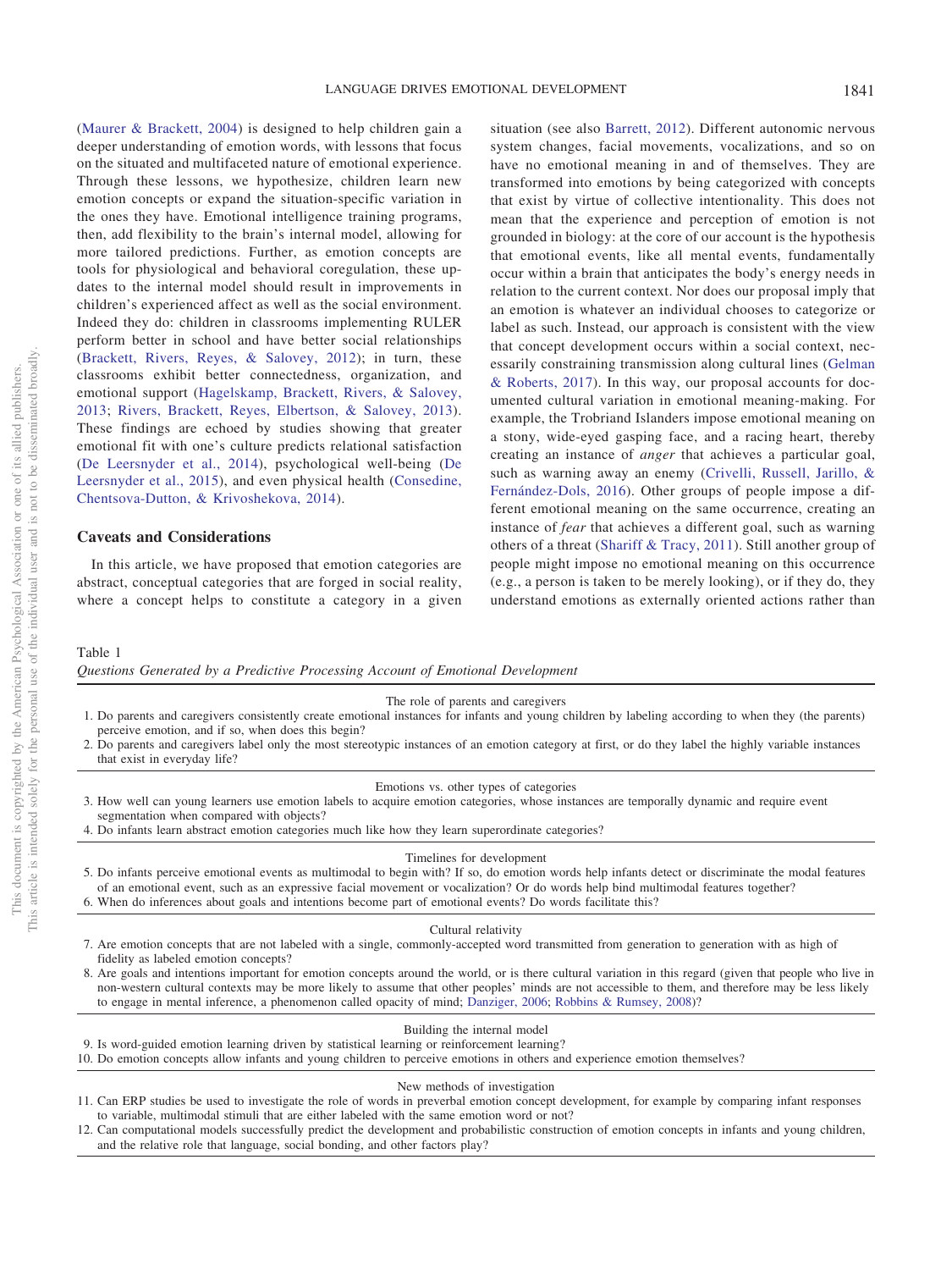as intentions or feelings (e.g., a person is not "angry," but is "yelling"; [Vallacher & Wegner, 1987\)](#page-18-33).

Further, we have proposed that emotion words serve as invitations for children to learn emotion concepts, and that this developmental process provides them with the ability to construct emotional experiences and perceptions. Our hypothesis is based on an analogy to how infants use words to construct object categories and to identify relevant attributes or properties of objects. Existing studies of child-directed emotion language (e.g., [Beeghly et al., 1986;](#page-13-22) [Dunn et al., 1987\)](#page-14-22) do not fully test our hypothesis because they have not continuously sampled caregiver-infant interactions, nor have they measured emotion words that infants may hear used around (but not toward) them. Furthermore, that words may plan an active part in guiding emotional development does not necessarily imply that development is solely linguistic or dependent upon emotion words. Evidence suggests instead that infants are active learners who, rather than passively awaiting the imprint of the input language, develop nonlinguistic concepts (e.g., [Bowerman & Choi, 2001;](#page-13-35) [Trevarthen & Delafield-Butt, 2017\)](#page-18-34) through a variety of domain-general learning processes (e.g., [Aslin, 2017;](#page-12-13) [Atzil et](#page-12-14) [al., 2018;](#page-12-14) [Barrett, 2017a;](#page-12-0) [Smith, 1999\)](#page-17-34). As children begin to talk and verbally interact with parents, caregivers, and others in their social environment, their conceptual repertoire grows and differentiates [\(Nook, Sasse, Lambert, McLaughlin, & Somer](#page-16-37)[ville, 2017\)](#page-16-37). Across the life span, concepts are acquired and updated based both on embodied experience of the world, as well as statistical regularities in the linguistic environment [\(Vigliocco et al., 2009\)](#page-18-3).

## **Future Directions**

This document is copyrighted by the American Psychological Association or one of its allied publishers. This article is intended solely for the personal use of the individual user and is not to be disseminated broadly.

This document is copyrighted by the American Psychological Association This article is intended solely for the personal use of the individual user and

 $\rm \tilde{o}$  $\widetilde{\Xi}$ 

not to be disseminated broadly one of its allied publishers.

> A predictive processing account of emotional development has the potential to stimulate new lines of research. In addition to the hypotheses we have listed throughout our discussion, many interesting empirical questions remain open (see [Table 1\)](#page-11-0). Addressing these hypotheses and questions requires an integrated, multidisciplinary approach. Emotion construction and development are more variable, multidimensional, and contextdependent phenomena than often supposed. If our approach bears empirical fruit, however, then it will resolve a longstanding debate about the nature of emotion. It provides a developmental account of emotion that is biologically based without relying on nativist assumptions, and it dissolves the artificial boundaries between nature and nurture. It provides an evolutionary account of emotion, where the evolutionary legacy to the newborn may not be a set of modular emotion circuits that are hardwired into the subcortical features of the mammalian brain, with corresponding facial expressions or autonomic fingerprints, but instead, may be a set of mechanisms that allow a child's brain to wire itself to the social realities that she grows up in, thereby extending her biological capacities with cultural know-how. Such discoveries would have important implications for enhancing education and children's well-being.

## **References**

<span id="page-12-19"></span>Ackles, P. K., & Cook, K. G. (1998). Stimulus probability and eventrelated potentials of the brain in 6-month-old human infants: A parametric study. *International Journal of Psychophysiology, 29,* 115–143. [http://dx.doi.org/10.1016/S0167-8760\(98\)00013-0](http://dx.doi.org/10.1016/S0167-8760%2898%2900013-0)

- <span id="page-12-16"></span>Addyman, C., & Mareschal, D. (2010). The perceptual origins of the abstract same/different concept in human infants. *Animal Cognition, 13,* 817– 833. <http://dx.doi.org/10.1007/s10071-010-0330-0>
- <span id="page-12-6"></span>Adolphs, R. (2017). How should neuroscience study emotions? by distinguishing emotion states, concepts, and experiences. *Social Cognitive and Affective Neuroscience, 12,* 24 –31. [http://dx.doi.org/10.1093/scan/](http://dx.doi.org/10.1093/scan/nsw153) [nsw153](http://dx.doi.org/10.1093/scan/nsw153)
- <span id="page-12-17"></span>Althaus, N., & Westermann, G. (2016). Labels constructively shape object categories in 10-month-old infants. *Journal of Experimental Child Psychology, 151,* 5–17. <http://dx.doi.org/10.1016/j.jecp.2015.11.013>
- <span id="page-12-13"></span>Aslin, R. N. (2017). Statistical learning: A powerful mechanism that operates by mere exposure. *Wiley Interdisciplinary Reviews: Cognitive Science, 8*(1–2), e1373. <http://dx.doi.org/10.1002/wcs.1373>
- <span id="page-12-20"></span>Atzil, S., & Barrett, L. F. (2017). Social regulation of allostasis: Commentary on "Mentalizing homeostasis: The social origins of interoceptive inference" by Fotopoulou and Tsakiris. *Neuro-psychoanalysis, 19,* 29 – 33. <http://dx.doi.org/10.1080/15294145.2017.1295214>
- <span id="page-12-14"></span>Atzil, S., Gao, W., Fradkin, I., & Barrett, L. F. (2018). Growing a social brain. *Nature Human Behaviour, 2,* 624 – 636. [https://www.nature.com/](https://www.nature.com/articles/s41562-018-0384-6) [articles/s41562-018-0384-6](https://www.nature.com/articles/s41562-018-0384-6)
- <span id="page-12-2"></span>Averill, J. R. (1980). A constructivist view of emotion. In R. Plutchik & H. Kellerman (Eds.), *Emotion: Vol. 1*. *Theory, research, and experience* (pp. 305–340). New York, NY: Academic Press. [http://dx.doi.org/10](http://dx.doi.org/10.1016/B978-0-12-558701-3.50018-1) [.1016/B978-0-12-558701-3.50018-1](http://dx.doi.org/10.1016/B978-0-12-558701-3.50018-1)
- <span id="page-12-12"></span>Balaban, M. T., & Waxman, S. R. (1997). Do words facilitate object categorization in 9-month-old infants? *Journal of Experimental Child Psychology, 64,* 3–26. <http://dx.doi.org/10.1006/jecp.1996.2332>
- <span id="page-12-15"></span>Baldwin, D. A., & Markman, E. M. (1989). Establishing word– object relations: A first step. *Child Development, 60,* 381–398.
- <span id="page-12-18"></span>Bar, M. (2009). The proactive brain: Memory for predictions. *Philosophical Transactions of the Royal Society B: Biological Sciences, 364,* 1235–1243. <http://dx.doi.org/10.1098/rstb.2008.0310>
- <span id="page-12-8"></span>Barrett, L. F. (2006). Are emotions natural kinds? *Perspectives on Psychological Science, 1,* 28 –58. [http://dx.doi.org/10.1111/j.1745-6916](http://dx.doi.org/10.1111/j.1745-6916.2006.00003.x) [.2006.00003.x](http://dx.doi.org/10.1111/j.1745-6916.2006.00003.x)
- <span id="page-12-9"></span>Barrett, L. F. (2012). Emotions are real. *Emotion, 12,* 413– 429. [http://dx](http://dx.doi.org/10.1037/a0027555) [.doi.org/10.1037/a0027555](http://dx.doi.org/10.1037/a0027555)
- <span id="page-12-10"></span>Barrett, L. F. (2013). Psychological construction: The Darwinian approach to the science of emotion. *Emotion Review, 5,* 379 –389. [http://dx.doi](http://dx.doi.org/10.1177/1754073913489753) [.org/10.1177/1754073913489753](http://dx.doi.org/10.1177/1754073913489753)
- <span id="page-12-0"></span>Barrett, L. F. (2017a). *How emotions are made: The secret life the brain and what it means for your health, the law, and human nature*. New York, NY: Houghton Mifflin Harcourt.
- <span id="page-12-1"></span>Barrett, L. F. (2017b). The theory of constructed emotion: An active inference account of interoception and categorization. *Social Cognitive and Affective Neuroscience, 12,* 1–23. [http://dx.doi.org/10.1093/scan/](http://dx.doi.org/10.1093/scan/nsx060) [nsx060](http://dx.doi.org/10.1093/scan/nsx060)
- <span id="page-12-7"></span>Barrett, L. F., Adolphs, R., Marsella, S., Martinez, A., & Pollak, S. (in press). Emotional expressions reconsidered: Challenges to inferring emotion in human facial movements. *Psychological Science in the Public Interest*.
- <span id="page-12-4"></span>Barrett, L. F., & Bliss-Moreau, E. (2009). Affect as a Psychological Primitive. *Advances in Experimental Social Psychology, 41,* 167–218. [http://dx.doi.org/10.1016/S0065-2601\(08\)00404-8](http://dx.doi.org/10.1016/S0065-2601%2808%2900404-8)
- <span id="page-12-3"></span>Barrett, L. F., & Finlay, B. L. (in press). Concepts, goals, and the control of survival-related behaviors. *Current Opinion in Behavioral Sciences*.
- <span id="page-12-11"></span>Barrett, L. F., Lindquist, K. A., & Gendron, M. (2007). Language as context for the perception of emotion. *Trends in Cognitive Sciences, 11,* 327–332. <http://dx.doi.org/10.1016/j.tics.2007.06.003>
- <span id="page-12-5"></span>Barrett, L. F., Mesquita, B., Ochsner, K. N., & Gross, J. J. (2007). The experience of emotion. *Annual Review of Psychology, 58,* 373– 403. <http://dx.doi.org/10.1146/annurev.psych.58.110405.085709>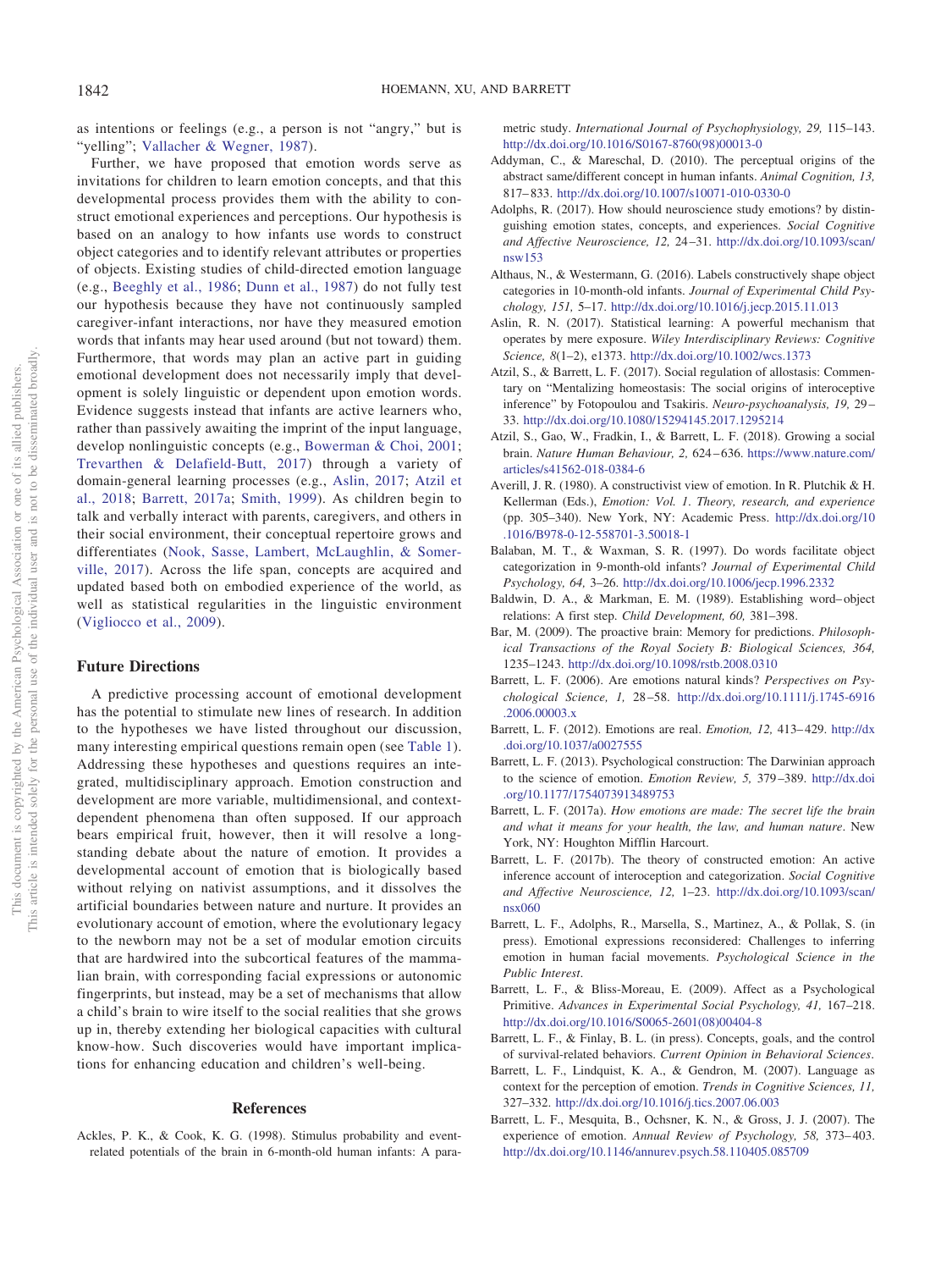- <span id="page-13-2"></span>Barrett, L. F., & Satpute, A. B. (2017). Historical pitfalls and new directions in the neuroscience of emotion. *Neuroscience Letters*. Advance online publication. <http://dx.doi.org/10.1016/j.neulet.2017.07.045>
- <span id="page-13-3"></span>Barrett, L. F., & Simmons, W. K. (2015). Interoceptive predictions in the brain. *Nature Reviews Neuroscience, 16,* 419 – 429. [http://dx.doi.org/10](http://dx.doi.org/10.1038/nrn3950) [.1038/nrn3950](http://dx.doi.org/10.1038/nrn3950)
- <span id="page-13-8"></span>Barrett, L. F., Wilson-Mendenhall, C. D., & Barsalou, L. W. (2015). The Conceptual Act Theory: A roadmap. In L. F. Barrett & J. A. Russell (Eds.), *The psychological construction of emotion*. New York, NY: Guilford Press.
- <span id="page-13-9"></span>Barsalou, L. W. (1983). Ad hoc categories. *Memory & Cognition, 11,* 211–227. <http://dx.doi.org/10.3758/BF03196968>
- <span id="page-13-10"></span>Barsalou, L. W. (1985). Ideals, central tendency, and frequency of instantiation as determinants of graded structure in categories. *Journal of Experimental Psychology: Learning, Memory, and Cognition, 11,* 629 – 654. <http://dx.doi.org/10.1037/0278-7393.11.1-4.629>
- <span id="page-13-25"></span>Barsalou, L. W. (1991). Deriving categories to achieve goals. *Psychology of Learning and Motivation, 27,* 1– 64. [http://dx.doi.org/10.1016/S0079-](http://dx.doi.org/10.1016/S0079-7421%2808%2960120-6) [7421\(08\)60120-6](http://dx.doi.org/10.1016/S0079-7421%2808%2960120-6)
- <span id="page-13-12"></span>Barsalou, L. W. (1993). Flexibility, structure, and linguistic vagary in concepts: Manifestations of a compositional system of perceptual symbols. *Theories of memory, 1,* 29 –31.
- <span id="page-13-26"></span>Barsalou, L. W. (2003). Situated simulation in the human conceptual system. *Language and Cognitive Processes, 18,* 513–562. [http://dx.doi](http://dx.doi.org/10.1080/01690960344000026) [.org/10.1080/01690960344000026](http://dx.doi.org/10.1080/01690960344000026)
- <span id="page-13-4"></span>Barsalou, L. W. (2008). Grounded cognition. *Annual Review of Psychology, 59,* 617– 645. [http://dx.doi.org/10.1146/annurev.psych.59.103006](http://dx.doi.org/10.1146/annurev.psych.59.103006.093639) [.093639](http://dx.doi.org/10.1146/annurev.psych.59.103006.093639)
- <span id="page-13-11"></span>Barsalou, L. W., Kyle Simmons, W., Barbey, A. K., & Wilson, C. D. (2003). Grounding conceptual knowledge in modality-specific systems. *Trends in Cognitive Sciences, 7,* 84 –91. [http://dx.doi.org/10.1016/](http://dx.doi.org/10.1016/S1364-6613%2802%2900029-3) [S1364-6613\(02\)00029-3](http://dx.doi.org/10.1016/S1364-6613%2802%2900029-3)
- <span id="page-13-27"></span>Bastos, A. M., Usrey, W. M., Adams, R. A., Mangun, G. R., Fries, P., & Friston, K. J. (2012). Canonical microcircuits for predictive coding. *Neuron, 76,* 695–711. <http://dx.doi.org/10.1016/j.neuron.2012.10.038>
- <span id="page-13-22"></span>Beeghly, M., Bretherton, I., & Mervis, C. B. (1986). Mothers' internal state language to toddlers. *British Journal of Developmental Psychology, 4,* 247–261. <http://dx.doi.org/10.1111/j.2044-835X.1986.tb01016.x>
- <span id="page-13-20"></span>Birch, S. A., Akmal, N., & Frampton, K. L. (2010). Two-year-olds are vigilant of others' non-verbal cues to credibility. *Developmental Science, 13,* 363–369. <http://dx.doi.org/10.1111/j.1467-7687.2009.00906.x>
- <span id="page-13-19"></span>Bonawitz, E., & Shafto, P. (2016). Computational models of development, social influences. *Current Opinion in Behavioral Sciences, 7,* 95–100. <http://dx.doi.org/10.1016/j.cobeha.2015.12.008>
- <span id="page-13-18"></span>Boroditsky, L. (2007). Comparison and the development of knowledge. *Cognition, 102,* 118 –128. [http://dx.doi.org/10.1016/j.cognition.2002.08](http://dx.doi.org/10.1016/j.cognition.2002.08.001) [.001](http://dx.doi.org/10.1016/j.cognition.2002.08.001)
- <span id="page-13-30"></span>Bosseler, A. N., Teinonen, T., Tervaniemi, M., & Huotilainen, M. (2016). Infant directed speech enhances statistical learning in newborn infants: An ERP study. *PLoS ONE, 11*(9), e0162177. [http://dx.doi.org/10.1371/](http://dx.doi.org/10.1371/journal.pone.0162177) [journal.pone.0162177](http://dx.doi.org/10.1371/journal.pone.0162177)
- <span id="page-13-35"></span>Bowerman, M., & Choi, S. (2001). Shaping meanings for language: Universal and language-specific in the acquisition of semantic categories *Language acquisition and conceptual development* (pp. 475–511). New York, NY: Cambridge University Press.
- <span id="page-13-5"></span>Boyd, R., Richerson, P. J., & Henrich, J. (2011). The cultural niche: Why social learning is essential for human adaptation. *Proceedings of the National Academy of Sciences, USA of the United States of America, 108*(Suppl. 2), 10918 –10925. [http://dx.doi.org/10.1073/pnas](http://dx.doi.org/10.1073/pnas.1100290108) [.1100290108](http://dx.doi.org/10.1073/pnas.1100290108)
- <span id="page-13-34"></span>Brackett, M. A., Rivers, S. E., Reyes, M. R., & Salovey, P. (2012). Enhancing academic performance and social and emotional competence with the RULER feeling words curriculum. *Learning and Individual Differences, 22,* 218 –224. <http://dx.doi.org/10.1016/j.lindif.2010.10.002>
- <span id="page-13-23"></span>Brennan, S. E., & Clark, H. H. (1996). Conceptual pacts and lexical choice in conversation. *Journal of Experimental Psychology: Learning, Memory, and Cognition, 22,* 1482–1493. [http://dx.doi.org/10.1037/0278-](http://dx.doi.org/10.1037/0278-7393.22.6.1482) [7393.22.6.1482](http://dx.doi.org/10.1037/0278-7393.22.6.1482)
- <span id="page-13-0"></span>Bridges, K. M. B. (1932). Emotional development in early infancy. *Child Development, 3,* 324 –341. <http://dx.doi.org/10.2307/1125359>
- <span id="page-13-33"></span>Bruner, J. S. (1964). The course of cognitive growth. *American Psychologist, 19,* 1–15. <http://dx.doi.org/10.1037/h0044160>
- <span id="page-13-21"></span>Campbell, A. L., & Namy, L. L. (2003). The role of social-referential context in verbal and nonverbal symbol learning. *Child Development, 74,* 549 –563. <http://dx.doi.org/10.1111/1467-8624.7402015>
- <span id="page-13-29"></span>Campos, J. J., & Barrett, K. C. (1984). Toward a new understanding of emotions and their development. In C. E. Izard, J. Kagan, & R. B. Zajonc (Eds.), *Emotions, Cognition, and Behavior* (pp. 229 –263). New York, NY: Cambridge University Press.
- <span id="page-13-6"></span>Campos, J. J., Campos, R. G., & Barrett, K. C. (1989). Emergent themes in the study of emotional development and emotion regulation. *Developmental Psychology, 25,* 394 – 402. [http://dx.doi.org/10.1037/0012-](http://dx.doi.org/10.1037/0012-1649.25.3.394) [1649.25.3.394](http://dx.doi.org/10.1037/0012-1649.25.3.394)
- <span id="page-13-7"></span>Campos, J. J., Mumme, D. L., Kermoian, R., & Campos, R. G. (1994). A functionalist perspective on the nature of emotion. *Japanese Journal of Research on Emotions, 59*(2–3), 284 –303. [http://dx.doi.org/10.1111/j](http://dx.doi.org/10.1111/j.1540-5834.1994.tb01289.x) [.1540-5834.1994.tb01289.x](http://dx.doi.org/10.1111/j.1540-5834.1994.tb01289.x)
- <span id="page-13-1"></span>Camras, L. A., Castro, V., Halberstadt, A., & Shuster, M. (2017). Facial expressions in children are rarely prototypical. In J. A. Russell & J. M. Fernandez-Dols (Eds.), *The Psychology of Facial Expressions* (2nd ed., pp. 279 –296). New York, NY: Cambridge University Press.
- <span id="page-13-13"></span>Camras, L. A., Castro, V., Halberstadt, A., & Shuster, M. (2017). Facial expressions in children are rarely prototypical. *The psychology of facial expressions, 2*.
- <span id="page-13-14"></span>Camras, L. A., Fatani, S. S., Fraumeni, B. R., & Shuster, M. (2016). The development of facial expressions: Current perspectives on infant emotions. In L. F. Barrett, M. Lewis, & J. M. Haviland-Jones (Eds.), *Handbook of emotions* (4th ed., pp. 255–271). New York, NY: The New York: Guilford Press.
- <span id="page-13-16"></span>Camras, L. A., Oster, H., Ujiie, T., Campos, J. J., Bakeman, R., & Meng, Z. (2007). Do infants show distinct negative facial expressions for fear and anger? Emotional expression in 11-month-old European American, Chinese, and Japanese infants. *Infancy, 11,* 131–155. [http://dx.doi.org/](http://dx.doi.org/10.1111/j.1532-7078.2007.tb00219.x) [10.1111/j.1532-7078.2007.tb00219.x](http://dx.doi.org/10.1111/j.1532-7078.2007.tb00219.x)
- <span id="page-13-15"></span>Camras, L. A., & Shutter, J. M. (2010). Emotional facial expressions in infancy. *Emotion Review, 2,* 120 –129. [http://dx.doi.org/10.1177/](http://dx.doi.org/10.1177/1754073909352529) [1754073909352529](http://dx.doi.org/10.1177/1754073909352529)
- <span id="page-13-32"></span>Caron, R. F., Caron, A. J., & Myers, R. S. (1985). Do infants see emotional expressions in static faces? *Child Development, 56,* 1552–1560. [http://](http://dx.doi.org/10.2307/1130474) [dx.doi.org/10.2307/1130474](http://dx.doi.org/10.2307/1130474)
- <span id="page-13-31"></span>Carver, L. J., Dawson, G., Panagiotides, H., Meltzoff, A. N., McPartland, J., Gray, J., & Munson, J. (2003). Age-related differences in neural correlates of face recognition during the toddler and preschool years. *Developmental Psychobiology: The Journal of the International Society for Developmental Psychobiology, 42,* 148 –159. [http://dx.doi.org/10](http://dx.doi.org/10.1002/dev.10078) [.1002/dev.10078](http://dx.doi.org/10.1002/dev.10078)
- <span id="page-13-24"></span>Casasanto, D., & Lupyan, G. (2015). All concepts are ad hoc concepts. In E. Margolis & S. Laurence (Eds.), *The Conceptual Mind: New Directions in the Study of Concepts* (pp. 543–566). Cambridge, MA: MIT Press.
- <span id="page-13-28"></span>Cervantes, C. A., & Callanan, M. A. (1998). Labels and explanations in mother-child emotion talk: Age and gender differentiation. *Developmental Psychology, 34,* 88 –98. <http://dx.doi.org/10.1037/0012-1649.34.1.88>
- <span id="page-13-17"></span>Ceulemans, E., Kuppens, P., & Mechelen, I. V. (2012). Capturing the Structure of Distinct Types of Individual Differences in the Situationspecific Experience of Emotions: The Case of Anger. *European Journal of Personality, 26,* 484 – 495. <http://dx.doi.org/10.1002/per.847>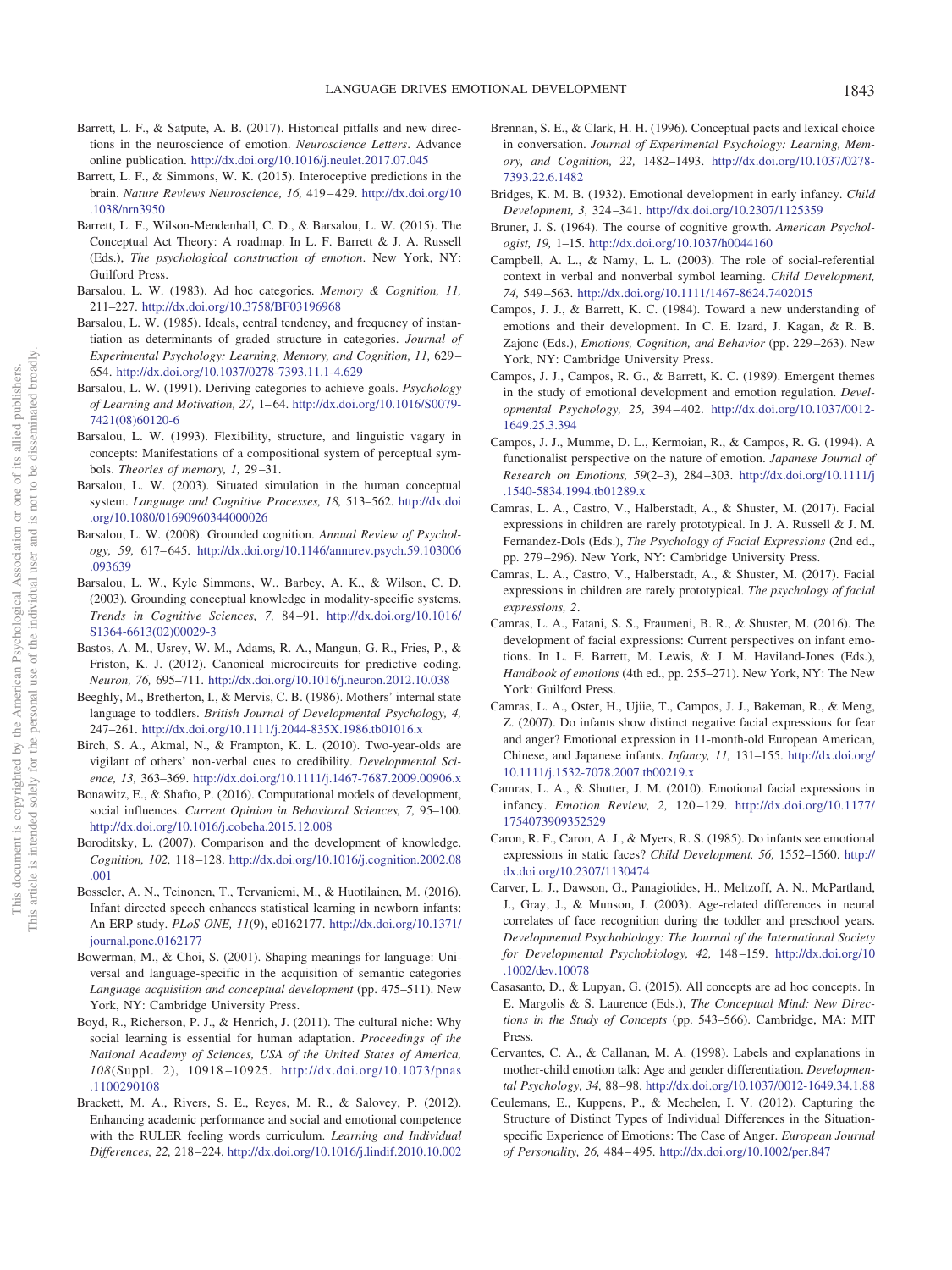- <span id="page-14-2"></span>Chanes, L., & Barrett, L. F. (2016). Redefining the role of limbic areas in cortical processing. *Trends in Cognitive Sciences, 20,* 96 –106. [http://dx](http://dx.doi.org/10.1016/j.tics.2015.11.005) [.doi.org/10.1016/j.tics.2015.11.005](http://dx.doi.org/10.1016/j.tics.2015.11.005)
- <span id="page-14-24"></span>Clark, A. (2013). Whatever next? Predictive brains, situated agents, and the future of cognitive science. *Behavioral and Brain Sciences, 36,* 181– 204. <http://dx.doi.org/10.1017/S0140525X12000477>
- <span id="page-14-27"></span>Clark, J. E., Watson, S., & Friston, K. J. (2018). What is mood? A computational perspective. *Psychological Medicine, 48,* 2277–2284. <http://dx.doi.org/10.1017/S0033291718000430>
- <span id="page-14-9"></span>Clark-Polner, E., Johnson, T. D., & Barrett, L. F. (2017). Multivoxel pattern analysis does not provide evidence to support the existence of basic emotions. *Cerebral Cortex, 27,* 1944 –1948.
- <span id="page-14-6"></span>Clore, G. L., & Ortony, A. (1991). What More Is There to Emotion Concepts Than Prototypes? *Journal of Personality and Social Psychology, 60,* 48 –50. <http://dx.doi.org/10.1037/0022-3514.60.1.48>
- <span id="page-14-4"></span>Clore, G. L., & Ortony, A. (2008). Appraisal theories: How cognition shapes affect into emotion. In M. Lewis, J. M. Haviland-Jones, & L. F. Barrett (Eds.), *Handbook of emotions* (3rd ed., pp. 628-642). New York, NY: New York: Guilford Press.
- <span id="page-14-5"></span>Clore, G. L., & Ortony, A. (2013). Psychological construction in the OCC model of emotion. *Emotion Review, 5,* 335–343. [http://dx.doi.org/10](http://dx.doi.org/10.1177/1754073913489751) [.1177/1754073913489751](http://dx.doi.org/10.1177/1754073913489751)
- <span id="page-14-35"></span>Consedine, N. S., Chentsova-Dutton, Y. E., & Krivoshekova, Y. S. (2014). Emotional acculturation predicts better somatic health: Experiential and expressive acculturation among immigrant women from four ethnic groups. *Journal of Social and Clinical Psychology, 33,* 867– 889. [http://](http://dx.doi.org/10.1521/jscp.2014.33.10.867) [dx.doi.org/10.1521/jscp.2014.33.10.867](http://dx.doi.org/10.1521/jscp.2014.33.10.867)
- <span id="page-14-21"></span>Corriveau, K., & Harris, P. L. (2009). Choosing your informant: Weighing familiarity and recent accuracy. *Developmental Science*, 12, 426-437. <http://dx.doi.org/10.1111/j.1467-7687.2008.00792.x>
- <span id="page-14-36"></span>Crivelli, C., Russell, J. A., Jarillo, S., & Fernández-Dols, J.-M. (2016). The fear gasping face as a threat display in a Melanesian society. *Proceedings of the National Academy of Sciences, USA of the United States of America, 113,* 12403–12407. [http://dx.doi.org/10.1073/pnas](http://dx.doi.org/10.1073/pnas.1611622113) [.1611622113](http://dx.doi.org/10.1073/pnas.1611622113)
- <span id="page-14-1"></span>Cunningham, W. A., Dunfield, K. A., & Stillman, P. E. (2013). Emotional states from affective dynamics. *Emotion Review, 5,* 344 –355. [http://dx](http://dx.doi.org/10.1177/1754073913489749) [.doi.org/10.1177/1754073913489749](http://dx.doi.org/10.1177/1754073913489749)
- <span id="page-14-37"></span>Danziger, E. (2006). The thought that counts: Interactional consequences of variation in cultural theories of meaning. *Roots of human sociality: Culture, cognition and interaction, 11,* 481– 491.
- <span id="page-14-8"></span>Darwin, C. (2003). *The origin of species*. Signet Classics. (Original work published 1859)
- <span id="page-14-30"></span>de Haan, M. (2007). Visual attention and recognition memory in infancy. *Infant EEG and event-related potentials,* 101–143.
- <span id="page-14-31"></span>de Haan, M., Johnson, M. H., & Halit, H. (2003). Development of facesensitive event-related potentials during infancy: A review. *International Journal of Psychophysiology, 51,* 45–58. [http://dx.doi.org/10](http://dx.doi.org/10.1016/S0167-8760%2803%2900152-1) [.1016/S0167-8760\(03\)00152-1](http://dx.doi.org/10.1016/S0167-8760%2803%2900152-1)
- <span id="page-14-0"></span>De Leersnyder, J., Boiger, M., & Mesquita, B. (2013). Cultural regulation of emotion: Individual, relational, and structural sources. *Frontiers in Psychology, 4,* 55. <http://dx.doi.org/10.3389/fpsyg.2013.00055>
- <span id="page-14-33"></span>De Leersnyder, J., Kim, H., & Mesquita, B. (2015). Feeling right is feeling good: Psychological well-being and emotional fit with culture in autonomy- versus relatedness-promoting situations. *Frontiers in Psychology, 6,* 630. <http://dx.doi.org/10.3389/fpsyg.2015.00630>
- <span id="page-14-34"></span>De Leersnyder, J., Mesquita, B., Kim, H., Eom, K., & Choi, H. (2014). Emotional fit with culture: A predictor of individual differences in relational well-being. *Emotion, 14,* 241–245. [http://dx.doi.org/10.1037/](http://dx.doi.org/10.1037/a0035296) [a0035296](http://dx.doi.org/10.1037/a0035296)
- <span id="page-14-25"></span>Deneve, S. (2008). Bayesian spiking neurons I: Inference. *Neural Computation, 20,* 91–117. <http://dx.doi.org/10.1162/neco.2008.20.1.91>
- <span id="page-14-12"></span>Denham, S. A. (1998). *Emotional development in young children*. New York, NY: Guilford Press.
- <span id="page-14-10"></span>De Rivera, J. (Ed.). (1981). The structure of anger. *Conceptual encounter: A method for the exploration of human experience* (pp. 35– 81). Washington, DC: University press of America.
- <span id="page-14-18"></span>Dewar, K., & Xu, F. (2007). Do 9-month-old infants expect distinct words to refer to kinds? *Developmental Psychology, 43,* 1227–1238. [http://dx](http://dx.doi.org/10.1037/0012-1649.43.5.1227) [.doi.org/10.1037/0012-1649.43.5.1227](http://dx.doi.org/10.1037/0012-1649.43.5.1227)
- <span id="page-14-19"></span>Dewar, K., & Xu, F. (2009). Do early nouns refer to kinds or distinct shapes? Evidence from 10-month-old infants. *Psychological Science, 20,* 252–257. <http://dx.doi.org/10.1111/j.1467-9280.2009.02278.x>
- <span id="page-14-23"></span>Dubois, J., Dehaene-Lambertz, G., Kulikova, S., Poupon, C., Hüppi, P. S., & Hertz-Pannier, L. (2014). The early development of brain white matter: A review of imaging studies in fetuses, newborns and infants. *Neuroscience, 276,* 48 –71. [http://dx.doi.org/10.1016/j.neuroscience](http://dx.doi.org/10.1016/j.neuroscience.2013.12.044) [.2013.12.044](http://dx.doi.org/10.1016/j.neuroscience.2013.12.044)
- <span id="page-14-22"></span>Dunn, J., Bretherton, I., & Munn, P. (1987). Conversations about feeling states between mothers and their young children. *Developmental Psychology, 23,* 132–139. <http://dx.doi.org/10.1037/0012-1649.23.1.132>
- <span id="page-14-14"></span>Dunn, J., Brown, J., & Beardsall, L. (1991). Family talk about feeling states and children's later understanding of others' emotions. *Developmental Psychology, 27,* 448 – 455. [http://dx.doi.org/10.1037/0012-1649.27.3](http://dx.doi.org/10.1037/0012-1649.27.3.448) [.448](http://dx.doi.org/10.1037/0012-1649.27.3.448)
- <span id="page-14-28"></span>Eisenberg, A. R. (1999). Emotion talk among Mexican American and Anglo American mothers and children from two social classes. *Merrill-Palmer Quarterly, 45,* 267–284.
- <span id="page-14-7"></span>Ekman, P., & Cordaro, D. T. (2011). What is meant by calling emotions basic. *Emotion Review, 3,* 364 –370. [http://dx.doi.org/10.1177/](http://dx.doi.org/10.1177/1754073911410740) [1754073911410740](http://dx.doi.org/10.1177/1754073911410740)
- <span id="page-14-13"></span>Ekman, P., Friesen, W. V., & Ellsworth, P. (1972). *Emotion in the human face: Guidelines for research and a review of findings*. New York, NY: Permagon.
- <span id="page-14-15"></span>Ensor, R., Devine, R. T., Marks, A., & Hughes, C. (2014). Mothers' cognitive references to 2-year-olds predict theory of mind at ages 6 and 10. *Child Development, 85,* 1222–1235. [http://dx.doi.org/10.1111/cdev](http://dx.doi.org/10.1111/cdev.12186) [.12186](http://dx.doi.org/10.1111/cdev.12186)
- <span id="page-14-3"></span>Fedyk, M., & Xu, F. (2018). The Epistemology of Rational Constructivism. *Review of Philosophy and Psychology, 9,* 343–362. [http://dx.doi.org/10](http://dx.doi.org/10.1007/s13164-017-0372-1) [.1007/s13164-017-0372-1](http://dx.doi.org/10.1007/s13164-017-0372-1)
- <span id="page-14-20"></span>Feigenson, L., & Halberda, J. (2008). Conceptual knowledge increases infants' memory capacity. *Proceedings of the National Academy of Sciences, USA of the United States of America, 105,* 9926 –9930. [http://](http://dx.doi.org/10.1073/pnas.0709884105) [dx.doi.org/10.1073/pnas.0709884105](http://dx.doi.org/10.1073/pnas.0709884105)
- <span id="page-14-26"></span>Feldman, H., & Friston, K. J. (2010). Attention, uncertainty, and freeenergy. *Frontiers in Human Neuroscience, 4,* 215. [http://dx.doi.org/10](http://dx.doi.org/10.3389/fnhum.2010.00215) [.3389/fnhum.2010.00215](http://dx.doi.org/10.3389/fnhum.2010.00215)
- <span id="page-14-16"></span>Ferry, A. L., Hespos, S. J., & Waxman, S. R. (2010). Categorization in 3 and 4-month-old infants: An advantage of words over tones. *Child Development, 81,* 472– 479. [http://dx.doi.org/10.1111/j.1467-8624.2009](http://dx.doi.org/10.1111/j.1467-8624.2009.01408.x) [.01408.x](http://dx.doi.org/10.1111/j.1467-8624.2009.01408.x)
- <span id="page-14-17"></span>Ferry, A. L., Hespos, S. J., & Waxman, S. R. (2013). Nonhuman primate vocalizations support categorization in very young human infants. *Proceedings of the National Academy of Sciences, USA of the United States of America, 110,* 15231–15235. [http://dx.doi.org/10.1073/pnas](http://dx.doi.org/10.1073/pnas.1221166110) [.1221166110](http://dx.doi.org/10.1073/pnas.1221166110)
- <span id="page-14-11"></span>Flom, R., & Bahrick, L. E. (2007). The development of infant discrimination of affect in multimodal and unimodal stimulation: The role of intersensory redundancy. *Developmental Psychology, 43,* 238 –252. <http://dx.doi.org/10.1037/0012-1649.43.1.238>
- <span id="page-14-32"></span>Frank, M. C., Goodman, N. D., & Tenenbaum, J. B. (2009). Using speakers' referential intentions to model early cross-situational word learning. *Psychological Science, 20,* 578 –585. [http://dx.doi.org/10](http://dx.doi.org/10.1111/j.1467-9280.2009.02335.x) [.1111/j.1467-9280.2009.02335.x](http://dx.doi.org/10.1111/j.1467-9280.2009.02335.x)
- <span id="page-14-29"></span>Frijda, N. H. (1986). *The emotions*. New York, NY: Cambridge University Press.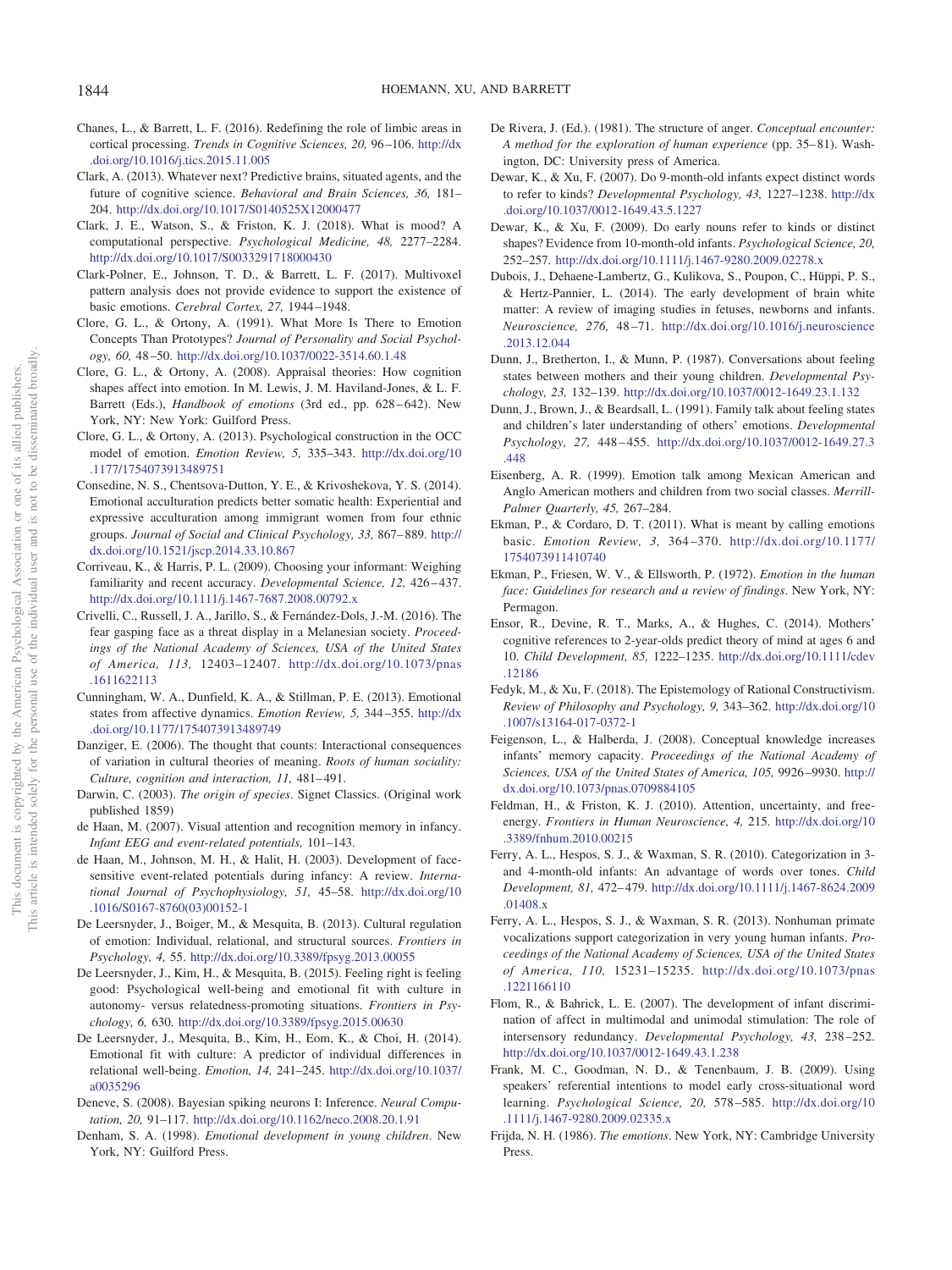- <span id="page-15-31"></span>Frijda, N. H., & Mesquita, B. (1998). The analysis of emotions. In M. F. Mascolo & S. Griffin (Eds.), *What Develops in Emotional Development?* (pp. 273–295). Boston, MA: Springer.
- <span id="page-15-27"></span>Friston, K. (2010). The free-energy principle: A unified brain theory? *Nature Reviews Neuroscience, 11,* 127–138. [http://dx.doi.org/10.1038/](http://dx.doi.org/10.1038/nrn2787) [nrn2787](http://dx.doi.org/10.1038/nrn2787)
- <span id="page-15-28"></span>Friston, K., FitzGerald, T., Rigoli, F., Schwartenbeck, P., & Pezzulo, G. (2017). Active inference: A process theory. *Neural Computation, 29,* 1– 49. [http://dx.doi.org/10.1162/NECO\\_a\\_00912](http://dx.doi.org/10.1162/NECO_a_00912)
- <span id="page-15-25"></span>Fulkerson, A. L., & Haaf, R. A. (2003). The influence of labels, nonlabeling sounds, and source of auditory input on 9-and 15-month-olds' object categorization. *Infancy, 4,* 349 –369. [http://dx.doi.org/10.1207/](http://dx.doi.org/10.1207/S15327078IN0403_03) [S15327078IN0403\\_03](http://dx.doi.org/10.1207/S15327078IN0403_03)
- <span id="page-15-14"></span>Fulkerson, A. L., & Waxman, S. R. (2007). Words (but not tones) facilitate object categorization: Evidence from 6- and 12-month-olds. *Cognition, 105,* 218 –228. <http://dx.doi.org/10.1016/j.cognition.2006.09.005>
- <span id="page-15-29"></span>Gallivan, J. P., Logan, L., Wolpert, D. M., & Flanagan, J. R. (2016). Parallel specification of competing sensorimotor control policies for alternative action options. *Nature Neuroscience, 19,* 320 –326. [http://dx](http://dx.doi.org/10.1038/nn.4214) [.doi.org/10.1038/nn.4214](http://dx.doi.org/10.1038/nn.4214)
- <span id="page-15-22"></span>Gelman, S. A. (2003). *The essential child: Origins of essentialism in everyday thought*. New York, NY: Oxford Series in Cognitive Dev. <http://dx.doi.org/10.1093/acprof:oso/9780195154061.001.0001>
- <span id="page-15-13"></span>Gelman, S. A., & Roberts, S. O. (2017). How language shapes the cultural inheritance of categories. *Proceedings of the National Academy of Sciences, USA of the United States of America, 114,* 7900 –7907. [http://](http://dx.doi.org/10.1073/pnas.1621073114) [dx.doi.org/10.1073/pnas.1621073114](http://dx.doi.org/10.1073/pnas.1621073114)
- <span id="page-15-23"></span>Gelman, S. A., & Waxman, S. R. (2009). Response to Sloutsky: Taking development seriously: Theories cannot emerge from associations alone. *Trends in Cognitive Sciences, 13,* 332–333. [http://dx.doi.org/10.1016/j](http://dx.doi.org/10.1016/j.tics.2009.05.004) [.tics.2009.05.004](http://dx.doi.org/10.1016/j.tics.2009.05.004)
- <span id="page-15-26"></span>Gendron, M., & Barrett, L. F. (2018). Emotion perception as conceptual synchrony. *Emotion Review, 10,* 101–110. [http://dx.doi.org/10.1177/](http://dx.doi.org/10.1177/1754073917705717) [1754073917705717](http://dx.doi.org/10.1177/1754073917705717)
- <span id="page-15-8"></span>Gendron, M., Crivelli, C., & Barrett, L. F. (2018). Universality reconsidered: Diversity in making meaning of facial expressions. *Current Directions in Psychological Science, 27,* 211–219. [http://dx.doi.org/10](http://dx.doi.org/10.1177/0963721417746794) [.1177/0963721417746794](http://dx.doi.org/10.1177/0963721417746794)
- <span id="page-15-17"></span>Gentner, D. (2003). Why we're so smart. In D. Gentner & S. Goldin-Meadow (Eds.), *Language in Mind: Advances in the Study of Language and Thought* (pp. 195–235). Cambridge, MA: MIT Press. [http://dx.doi](http://dx.doi.org/10.7551/mitpress/4117.003.0015) [.org/10.7551/mitpress/4117.003.0015](http://dx.doi.org/10.7551/mitpress/4117.003.0015)
- <span id="page-15-15"></span>Gentner, D. (2010). Bootstrapping the mind: Analogical processes and symbol systems. *Cognitive Science, 34,* 752–775. [http://dx.doi.org/10](http://dx.doi.org/10.1111/j.1551-6709.2010.01114.x) [.1111/j.1551-6709.2010.01114.x](http://dx.doi.org/10.1111/j.1551-6709.2010.01114.x)
- <span id="page-15-18"></span>Goodman, N. D., Tenenbaum, J. B., & Gerstenberg, T. (2014). Concepts in a probabilistic language of thought. In E. Margolis & S. Laurence (Ed.), *Concepts: New directions* (pp. 623– 653). Cambridge, MA: MIT Press.
- <span id="page-15-16"></span>Gentner, D., & Medina, J. (1998). Similarity and the development of rules. *Cognition, 65*(2–3), 263–297. [http://dx.doi.org/10.1016/S0010-](http://dx.doi.org/10.1016/S0010-0277%2898%2900002-X) [0277\(98\)00002-X](http://dx.doi.org/10.1016/S0010-0277%2898%2900002-X)
- <span id="page-15-34"></span>Gopnik, A., Bonawitz, E., & Gerstenberg, T. (2015). Bayesian models of child development. *Wiley Interdisciplinary Reviews: Cognitive Science, 6,* 75– 86. <http://dx.doi.org/10.1002/wcs.1330>
- <span id="page-15-20"></span>Gopnik, A., & Sobel, D. M. (2000). Detecting blickets: How young children use information about novel causal powers in categorization and induction. *Child Development, 71,* 1205–1222. [http://dx.doi.org/10](http://dx.doi.org/10.1111/1467-8624.00224) [.1111/1467-8624.00224](http://dx.doi.org/10.1111/1467-8624.00224)
- <span id="page-15-2"></span>Gopnik, A., & Wellman, H. M. (2012). Reconstructing constructivism: Causal models, Bayesian learning mechanisms, and the theory theory. *Psychological Bulletin, 138,* 1085–1108. [http://dx.doi.org/10.1037/](http://dx.doi.org/10.1037/a0028044) [a0028044](http://dx.doi.org/10.1037/a0028044)
- <span id="page-15-19"></span>Graham, S. A., Kilbreath, C. S., & Welder, A. N. (2004). Thirteen-montholds rely on shared labels and shape similarity for inductive inferences.

*Child Development, 75,* 409 – 427. [http://dx.doi.org/10.1111/j.1467-](http://dx.doi.org/10.1111/j.1467-8624.2004.00683.x) [8624.2004.00683.x](http://dx.doi.org/10.1111/j.1467-8624.2004.00683.x)

- <span id="page-15-33"></span>Grossmann, T. (2015). The development of social brain functions in infancy. *Psychological Bulletin, 141,* 1266 –1287. [http://dx.doi.org/10](http://dx.doi.org/10.1037/bul0000002) [.1037/bul0000002](http://dx.doi.org/10.1037/bul0000002)
- <span id="page-15-7"></span>Guillory, S. A., & Bujarski, K. A. (2014). Exploring emotions using invasive methods: Review of 60 years of human intracranial electrophysiology. *Social Cognitive and Affective Neuroscience, 9,* 1880 –1889. <http://dx.doi.org/10.1093/scan/nsu002>
- <span id="page-15-35"></span>Hagelskamp, C., Brackett, M. A., Rivers, S. E., & Salovey, P. (2013). Improving classroom quality with the RULER Approach to Social and Emotional Learning: Proximal and distal outcomes. *American Journal of Community Psychology, 51*(3– 4), 530 –543. [http://dx.doi.org/10.1007/](http://dx.doi.org/10.1007/s10464-013-9570-x) [s10464-013-9570-x](http://dx.doi.org/10.1007/s10464-013-9570-x)
- <span id="page-15-3"></span>Harré, R. (Ed.). (1986). *The Social Construction of Emotions*. Oxford, UK: Basil Blackwell.
- <span id="page-15-11"></span>Harris, P. L. (1994). The child's understanding of emotion: Developmental change and the family environment. *Journal of Child Psychology and Psychiatry, and Allied Disciplines, 35,* 3–28. [http://dx.doi.org/10.1111/](http://dx.doi.org/10.1111/j.1469-7610.1994.tb01131.x) [j.1469-7610.1994.tb01131.x](http://dx.doi.org/10.1111/j.1469-7610.1994.tb01131.x)
- <span id="page-15-12"></span>Harris, P. L., de Rosnay, M., & Pons, F. (2016). Understanding emotion. In L. F. Barrett, M. Lewis, & J. M. Haviland-Jones (Eds.), *Handbook of emotions* (Vol. 4, pp. 293–306). New York, NY: The New York: Guilford Press.
- <span id="page-15-9"></span>Haviland, J. M., & Lelwica, M. (1987). The induced affect response: 10-week-old infants' responses to three emotion expressions. *Developmental Psychology, 23,* 97–104. [http://dx.doi.org/10.1037/0012-1649.23](http://dx.doi.org/10.1037/0012-1649.23.1.97) [.1.97](http://dx.doi.org/10.1037/0012-1649.23.1.97)
- <span id="page-15-21"></span>Havy, M., & Waxman, S. R. (2016). Naming influences 9-month-olds' identification of discrete categories along a perceptual continuum. *Cognition, 156,* 41–51. <http://dx.doi.org/10.1016/j.cognition.2016.07.011>
- <span id="page-15-24"></span>Henrich, J. (2015). *The secret of our success: How culture is driving human evolution, domesticating our species, and making us smarter*. Princeton, NJ: Princeton University Press.
- <span id="page-15-30"></span>Hindy, N. C., Ng, F. Y., & Turk-Browne, N. B. (2016). Linking pattern completion in the hippocampus to predictive coding in visual cortex. *Nature Neuroscience, 19,* 665– 667. <http://dx.doi.org/10.1038/nn.4284>
- <span id="page-15-32"></span>Hirotani, M., Stets, M., Striano, T., & Friederici, A. D. (2009). Joint attention helps infants learn new words: Event-related potential evidence. *Neuroreport, 20,* 600 – 605. [http://dx.doi.org/10.1097/WNR](http://dx.doi.org/10.1097/WNR.0b013e32832a0a7c) [.0b013e32832a0a7c](http://dx.doi.org/10.1097/WNR.0b013e32832a0a7c)
- Hoemann, K., & Barrett, L. F. (2018). Concepts dissolve artificial boundaries in the study of emotion and cognition, uniting body, brain, and mind. *Cognition and Emotion*. Advance online publication. [http://dx.doi](http://dx.doi.org/10.1080/02699931.2018.1535428) [.org/10.1080/02699931.2018.1535428](http://dx.doi.org/10.1080/02699931.2018.1535428)
- <span id="page-15-1"></span>Holodynski, M., & Friedlmeier, W. (2006). *Development of emotions and emotion regulation*. New York, NY: Springer US.
- <span id="page-15-10"></span>Izard, C. E. (1994). Innate and universal facial expressions: Evidence from developmental and cross-cultural research. *Psychological Bulletin, 115,* 288 –299. <http://dx.doi.org/10.1037/0033-2909.115.2.288>
- <span id="page-15-0"></span>Izard, C. E. (1997). Emotions and facial expressions: A perspective from differential emotions theory. *The psychology of facial expression, 2,* 57–77.
- <span id="page-15-4"></span>Izard, C. E., Fantauzzo, C. A., Castle, J. M., Haynes, O. M., Rayias, M. F., & Putnam, P. H. (1995). The ontogeny and significance of infants' facial expressions in the first 9 months of life. *Developmental Psychology, 31,* 997–1013. <http://dx.doi.org/10.1037/0012-1649.31.6.997>
- <span id="page-15-5"></span>Izard, C. E., Hembree, E., Dougherty, L., & Spizzirri, C. (1983). Changes in facial expressions of 2-to 19-month-old infants following acute pain. *Developmental Psychology, 19,* 418 – 426. [http://dx.doi.org/10.1037/](http://dx.doi.org/10.1037/0012-1649.19.3.418) [0012-1649.19.3.418](http://dx.doi.org/10.1037/0012-1649.19.3.418)
- <span id="page-15-6"></span>Izard, C. E., Hembree, E. A., & Huebner, R. R. (1987). Infants' emotion expressions to acute pain: Developmental change and stability of indi-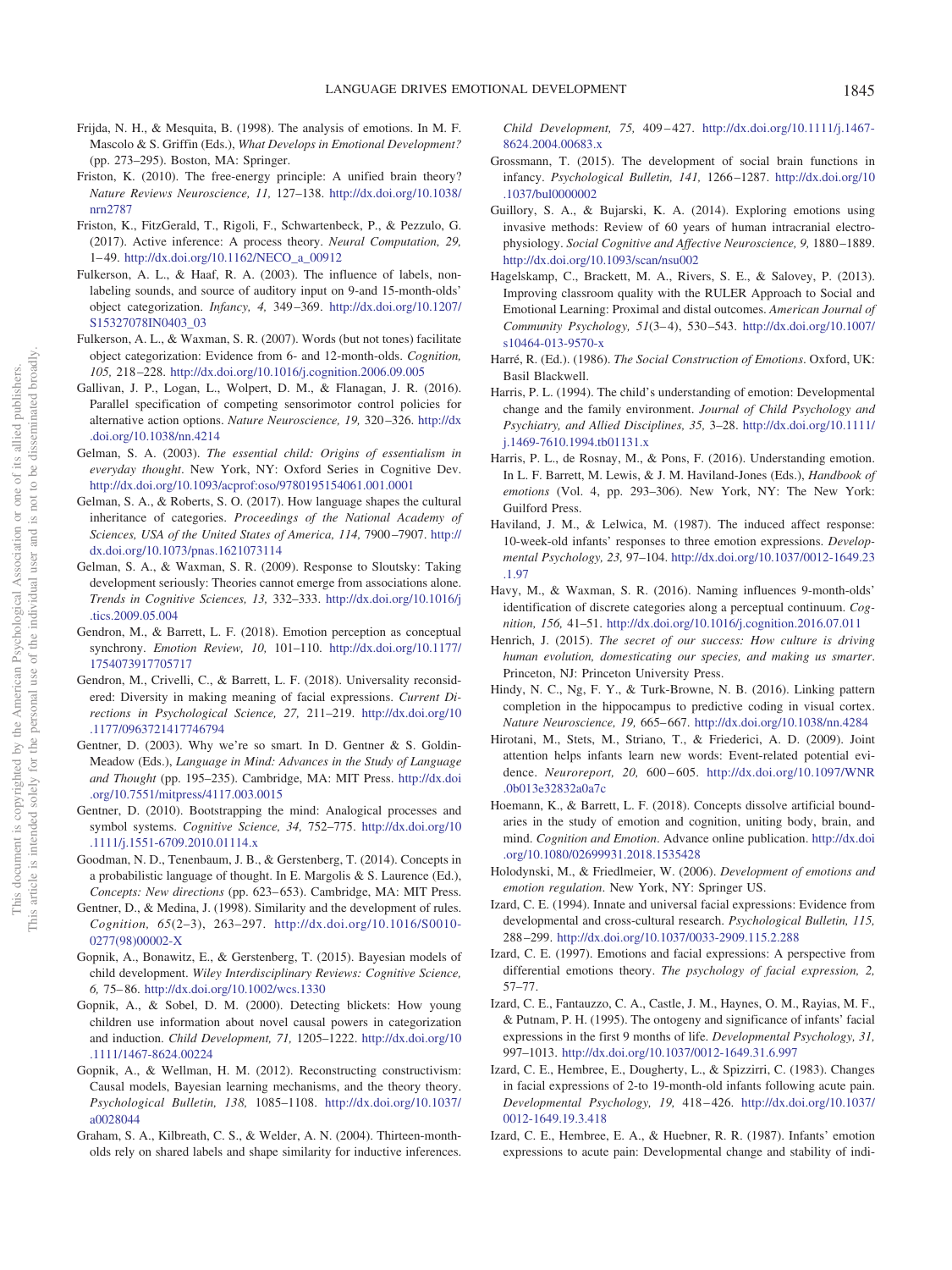vidual differences. *Developmental Psychology, 23,* 105–113. [http://dx](http://dx.doi.org/10.1037/0012-1649.23.1.105) [.doi.org/10.1037/0012-1649.23.1.105](http://dx.doi.org/10.1037/0012-1649.23.1.105)

- <span id="page-16-0"></span>Izard, C. E., Woodburn, E. M., & Finlon, K. J. (2010). Extending emotion science to the study of discrete emotions in infants. *Emotion Review, 2,* 134 –136. <http://dx.doi.org/10.1177/1754073909355003>
- <span id="page-16-15"></span>Jack, R. E., Sun, W., Delis, I., Garrod, O. G., & Schyns, P. G. (2016). Four not six: Revealing culturally common facial expressions of emotion. *Journal of Experimental Psychology: General, 145,* 708 –730. [http://dx](http://dx.doi.org/10.1037/xge0000162) [.doi.org/10.1037/xge0000162](http://dx.doi.org/10.1037/xge0000162)
- <span id="page-16-3"></span>James, W. (1894). The physical basis of emotion. *Psychological Review, 1,* 516 –529. <http://dx.doi.org/10.1037/h0065078>
- <span id="page-16-21"></span>Jaswal, V. K. (2004). Don't believe everything you hear: Preschoolers' sensitivity to speaker intent in category induction. *Child Development, 75,* 1871–1885. <http://dx.doi.org/10.1111/j.1467-8624.2004.00822.x>
- <span id="page-16-33"></span>Junge, C., Cutler, A., & Hagoort, P. (2012). Electrophysiological evidence of early word learning. *Neuropsychologia, 50,* 3702–3712. [http://dx.doi](http://dx.doi.org/10.1016/j.neuropsychologia.2012.10.012) [.org/10.1016/j.neuropsychologia.2012.10.012](http://dx.doi.org/10.1016/j.neuropsychologia.2012.10.012)
- <span id="page-16-34"></span>Karrer, R., & Monti, L. A. (1995). Event-related potentials of 4 –7-weekold infants in a visual recognition memory task. *Electroencephalography and Clinical Neurophysiology, 94,* 414 – 424. [http://dx.doi.org/10](http://dx.doi.org/10.1016/0013-4694%2894%2900313-A) [.1016/0013-4694\(94\)00313-A](http://dx.doi.org/10.1016/0013-4694%2894%2900313-A)
- <span id="page-16-35"></span>Keramati, M., & Gutkin, B. (2014). Homeostatic reinforcement learning for integrating reward collection and physiological stability. *eLife, 3,* e04811. <http://dx.doi.org/10.7554/eLife.04811>
- <span id="page-16-26"></span>Kirkham, N. Z., Slemmer, J. A., & Johnson, S. P. (2002). Visual statistical learning in infancy: Evidence for a domain general learning mechanism. *Cognition, 83*(2), B35–B42. [http://dx.doi.org/10.1016/S0010-](http://dx.doi.org/10.1016/S0010-0277%2802%2900004-5) [0277\(02\)00004-5](http://dx.doi.org/10.1016/S0010-0277%2802%2900004-5)
- <span id="page-16-5"></span>Klinnert, M. D., Campos, J. J., Sorce, J. F., Emde, R. N., & Svejda, M. (1983). Emotions as behavior regulators: Social referencing in infancy. *Emotions in early development* (pp. 57– 86). New York, NY: Elsevier.
- <span id="page-16-20"></span>Koenig, M. A., & Harris, P. L. (2005). Preschoolers mistrust ignorant and inaccurate speakers. *Child Development, 76,* 1261–1277. [http://dx.doi](http://dx.doi.org/10.1111/j.1467-8624.2005.00849.x) [.org/10.1111/j.1467-8624.2005.00849.x](http://dx.doi.org/10.1111/j.1467-8624.2005.00849.x)
- <span id="page-16-12"></span>Kragel, P. A., & LaBar, K. S. (2015). Multivariate neural biomarkers of emotional states are categorically distinct. *Social Cognitive and Affective Neuroscience, 10,* 1437–1448. <http://dx.doi.org/10.1093/scan/nsv032>
- <span id="page-16-28"></span>Krogh, L., Vlach, H. A., & Johnson, S. P. (2013). Statistical learning across development: Flexible yet constrained. *Frontiers in Psychology, 3,* 598 – 598. <http://dx.doi.org/10.3389/fpsyg.2012.00598>
- <span id="page-16-31"></span>Kuperberg, G. R. (2016). Separate streams or probabilistic inference? What the N400 can tell us about the comprehension of events. *Language, Cognition and Neuroscience, 31,* 602– 616. [http://dx.doi.org/10.1080/](http://dx.doi.org/10.1080/23273798.2015.1130233) [23273798.2015.1130233](http://dx.doi.org/10.1080/23273798.2015.1130233)
- <span id="page-16-32"></span>Kuperberg, G. R., & Jaeger, T. F. (2016). What do we mean by prediction in language comprehension? *Language, Cognition and Neuroscience, 31,* 32–59. <http://dx.doi.org/10.1080/23273798.2015.1102299>
- <span id="page-16-13"></span>Kuppens, P., & Tong, E. M. (2010). An appraisal account of individual differences in emotional experience. *Social and Personality Psychology Compass, 4,* 1138 –1150. [http://dx.doi.org/10.1111/j.1751-9004.2010](http://dx.doi.org/10.1111/j.1751-9004.2010.00324.x) [.00324.x](http://dx.doi.org/10.1111/j.1751-9004.2010.00324.x)
- <span id="page-16-29"></span>Lambie, J. A. (2009). Emotion experience, rational action, and selfknowledge. *Emotion Review, 1,* 272–280. [http://dx.doi.org/10.1177/](http://dx.doi.org/10.1177/1754073909103596) [1754073909103596](http://dx.doi.org/10.1177/1754073909103596)
- <span id="page-16-30"></span>Lambie, J. A., & Marcel, A. J. (2002). Consciousness and the varieties of emotion experience: A theoretical framework. *Psychological Review, 109,* 219 –259. <http://dx.doi.org/10.1037/0033-295X.109.2.219>
- <span id="page-16-19"></span>Landau, B., & Shipley, E. (2001). Labelling patterns and object naming. *Developmental Science, 4,* 109 –118. [http://dx.doi.org/10.1111/1467-](http://dx.doi.org/10.1111/1467-7687.00155) [7687.00155](http://dx.doi.org/10.1111/1467-7687.00155)
- <span id="page-16-8"></span>Lazarus, R. S. (1991). Cognition and motivation in emotion. *American Psychologist, 46,* 352–367. [http://dx.doi.org/10.1037/0003-066X.46.4](http://dx.doi.org/10.1037/0003-066X.46.4.352) [.352](http://dx.doi.org/10.1037/0003-066X.46.4.352)
- <span id="page-16-6"></span>Lazarus, R. S. (1993). From psychological stress to the emotions: A history of changing outlooks. *Annual Review of Psychology, 44,* 1–21. [http://dx](http://dx.doi.org/10.1146/annurev.ps.44.020193.000245) [.doi.org/10.1146/annurev.ps.44.020193.000245](http://dx.doi.org/10.1146/annurev.ps.44.020193.000245)
- <span id="page-16-9"></span>Lebois, L. A. M., Wilson-Mendenhall, C. D., Simmons, W. K., Barrett, L. F., & Barsalou, L. W. (2018). Learning situated emotions. *Neuropsychologia*. Advance online publication. [http://dx.doi.org/10.1016/j](http://dx.doi.org/10.1016/j.neuropsychologia.2018.01.008) [.neuropsychologia.2018.01.008](http://dx.doi.org/10.1016/j.neuropsychologia.2018.01.008)
- <span id="page-16-14"></span>Leppänen, J. M., & Nelson, C. A. (2009). Tuning the developing brain to social signals of emotions. *Nature Reviews Neuroscience*, 10, 37-47. <http://dx.doi.org/10.1038/nrn2554>
- <span id="page-16-7"></span>Lewis, M., Ramsay, D. S., & Sullivan, M. W. (2006). The relation of ANS and HPA activation to infant anger and sadness response to goal blockage. *Developmental Psychobiology: The Journal of the International Society for Developmental Psychobiology, 48,* 397– 405. [http://dx.doi](http://dx.doi.org/10.1002/dev.20151) [.org/10.1002/dev.20151](http://dx.doi.org/10.1002/dev.20151)
- <span id="page-16-2"></span>Lindquist, K. A. (2013). Emotions emerge from more basic psychological ingredients: A modern psychological constructionist model. *Emotion Review, 5,* 356 –368. <http://dx.doi.org/10.1177/1754073913489750>
- <span id="page-16-16"></span>Lindquist, K. A., & Gendron, M. (2013). What's in a word? Language constructs emotion perception. *Emotion Review, 5,* 66 –71. [http://dx.doi](http://dx.doi.org/10.1177/1754073912451351) [.org/10.1177/1754073912451351](http://dx.doi.org/10.1177/1754073912451351)
- <span id="page-16-17"></span>Lindquist, K. A., MacCormack, J. K., & Shablack, H. (2015). The role of language in emotion: Predictions from psychological constructionism. *Frontiers in Psychology, 6,* 444. [http://dx.doi.org/10.3389/fpsyg.2015](http://dx.doi.org/10.3389/fpsyg.2015.00444) [.00444](http://dx.doi.org/10.3389/fpsyg.2015.00444)
- <span id="page-16-11"></span>Lindquist, K. A., Wager, T. D., Kober, H., Bliss-Moreau, E., & Barrett, L. F. (2012). The brain basis of emotion: A meta-analytic review. *Behavioral and Brain Sciences, 35,* 121–143. [http://dx.doi.org/10.1017/](http://dx.doi.org/10.1017/S0140525X11000446) [S0140525X11000446](http://dx.doi.org/10.1017/S0140525X11000446)
- <span id="page-16-25"></span>Lochmann, T., & Deneve, S. (2011). Neural processing as causal inference. *Current Opinion in Neurobiology, 21,* 774 –781. [http://dx.doi.org/10](http://dx.doi.org/10.1016/j.conb.2011.05.018) [.1016/j.conb.2011.05.018](http://dx.doi.org/10.1016/j.conb.2011.05.018)
- <span id="page-16-27"></span>Lupyan, G., & Clark, A. (2015). Words and the world predictive coding and the language-perception-cognition interface. *Current Directions in Psychological Science, 24,* 279 –284. [http://dx.doi.org/10.1177/](http://dx.doi.org/10.1177/0963721415570732) [0963721415570732](http://dx.doi.org/10.1177/0963721415570732)
- <span id="page-16-18"></span>Lupyan, G., Rakison, D. H., & McClelland, J. L. (2007). Language is not just for talking: Redundant labels facilitate learning of novel categories. *Psychological Science, 18,* 1077–1083. [http://dx.doi.org/10.1111/j](http://dx.doi.org/10.1111/j.1467-9280.2007.02028.x) [.1467-9280.2007.02028.x](http://dx.doi.org/10.1111/j.1467-9280.2007.02028.x)
- <span id="page-16-4"></span>Lutz, C. (1983). Parental goals, ethnopsychology, and the development of emotional meaning. *Ethos, 11,* 246 –262. [http://dx.doi.org/10.1525/eth](http://dx.doi.org/10.1525/eth.1983.11.4.02a00040) [.1983.11.4.02a00040](http://dx.doi.org/10.1525/eth.1983.11.4.02a00040)
- <span id="page-16-1"></span>Matias, R., & Cohn, J. F. (1993). Are max-specified infant facial expressions during face-to-face interaction consistent with differential emotions theory? *Developmental Psychology, 29,* 524 –531. [http://dx.doi](http://dx.doi.org/10.1037/0012-1649.29.3.524) [.org/10.1037/0012-1649.29.3.524](http://dx.doi.org/10.1037/0012-1649.29.3.524)
- <span id="page-16-36"></span>Maurer, M., & Brackett, M. A. (2004). *Emotional literacy in the middle school: A 6-step program to promote social, emotional, and academic learning*. Port Chester, NY: National Professional Resources.
- <span id="page-16-23"></span><span id="page-16-10"></span>Mayr, E. (2004). The autonomy of biology. *Ludus Vitalis, 12,* 15–27.
- Namy, L. L., & Waxman, S. R. (1998). Words and gestures: Infants' interpretations of different forms of symbolic reference. *Child Development, 69,* 295–308. [http://dx.doi.org/10.1111/j.1467-8624.1998](http://dx.doi.org/10.1111/j.1467-8624.1998.tb06189.x) [.tb06189.x](http://dx.doi.org/10.1111/j.1467-8624.1998.tb06189.x)
- <span id="page-16-22"></span>Namy, L. L., & Waxman, S. R. (2000). Naming and exclaiming: Infants' sensitivity to naming contexts. *Journal of Cognition and Development, 1,* 405– 428. [http://dx.doi.org/10.1207/S15327647JCD0104\\_03](http://dx.doi.org/10.1207/S15327647JCD0104_03)
- <span id="page-16-24"></span>Namy, L. L., & Waxman, S. R. (2002). Patterns of spontaneous production of novel words and gestures within an experimental setting in children ages 1;6 and 2;2. *Journal of Child Language, 29,* 911–921. [http://dx.doi](http://dx.doi.org/10.1017/S0305000902005305) [.org/10.1017/S0305000902005305](http://dx.doi.org/10.1017/S0305000902005305)
- <span id="page-16-37"></span>Nook, E. C., Sasse, S. F., Lambert, H. K., McLaughlin, K. A., & Somerville, L. H. (2017). Increasing verbal knowledge mediates development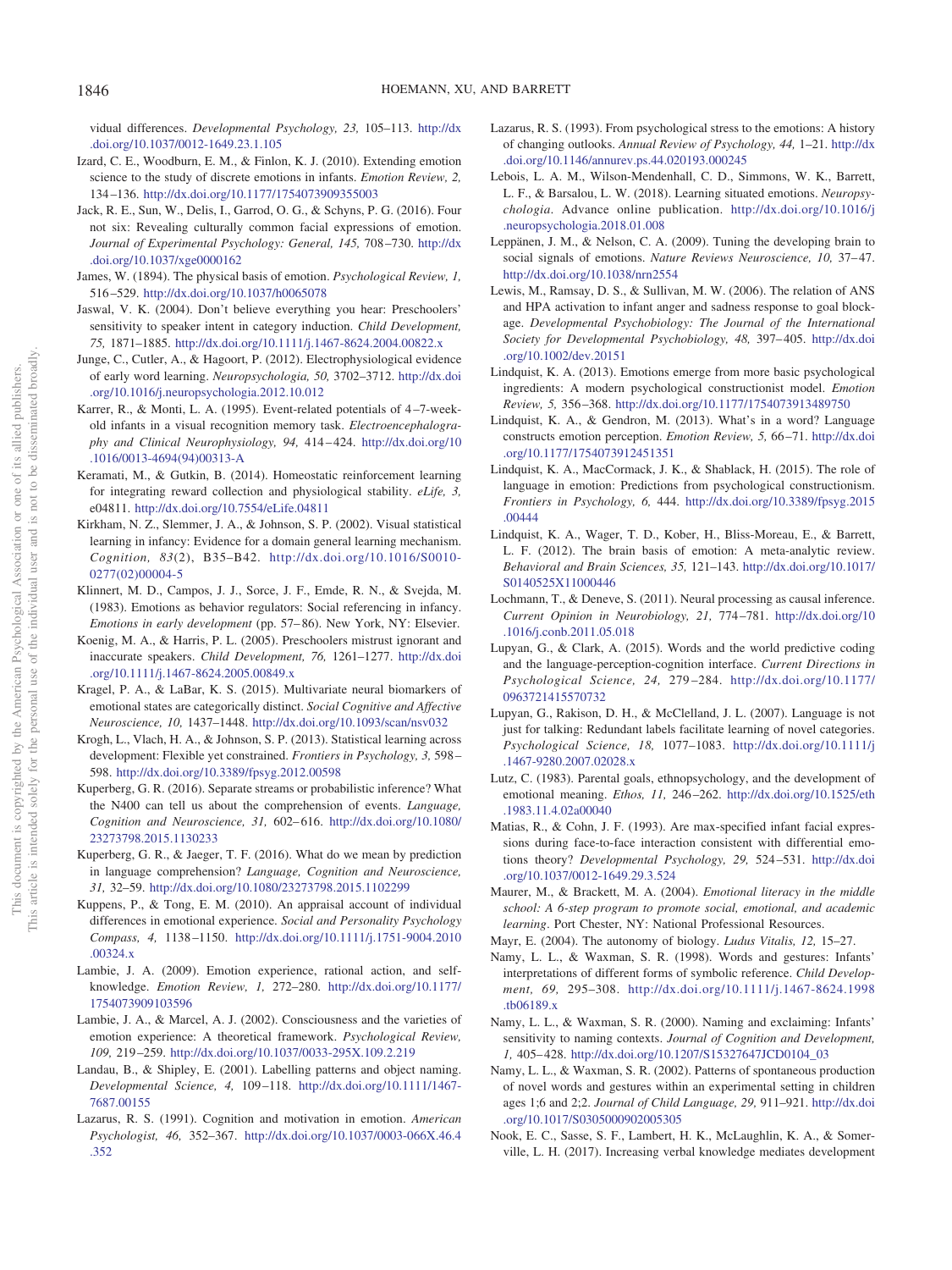of multidimensional emotion representations. *Nature Human Behaviour, 1,* 881– 889. <http://dx.doi.org/10.1038/s41562-017-0238-7>

- <span id="page-17-21"></span>O'Callaghan, C., Kveraga, K., Shine, J. M., Adams, R. B., Jr., & Bar, M. (2017). Predictions penetrate perception: Converging insights from brain, behaviour and disorder. *Consciousness and Cognition, 47,* 63–74. <http://dx.doi.org/10.1016/j.concog.2016.05.003>
- <span id="page-17-9"></span>Oster, H. (2004). The repertoire of infant facial expressions: An ontogenetic perspective. In J. Nadel & D. Muir (Eds.), *Emotional development: Recent research advances* (pp. 261–292). New York, NY: Oxford University Press. [http://dx.doi.org/10.1093/acprof:oso/9780198528845.001](http://dx.doi.org/10.1093/acprof:oso/9780198528845.001.0001) [.0001](http://dx.doi.org/10.1093/acprof:oso/9780198528845.001.0001)
- <span id="page-17-0"></span>Oster, H., Hegley, D., & Nagel, L. (1992). Adult judgments and finegrained analysis of infant facial expressions: Testing the validity of a priori coding formulas. *Developmental Psychology, 28,* 1115–1131. <http://dx.doi.org/10.1037/0012-1649.28.6.1115>
- <span id="page-17-14"></span>Perszyk, D. R., & Waxman, S. R. (2018). Linking language and cognition in infancy. *Annual Review of Psychology, 69,* 231–250. [http://dx.doi.org/](http://dx.doi.org/10.1146/annurev-psych-122216-011701) [10.1146/annurev-psych-122216-011701](http://dx.doi.org/10.1146/annurev-psych-122216-011701)
- <span id="page-17-31"></span>Piaget, J. (1936/1952). *The origins of intelligence in children* (M. Cook, Trans.). New York, NY: International Universities Press.
- <span id="page-17-30"></span>Piantadosi, S. T., Tenenbaum, J. B., & Goodman, N. D. (2012). Bootstrapping in a language of thought: A formal model of numerical concept learning. *Cognition, 123,* 199 –217. [http://dx.doi.org/10.1016/j.cognition](http://dx.doi.org/10.1016/j.cognition.2011.11.005) [.2011.11.005](http://dx.doi.org/10.1016/j.cognition.2011.11.005)
- <span id="page-17-16"></span>Plunkett, K., Hu, J.-F., & Cohen, L. B. (2008). Labels can override perceptual categories in early infancy. *Cognition, 106,* 665– 681. [http://](http://dx.doi.org/10.1016/j.cognition.2007.04.003) [dx.doi.org/10.1016/j.cognition.2007.04.003](http://dx.doi.org/10.1016/j.cognition.2007.04.003)
- <span id="page-17-13"></span>Pollak, S. D., Messner, M., Kistler, D. J., & Cohn, J. F. (2009). Development of perceptual expertise in emotion recognition. *Cognition, 110,* 242–247. <http://dx.doi.org/10.1016/j.cognition.2008.10.010>
- <span id="page-17-19"></span>Polyn, S. M., Natu, V. S., Cohen, J. D., & Norman, K. A. (2005). Category-specific cortical activity precedes retrieval during memory search. *Science, 310,* 1963–1966. [http://dx.doi.org/10.1126/science](http://dx.doi.org/10.1126/science.1117645) [.1117645](http://dx.doi.org/10.1126/science.1117645)
- <span id="page-17-2"></span>Ratner, C. (1989). A social constructionist critique of the naturalistic theory of emotion. *Journal of Mind and Behavior, 10,* 211–230.
- <span id="page-17-8"></span>Raz, G., Touroutoglou, T., Wilson-Mendenhall, C., Gilam, G. L. T., Gonen, T., Jacob, Y.,... Barrett, L. F. (2016). Functional connectivity dynamics during film viewing reveal common networks for different emotional experiences. *Cognitive Affective Behavioral Neuroscience, 4,* 709 –723. <http://dx.doi.org/10.3758/s13415-016-0425-4>
- <span id="page-17-28"></span>Reid, V. M., Hoehl, S., Grigutsch, M., Groendahl, A., Parise, E., & Striano, T. (2009). The neural correlates of infant and adult goal prediction: Evidence for semantic processing systems. *Developmental Psychology, 45,* 620.
- <span id="page-17-32"></span>Rivers, S. E., Brackett, M. A., Reyes, M. R., Elbertson, N. A., & Salovey, P. (2013). Improving the social and emotional climate of classrooms: A clustered randomized controlled trial testing the RULER Approach. *Prevention Science, 14,* 77– 87. [http://dx.doi.org/10.1007/s11121-012-](http://dx.doi.org/10.1007/s11121-012-0305-2) [0305-2](http://dx.doi.org/10.1007/s11121-012-0305-2)
- <span id="page-17-33"></span>Robbins, J., & Rumsey, A. (2008). Introduction: Cultural and linguistic anthropology and the opacity of other minds. *Anthropological Quarterly, 81,* 407– 420. <http://dx.doi.org/10.1353/anq.0.0005>
- <span id="page-17-12"></span>Ruffman, T., Puri, A., Galloway, O., Su, J., & Taumoepeau, M. (2018). Variety in parental use of "want" relates to subsequent growth in children's theory of mind. *Developmental Psychology, 54, 677-688*. <http://dx.doi.org/10.1037/dev0000459>
- <span id="page-17-4"></span>Russell, J. A. (1991). In defense of a prototype approach to emotion concepts. *Journal of Personality and Social Psychology, 60, 37-47.* <http://dx.doi.org/10.1037/0022-3514.60.1.37>
- <span id="page-17-1"></span>Russell, J. A. (2003). Core affect and the psychological construction of emotion. *Psychological Review, 110,* 145–172. [http://dx.doi.org/10](http://dx.doi.org/10.1037/0033-295X.110.1.145) [.1037/0033-295X.110.1.145](http://dx.doi.org/10.1037/0033-295X.110.1.145)
- <span id="page-17-3"></span>Russell, J. A., & Barrett, L. F. (1999). Core affect, prototypical emotional episodes, and other things called emotion: Dissecting the elephant. *Journal of Personality and Social Psychology, 76,* 805– 819. [http://dx](http://dx.doi.org/10.1037/0022-3514.76.5.805) [.doi.org/10.1037/0022-3514.76.5.805](http://dx.doi.org/10.1037/0022-3514.76.5.805)
- <span id="page-17-7"></span>Saarimäki, H., Gotsopoulos, A., Jääskeläinen, I., Lampinen, J., Vuilleumier, P., Hari, R.,... Nummenmaa, L. (2016). Discrete neural signatures of basic emotions. *Cerebral cortex, 26,* 2563–2573.
- <span id="page-17-17"></span>Sabbagh, M. A., & Baldwin, D. A. (2001). Learning words from knowledgeable versus ignorant speakers: Links between preschoolers' theory of mind and semantic development. *Child Development, 72,* 1054 –1070. <http://dx.doi.org/10.1111/1467-8624.00334>
- <span id="page-17-24"></span>Saffran, J. R., Aslin, R. N., & Newport, E. L. (1996). Statistical learning by 8-month-old infants. *Science, 274,* 1926 –1928. [http://dx.doi.org/10](http://dx.doi.org/10.1126/science.274.5294.1926) [.1126/science.274.5294.1926](http://dx.doi.org/10.1126/science.274.5294.1926)
- <span id="page-17-10"></span>Schwartz, G. M., Izard, C. E., & Ansul, S. E. (1985). The 5-month-old's ability to discriminate facial expressions of emotion. *Infant Behavior and Development, 8,* 65–77. [http://dx.doi.org/10.1016/S0163-](http://dx.doi.org/10.1016/S0163-6383%2885%2980017-5) [6383\(85\)80017-5](http://dx.doi.org/10.1016/S0163-6383%2885%2980017-5)
- <span id="page-17-18"></span>Scofield, J., & Behrend, D. A. (2008). Learning words from reliable and unreliable speakers. *Cognitive Development, 23,* 278 –290. [http://dx.doi](http://dx.doi.org/10.1016/j.cogdev.2008.01.003) [.org/10.1016/j.cogdev.2008.01.003](http://dx.doi.org/10.1016/j.cogdev.2008.01.003)
- <span id="page-17-15"></span>Searle, J. R. (1995). *The construction of social reality*. New York, NY: Simon & Schuster.
- <span id="page-17-22"></span>Seth, A. K. (2013). Interoceptive inference, emotion, and the embodied self. *Trends in Cognitive Sciences, 17,* 565–573. [http://dx.doi.org/10](http://dx.doi.org/10.1016/j.tics.2013.09.007) [.1016/j.tics.2013.09.007](http://dx.doi.org/10.1016/j.tics.2013.09.007)
- <span id="page-17-23"></span>Seth, A. K., Suzuki, K., & Critchley, H. D. (2012). An interoceptive predictive coding model of conscious presence. *Frontiers in Psychology, 2,* 395. <http://dx.doi.org/10.3389/fpsyg.2011.00395>
- <span id="page-17-20"></span>Shadmehr, R., Smith, M. A., & Krakauer, J. W. (2010). Error correction, sensory prediction, and adaptation in motor control. *Annual Review of Neuroscience, 33,* 89 –108. [http://dx.doi.org/10.1146/annurev-neuro-](http://dx.doi.org/10.1146/annurev-neuro-060909-153135)[060909-153135](http://dx.doi.org/10.1146/annurev-neuro-060909-153135)
- <span id="page-17-29"></span>Shafto, P., Goodman, N. D., & Frank, M. C. (2012). Learning from others: The consequences of psychological reasoning for human learning. *Perspectives on Psychological Science, 7,* 341–351. [http://dx.doi.org/10](http://dx.doi.org/10.1177/1745691612448481) [.1177/1745691612448481](http://dx.doi.org/10.1177/1745691612448481)
- <span id="page-17-11"></span>Shariff, A. F., & Tracy, J. L. (2011). What are emotion expressions for? *Current Directions in Psychological Science, 20,* 395–399. [http://dx.doi](http://dx.doi.org/10.1177/0963721411424739) [.org/10.1177/0963721411424739](http://dx.doi.org/10.1177/0963721411424739)
- <span id="page-17-5"></span>Shaver, P., Schwartz, J., Kirson, D., & O'Connor, C. (1987). Emotion knowledge: Further exploration of a prototype approach. *Journal of Personality and Social Psychology, 52,* 1061–1086. [http://dx.doi.org/10](http://dx.doi.org/10.1037/0022-3514.52.6.1061) [.1037/0022-3514.52.6.1061](http://dx.doi.org/10.1037/0022-3514.52.6.1061)
- <span id="page-17-6"></span>Siegel, E. H., Sands, M. K., Van den Noortgate, W., Condon, P., Chang, Y., Dy, J., . . . Barrett, L. F. (2018). Emotion fingerprints or emotion populations? A meta-analytic investigation of autonomic features of emotion categories. *Psychological Bulletin, 144,* 343–393. [http://dx.doi](http://dx.doi.org/10.1037/bul0000128) [.org/10.1037/bul0000128](http://dx.doi.org/10.1037/bul0000128)
- <span id="page-17-25"></span>Siegelman, N., & Frost, R. (2015). Statistical learning as an individual ability: Theoretical perspectives and empirical evidence. *Journal of Memory and Language, 81,* 105–120. [http://dx.doi.org/10.1016/j.jml](http://dx.doi.org/10.1016/j.jml.2015.02.001) [.2015.02.001](http://dx.doi.org/10.1016/j.jml.2015.02.001)
- <span id="page-17-34"></span>Smith, L. B. (1999). Children's noun learning: How general learning processes make specialized learning mechanisms. *The emergence of language* (pp. 277–303). Mahwah, NJ, US: Lawrence Erlbaum Associates Publishers.
- <span id="page-17-26"></span>Smith, L., & Gasser, M. (2005). The development of embodied cognition: Six lessons from babies. *Artificial Life, 11*(1–2), 13–29. [http://dx.doi](http://dx.doi.org/10.1162/1064546053278973) [.org/10.1162/1064546053278973](http://dx.doi.org/10.1162/1064546053278973)
- <span id="page-17-27"></span>Smith, L. B., & Thelen, E. (2003). Development as a dynamic system. *Trends in Cognitive Sciences, 7,* 343–348. [http://dx.doi.org/10.1016/](http://dx.doi.org/10.1016/S1364-6613%2803%2900156-6) [S1364-6613\(03\)00156-6](http://dx.doi.org/10.1016/S1364-6613%2803%2900156-6)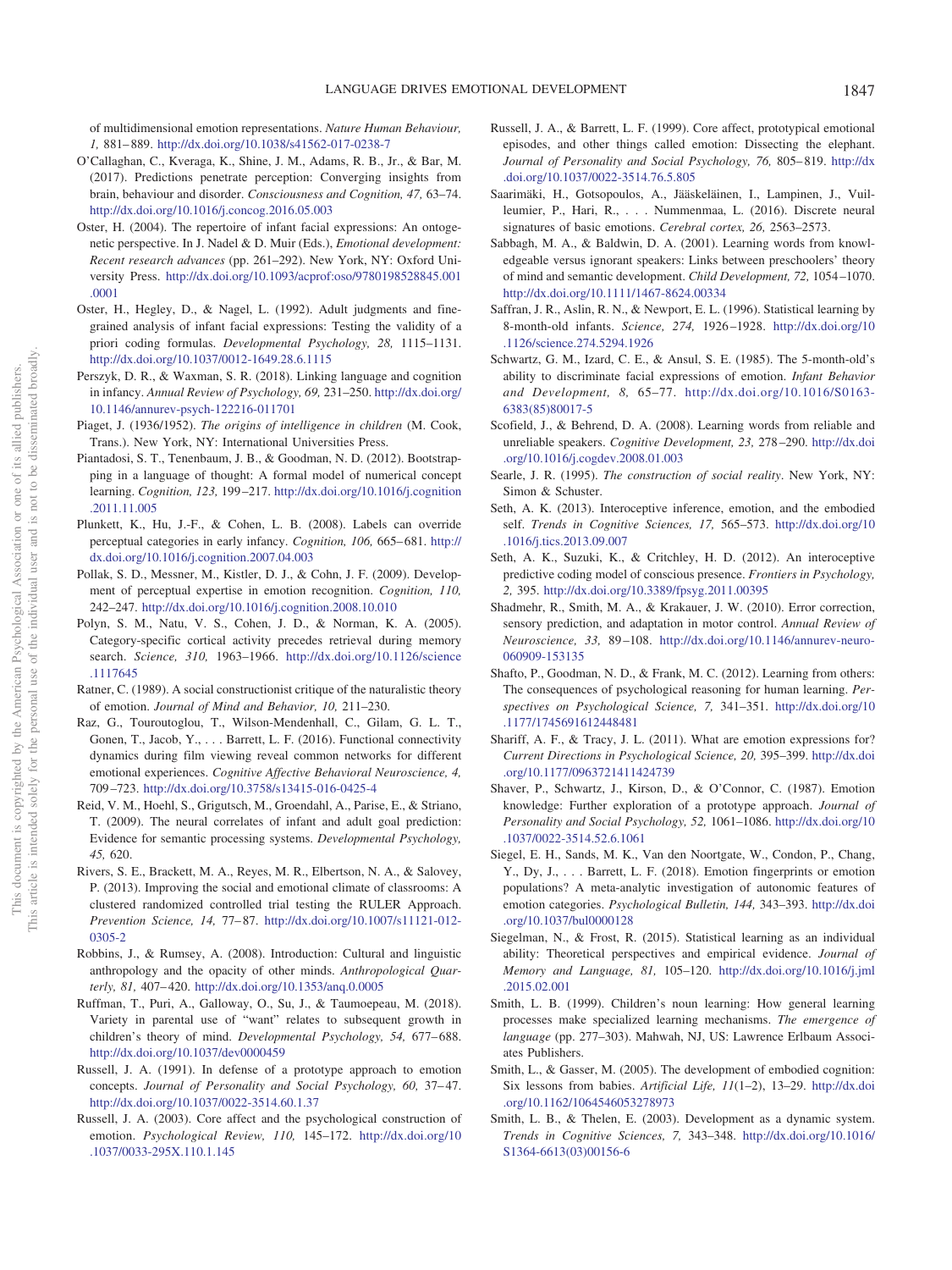- <span id="page-18-15"></span>Soken, N. H., & Pick, A. D. (1999). Infants' perception of dynamic affective expressions: Do infants distinguish specific expressions? *Child Development, 70,* 1275–1282. [http://dx.doi.org/10.1111/1467-8624](http://dx.doi.org/10.1111/1467-8624.00093) [.00093](http://dx.doi.org/10.1111/1467-8624.00093)
- <span id="page-18-24"></span>Sroufe, L. A. (1997). *Emotional development: The organization of emotional life in the early years*. New York, NY: Cambridge University Press.
- <span id="page-18-25"></span>Sterling, P. (2012). Allostasis: A model of predictive regulation. *Physiology & Behavior, 106,* 5–15. [http://dx.doi.org/10.1016/j.physbeh.2011.06](http://dx.doi.org/10.1016/j.physbeh.2011.06.004) [.004](http://dx.doi.org/10.1016/j.physbeh.2011.06.004)
- <span id="page-18-26"></span>Sterling, P., & Laughlin, S. (2015). *Principles of neural design*. Boston, MA: MIT Press.
- <span id="page-18-4"></span>Stern, D. N. (1985). *The interpersonal world of the infant: A view from psychoanalysis and developmental psychology*. London, UK: Karnac Books.
- <span id="page-18-29"></span>Tamir, D. I., & Thornton, M. A. (2018). Modeling the Predictive Social Mind. *Trends in Cognitive Sciences, 22,* 201–212. [http://dx.doi.org/10](http://dx.doi.org/10.1016/j.tics.2017.12.005) [.1016/j.tics.2017.12.005](http://dx.doi.org/10.1016/j.tics.2017.12.005)
- <span id="page-18-28"></span>Tenenbaum, J. B., Kemp, C., Griffiths, T. L., & Goodman, N. D. (2011). How to grow a mind: Statistics, structure, and abstraction. *Science, 331,* 1279 –1285. <http://dx.doi.org/10.1126/science.1192788>
- <span id="page-18-8"></span>Touroutoglou, A., Lindquist, K. A., Dickerson, B. C., & Barrett, L. F. (2015). Intrinsic connectivity in the human brain does not reveal networks for 'basic' emotions. *Social Cognitive and Affective Neuroscience, 10,* 1257–1265. <http://dx.doi.org/10.1093/scan/nsv013>
- <span id="page-18-5"></span>Trevarthen, C. (1984). Emotions in infancy: Regulators of contact and relationships with persons. In K. R. Scherer & P. Eckman (Eds.), *Approaches to emotion* (pp. 129 –157). New York, NY: Cengage Learning.
- <span id="page-18-32"></span>Trevarthen, C. (1999). Musicality and the intrinsic motive pulse: Evidence from human psychobiology and infant communication. *Musicae Scientiae, 3*(Suppl. 1), 155–215.
- <span id="page-18-30"></span>Trevarthen, C. (2004). Action and emotion in development of cultural intelligence: Why infants have feelings like ours. In J. Nadel & D. Muir (Eds.), *Emotional development: Recent research advances* (pp. 61–91). New York, NY: Oxford University Press. [http://dx.doi.org/10.1093/](http://dx.doi.org/10.1093/acprof:oso/9780198528845.001.0001) [acprof:oso/9780198528845.001.0001](http://dx.doi.org/10.1093/acprof:oso/9780198528845.001.0001)
- <span id="page-18-34"></span>Trevarthen, C., & Delafield-Butt, J. (2017). Intersubjectivity in the imagination and feelings of the infant: Implications for education in the early years. In E. J. White & C. Dalli (Eds.), *Under-three year olds in policy and practice* (pp. 17–39). Geneva, Switzerland: Springer.
- <span id="page-18-33"></span>Vallacher, R. R., & Wegner, D. M. (1987). What do people think they're doing? Action identification and human behavior. *Psychological Review, 94,* 3–15. <http://dx.doi.org/10.1037/0033-295X.94.1.3>
- <span id="page-18-11"></span>Van Kleef, G. A., & Côté, S. (2007). Expressing anger in conflict: When it helps and when it hurts. *Journal of Applied Psychology, 92,* 1557– 1569. <http://dx.doi.org/10.1037/0021-9010.92.6.1557>
- <span id="page-18-3"></span>Vigliocco, G., Meteyard, L., Andrews, M., & Kousta, S. (2009). Toward a theory of semantic representation. *Language and Cognition, 1,* 219 –247. <http://dx.doi.org/10.1515/LANGCOG.2009.011>
- <span id="page-18-27"></span>Vilares, I., & Kording, K. (2011). Bayesian models: The structure of the world, uncertainty, behavior, and the brain. *Annals of the New York Academy of Sciences, 1224,* 22–39. [http://dx.doi.org/10.1111/j.1749-](http://dx.doi.org/10.1111/j.1749-6632.2011.05965.x) [6632.2011.05965.x](http://dx.doi.org/10.1111/j.1749-6632.2011.05965.x)
- <span id="page-18-7"></span>Voorspoels, W., Vanpaemel, W., & Storms, G. (2011). A formal idealbased account of typicality. *Psychonomic Bulletin & Review, 18,* 1006 – 1014. <http://dx.doi.org/10.3758/s13423-011-0122-9>
- <span id="page-18-23"></span>Vouloumanos, A., Onishi, K. H., & Pogue, A. (2012). Twelve-month-old infants recognize that speech can communicate unobservable intentions. *Proceedings of the National Academy of Sciences of the United States of America, 109,* 12933–12937. [http://dx.doi.org/10.1073/pnas](http://dx.doi.org/10.1073/pnas.1121057109) [.1121057109](http://dx.doi.org/10.1073/pnas.1121057109)
- <span id="page-18-2"></span>Vygotsky, L. S. (1987). *The collected works of L. S. Vygotsky: Vol. 1*. *Problems of general psychology*. New York, NY: Plenum Press. (Original work published 1934)
- <span id="page-18-13"></span>Walker-Andrews, A. S. (1997). Infants' perception of expressive behaviors: Differentiation of multimodal information. *Psychological Bulletin, 121,* 437– 456. <http://dx.doi.org/10.1037/0033-2909.121.3.437>
- <span id="page-18-12"></span>Walker-Andrews, A. S. (2005). Perceiving social affordances: The development of emotion understanding. In B. D. Homer & C. S. Tamis-LeMonda (Eds.), *The development of social cognition and communication* (pp. 93–116). Mahwah, NJ: Lawrence Erlbaum.
- <span id="page-18-14"></span>Walker-Andrews, A. S., & Lennon, E. (1991). Infants' discrimination of vocal expressions: Contributions of auditory and visual information. *Infant Behavior and Development, 14,* 131–142. [http://dx.doi.org/10](http://dx.doi.org/10.1016/0163-6383%2891%2990001-9) [.1016/0163-6383\(91\)90001-9](http://dx.doi.org/10.1016/0163-6383%2891%2990001-9)
- <span id="page-18-21"></span>Waxman, S. R., & Gelman, S. A. (2010). Different kinds of concepts and different kinds of words: What words do for human cognition. In D. Mareschal, P. C. Quinn, & S. E. G. Lea (Eds.), *The making of human concepts* (pp. 101–130). New York, NY: Oxford University Press.
- <span id="page-18-20"></span>Waxman, S. R., & Leddon, E. M. (2010). Early word-learning and conceptual development: Everything had a name, and each name gave birth to a new thought. In U. Goswami (Ed.), *The Wiley-Blackwell handbook of childhood cognitive development* (pp. 180 –208). New York, NY: Wiley.
- <span id="page-18-19"></span>Waxman, S. R., & Markow, D. B. (1995). Words as invitations to form categories: Evidence from 12- to 13-month-old infants. *Cognitive Psychology, 29,* 257–302. <http://dx.doi.org/10.1006/cogp.1995.1016>
- <span id="page-18-31"></span>Webb, S. J., Long, J. D., & Nelson, C. A. (2005). A longitudinal investigation of visual event-related potentials in the first year of life. *Developmental Science, 8,* 605– 616. [http://dx.doi.org/10.1111/j.1467-7687](http://dx.doi.org/10.1111/j.1467-7687.2005.00452.x) [.2005.00452.x](http://dx.doi.org/10.1111/j.1467-7687.2005.00452.x)
- <span id="page-18-0"></span>Weiss, B., & Nurcombe, B. (1992). Age, clinical severity, and the differentiation of depressive psychopathology: A test of the orthogenetic hypothesis. *Development and Psychopathology, 4,* 113–124. [http://dx](http://dx.doi.org/10.1017/S0954579400005599) [.doi.org/10.1017/S0954579400005599](http://dx.doi.org/10.1017/S0954579400005599)
- <span id="page-18-22"></span>Welder, A. N., & Graham, S. A. (2006). Infants' categorization of novel objects with more or less obvious features. *Cognitive Psychology, 52,* 57–91. <http://dx.doi.org/10.1016/j.cogpsych.2005.05.003>
- <span id="page-18-17"></span>Wellman, H. M., Harris, P. L., Banerjee, M., & Sinclair, A. (1995). Early understanding of emotion: Evidence from natural language. *Cognition and Emotion, 9*(2–3), 117–149. [http://dx.doi.org/10.1080/](http://dx.doi.org/10.1080/02699939508409005) [02699939508409005](http://dx.doi.org/10.1080/02699939508409005)
- <span id="page-18-1"></span>Werner, H. (2012). *Comparative psychology of mental development*. Clinton Corners, NY: Eliot Werner Publications. (Original work published 1948)
- <span id="page-18-16"></span>Widen, S. C. (2016). The development of children's concepts of emotion. In L. F. Barrett, M. Lewis, & J. M. Haviland-Jones (Eds.), *Handbook of emotions* (4th ed., pp. 307–318). New York, NY: Guilford Press.
- <span id="page-18-18"></span>Widen, S. C., & Russell, J. A. (2003). A closer look at preschoolers' freely produced labels for facial expressions. *Developmental Psychology, 39,* 114 –128. <http://dx.doi.org/10.1037/0012-1649.39.1.114>
- <span id="page-18-9"></span>Wilson-Mendenhall, C. D., Barrett, L. F., & Barsalou, L. W. (2013). Situating emotional experience. *Frontiers in Human Neuroscience, 7,* 764. <http://dx.doi.org/10.3389/fnhum.2013.00764>
- <span id="page-18-10"></span>Wilson-Mendenhall, C. D., Barrett, L. F., & Barsalou, L. W. (2015). Variety in emotional life: Within-category typicality of emotional experiences is associated with neural activity in large-scale brain networks. *Social Cognitive and Affective Neuroscience, 10,* 62–71. [http://dx.doi](http://dx.doi.org/10.1093/scan/nsu037) [.org/10.1093/scan/nsu037](http://dx.doi.org/10.1093/scan/nsu037)
- <span id="page-18-6"></span>Wilson-Mendenhall, C. D., Barrett, L. F., Simmons, W. K., & Barsalou, L. W. (2011). Grounding emotion in situated conceptualization. *Neuropsychologia, 49,* 1105–1127. [http://dx.doi.org/10.1016/j.neuropsycholo](http://dx.doi.org/10.1016/j.neuropsychologia.2010.12.032)[gia.2010.12.032](http://dx.doi.org/10.1016/j.neuropsychologia.2010.12.032)